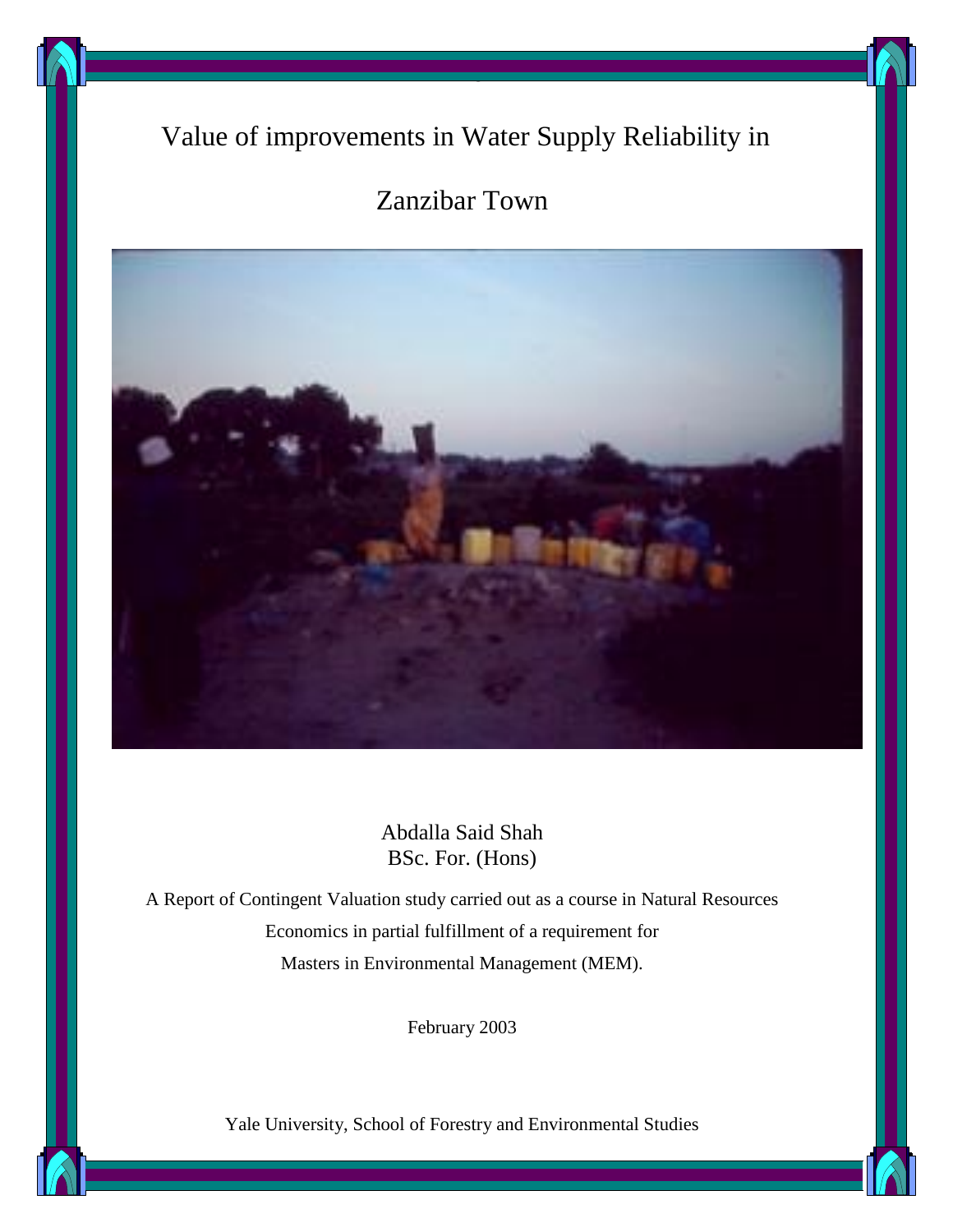## TABLE OF CONTENTS

| PERSPECTIVES ON WATER SUPPLY SERVICES PROVISION IN ZANZIBAR 10 |  |
|----------------------------------------------------------------|--|
|                                                                |  |
|                                                                |  |
|                                                                |  |
|                                                                |  |
|                                                                |  |
|                                                                |  |
|                                                                |  |
|                                                                |  |
|                                                                |  |
|                                                                |  |
|                                                                |  |
|                                                                |  |
|                                                                |  |
|                                                                |  |
|                                                                |  |
|                                                                |  |
|                                                                |  |
|                                                                |  |
|                                                                |  |
|                                                                |  |
|                                                                |  |
|                                                                |  |
|                                                                |  |
|                                                                |  |
|                                                                |  |
|                                                                |  |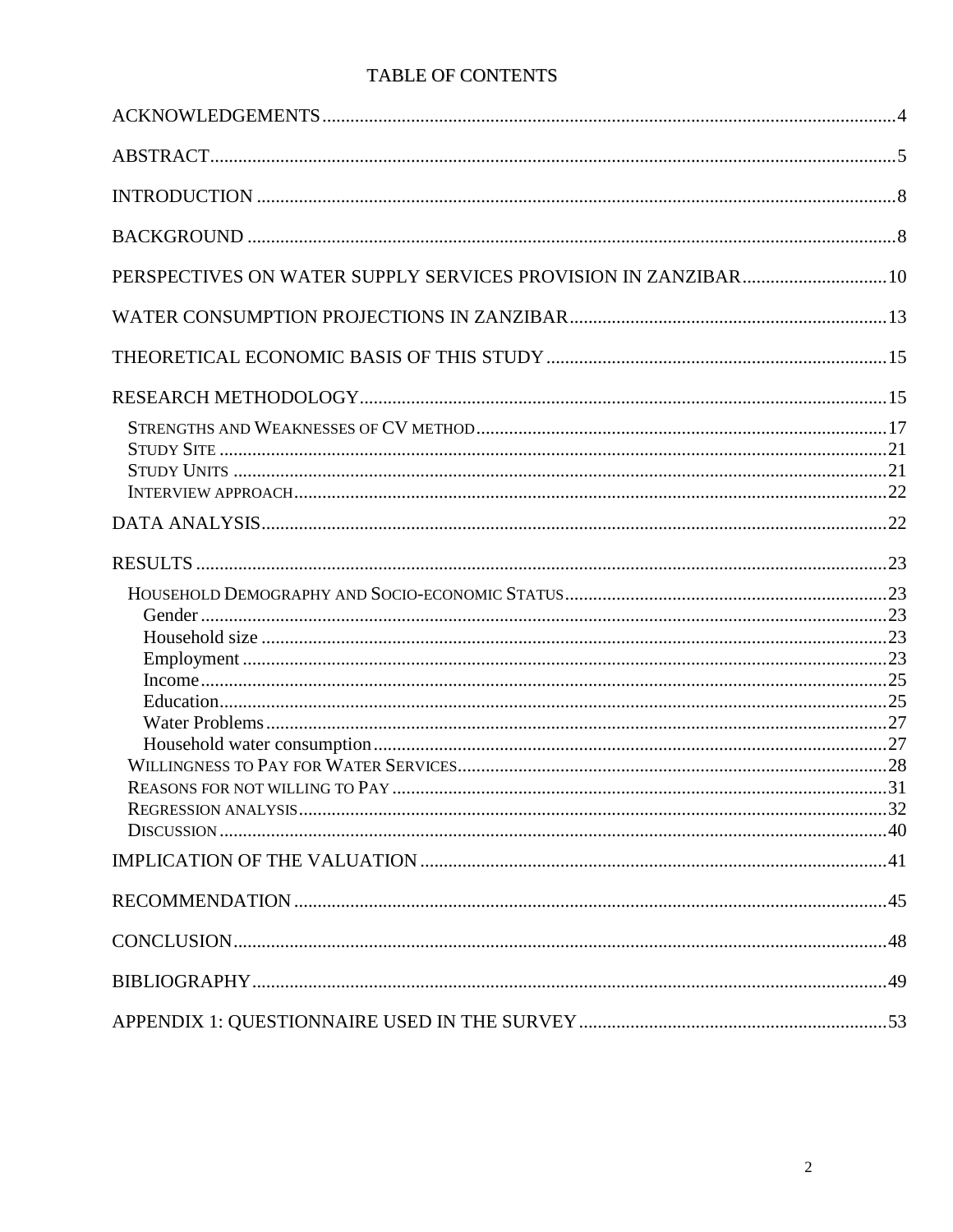# **List of Tables**

| Table 10: Probit model estimates of Influence of household socio-economic variable on |  |
|---------------------------------------------------------------------------------------|--|
| Table 11: Probit model estimates of Influence of household socio-economic variable on |  |
| Table 12: Influence of household socio-economic variable on amount WTP current        |  |
| Table 13: OLS model estimates of influence of household socio-economic variable on    |  |
|                                                                                       |  |

# **List of Figures**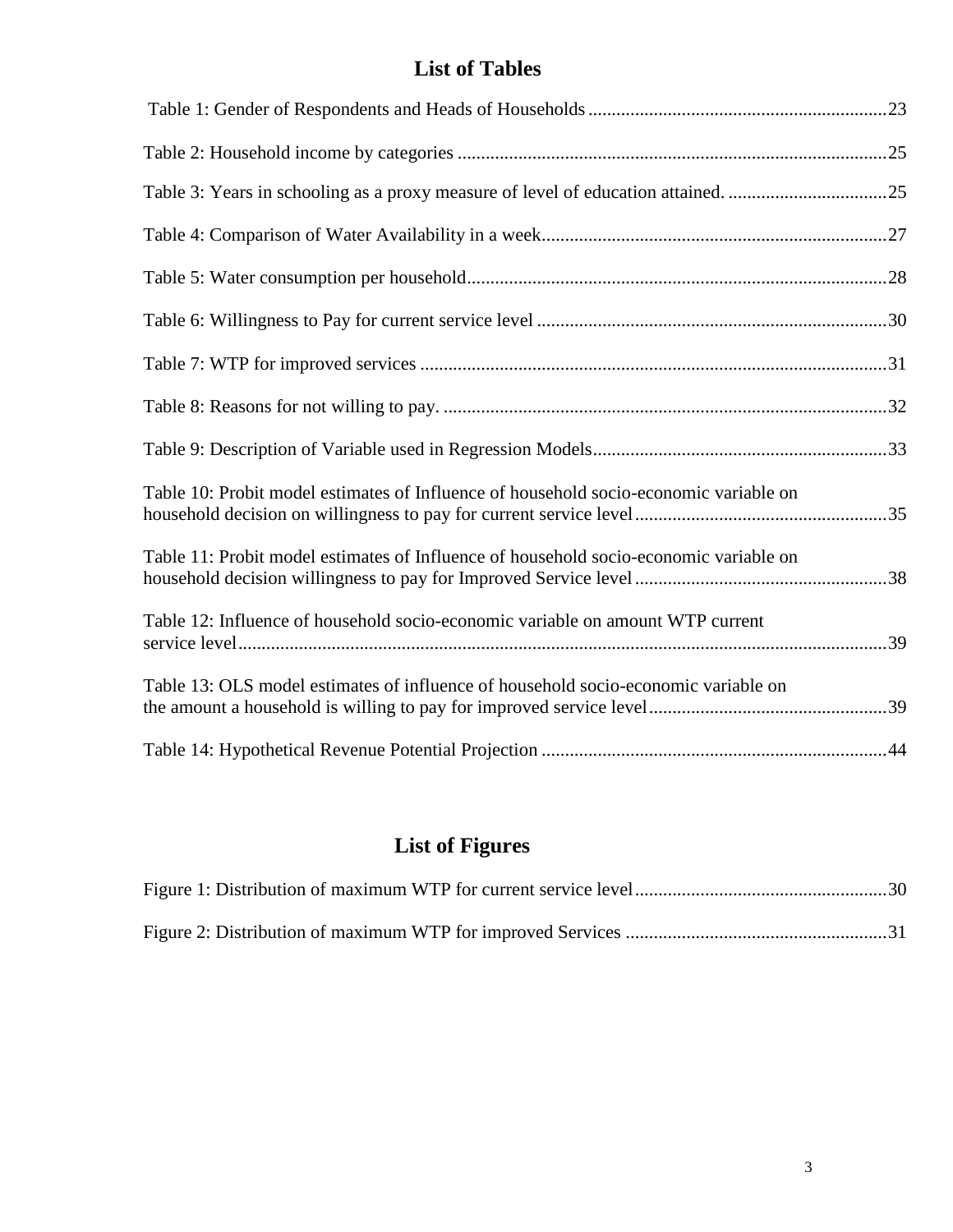# **Acknowledgements**

Without the support of several people and institutions I would not have been able to accomplish this work. For this I wish to thank Professors Sheila Olmstead and Robert Mendelsohn for their invaluable advice and direction in the designing of the study and writing of the report.

I also acknowledge the assistance and support of various persons and Institutions in Zanzibar and Dar - es - Salaam in facilitating the implementation of the survey and the provision of access to various documents. I also thank them all for agreeing to discuss various methodological issues related to this study as well as the subject of water problems in urban areas. I do not mention all their names, but I believe they will all appreciate that I recognize and value their support and input in this work. Nonetheless I would like to particularly thank Ali Ussi Basha for acquiring all the necessary permits prior to my arrival in Zanzibar, thus lightening my work and allowing me to concentrate on the research. I also wish to thank all households who opened their doors and agreed to respond to the interview questions, for without their responses this study would not have been successful. Furthermore I wish to thank Sue Prasad for time and energy she spent in editing this report.

I also wish to thank the Compton foundation, the Tropical Resources Institute, and the Hixon Center for Urban Ecology of Yale University's School of Forestry and Environmental Studies for the financial support that enabled me to carry out the study.

Lastly, I wish to thank all my family and loved ones for encouraging me to pursue these studies, the social capital which they provided that enabled me to concentrate on course work, and for enduring all the difficulties that came as a result of my absence from home.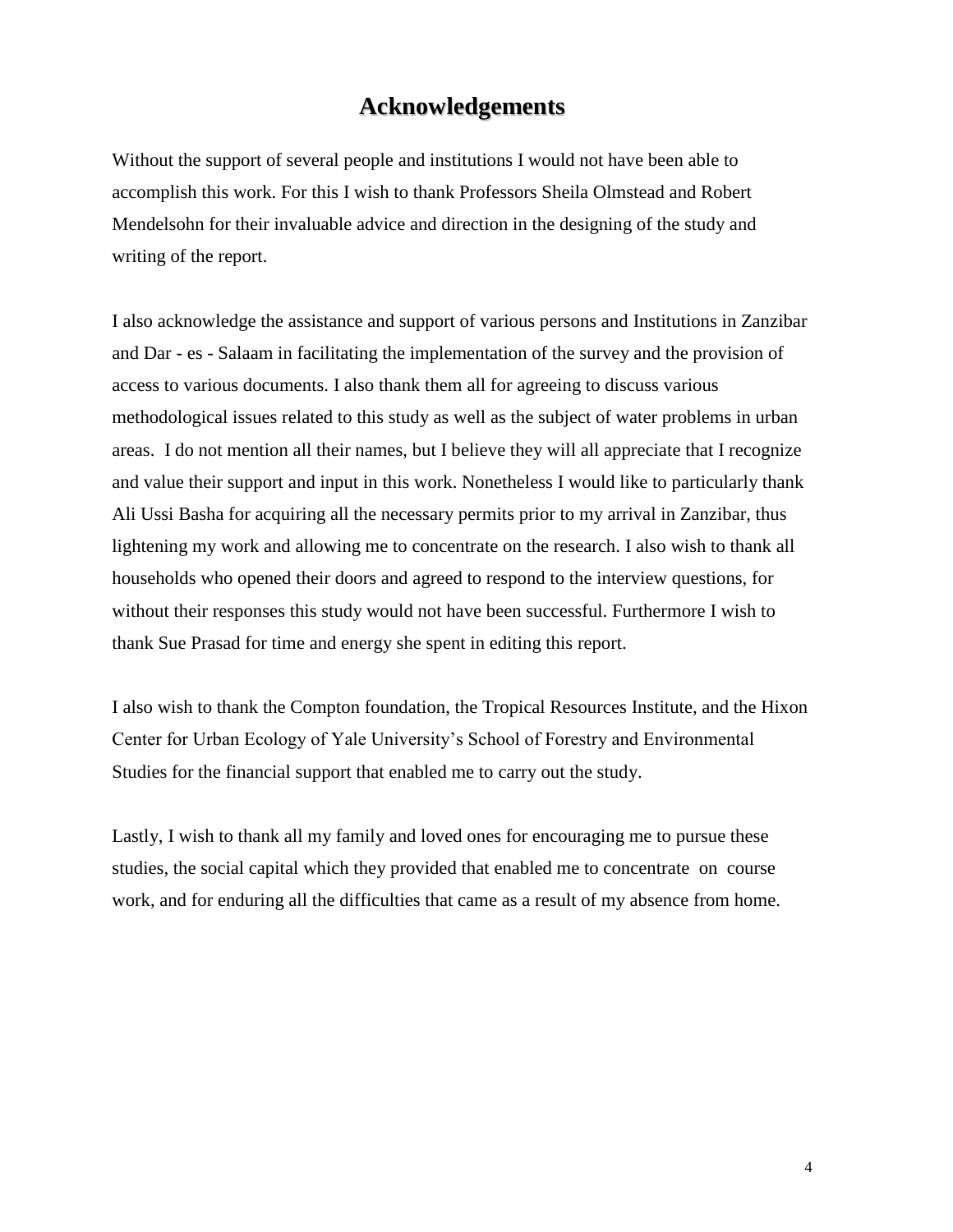## **Abstract**

 $\overline{a}$ 

The rapid growth of Zanzibar Town and the worsening economic situation over the past two decades are putting significant strain on all social services and infrastructure. This includes the provision of water service to the town's inhabitants. In the past three decades the water supply situation in Zanzibar Town has been deteriorating. Both the quantity and quality of supplied water have decreased. Currently, the shortage of water for home and other uses is a chronic problem in the town. This shortage has resulted in and compounded other socioeconomic issues and has contributed to other environmental problems. For example, Zanzibar has been experiencing cholera outbreaks each year since 1978, and cholera is associated with consumption of unclean water<sup>1</sup>. In a broader study, Thompson et al  $(2002)$ noted that "diarrhoea is the most important public health problem affected by water and sanitation in East Africa."

The situation of the water supply in Zanzibar is very similar to that of other developing countries (Lee 1994, Whittington 1996, Savedoff and Spiller 1999, Mujwahuzi 2002, Thompson et al 2002). For instance, it is comparable to the deterioration of water quality and the degeneration of water supply services in Colombo, Sri Lanka (Kurukulasuriya and Mendelsohn, 2001).

The water shortage and the drop in water quality in Zanzibar town have been caused and aggravated by multiple factors. These include an aged and poorly maintained water supply system, rapid urban expansion, limited natural supply sources, and the degradation of watersheds. The problems are further exacerbated by the current government policy of providing "free" water service to domestic water consumers and places of worship. The government has adopted this policy based on the premise that water is a human right and a necessity, that it should not be sold and bought as are other commodities. Furthermore the government argues that the majority of the town's inhabitants are too poor to afford the services. In addition, it is generally considered that it is the responsibility of the government to provide its citizens with water services.

 $<sup>1</sup>$  This connection is made without reference to any study that establishes a link between water shortage and environmental health in</sup> Zanzibar Town.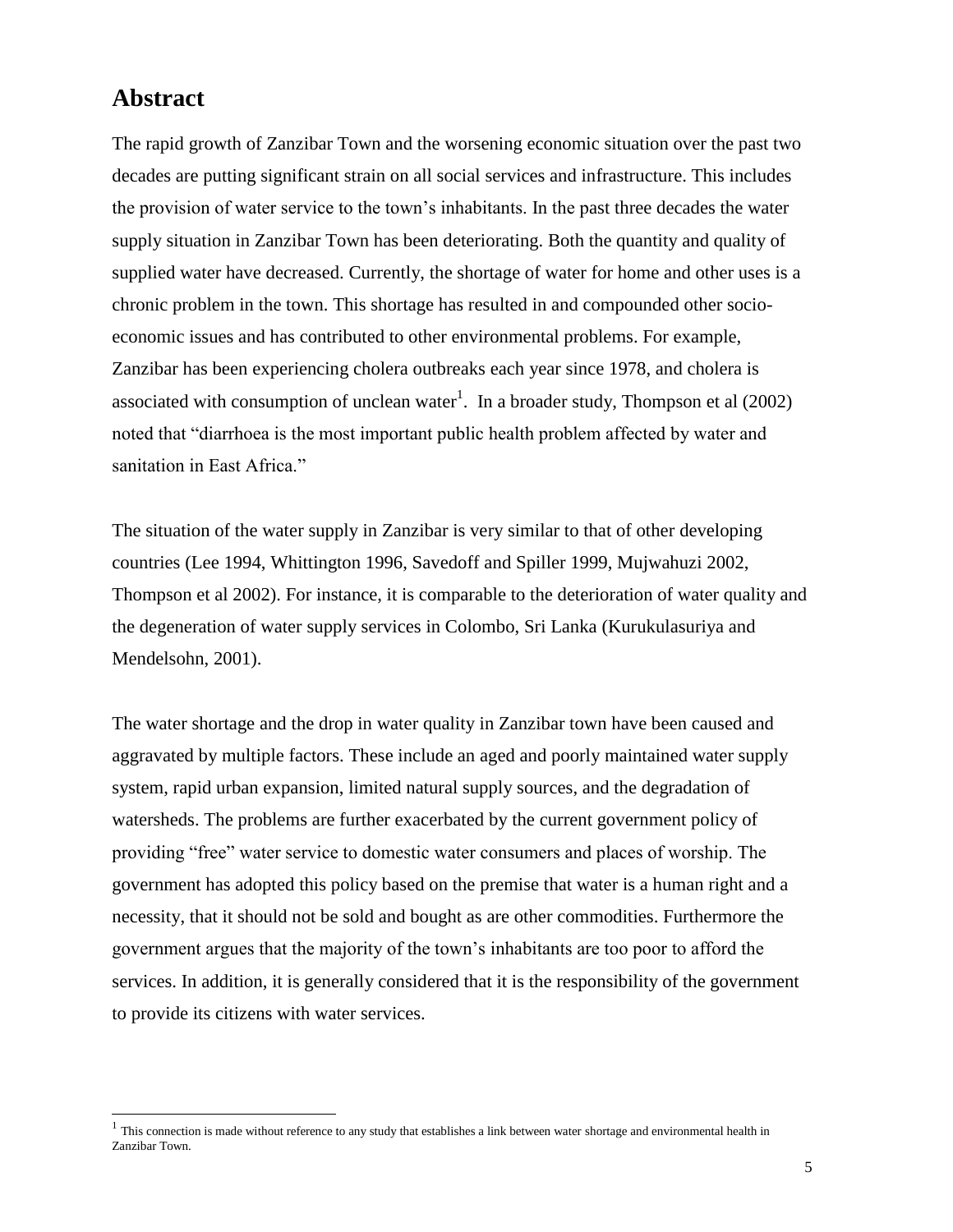The policy has laudable intentions of providing the public with access to water at no or minimum costs. However, over time one of main outcomes of the policy has been the deterioration of the quality of the services provided. The water supply infrastructure is not maintained and has not been expanded partly because the government does not have enough funds to support the efficient management and delivery of water services. Also it is possible that the current policy is harming rather than helping the very society that it intends to assist. In fact, research has shown that in similar situations, such as in Haiti, the burden of coping with a deteriorating water system is often more acutely felt by the poorer households (Whittington 1991). It is clear that the government of Zanzibar - in spite of maintaining a policy of providing free water services – has no financial capability to support an efficiently and effectively functioning water supply system for the people of Zanzibar Town and Zanzibar as a whole.

This study is an attempt to establish the value of water supply services to the people of Zanzibar Town by measuring their Willingness to Pay (WTP) for reliable water supply services, so as to provide basis for change of the financing policy for water supply services management.

This study was conducted using the Contingent Valuation (CV) method; 300 people in Zanzibar Town were interviewed. The interview responses were then analyzed to establish the value of the water supply services to the town's inhabitants. The results of this study have shown that contrary to the government's belief, the people of Zanzibar Town put value in the water services that they receive. Thus, they are willing to pay for improved water services but will generally be reluctant to pay for the poor services that are currently being provided.

This study recommends that it is important that the government realize the fact that there is immediate need for asking the domestic consumers to financially support the management of the water supply system. The government should introduce a charge for water services so as funds can be raised to support the management of water services in Zanzibar Town. The result of this study indicates that the people are willing to pay for water services; thus, the government of Zanzibar should change its policy of "free water for everyone" and institute charges for the provision of water services.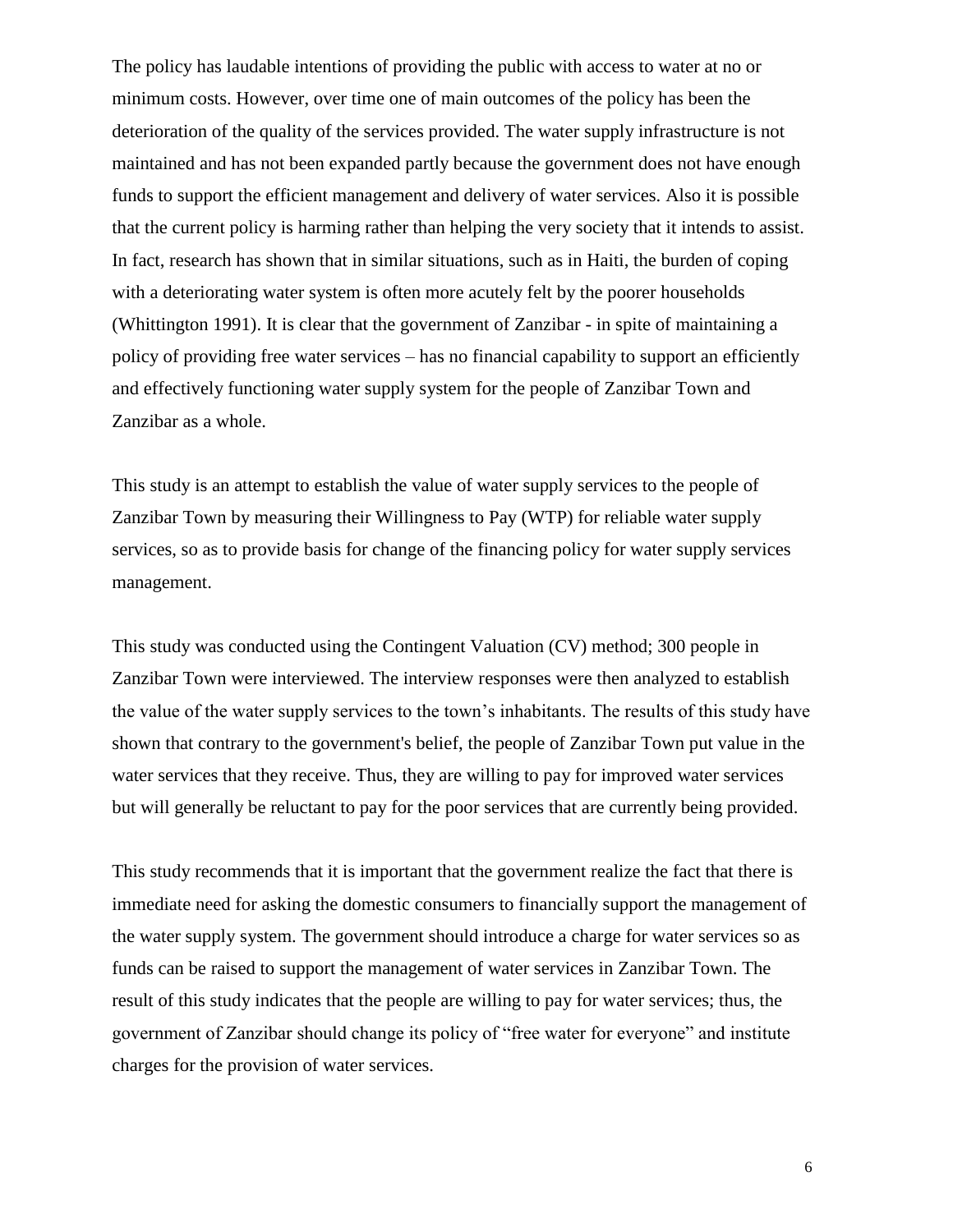Nevertheless, it is not clear whether a change of policy would result in improved water services because the existing government revenue collection structure is centralized and there is no guarantee that the funds that will be collected will be invested in water supply services. The tariff level and amount of revenue projected in this report may not reflect the real cost of running the town's water supply services. Even with these uncertainties the recommendations are made as a contribution in developing a realistic water service management policy. It is a contribution to starting a change of policies and perceptions of water services management. For these policy recommendations to work calls for the overhaul of water supply services management and administration.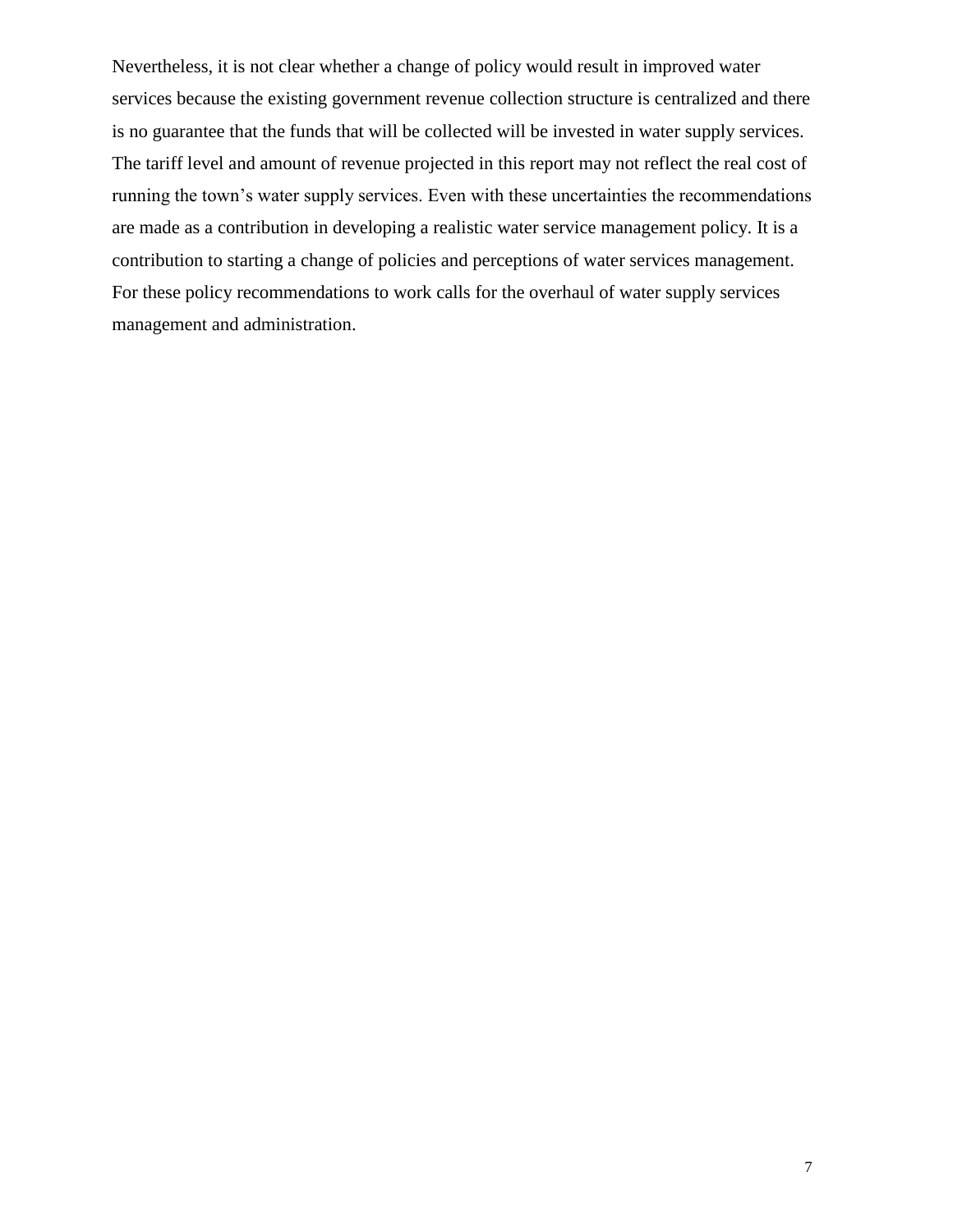# **Introduction**

## **Background**

In the past two decades the water supply situation in Zanzibar Town, along with other social services, has been deteriorating. The water shortage and drop in water quality in Zanzibar Town have been caused and aggravated by multiple factors. These include an aged and poorly maintained water supply system, rapid urban expansion, limited natural supply sources, and the degradation of watersheds. The level of services in the town is far from satisfactory. This unsatisfactory situation is attributed more to the poor condition of the distribution networks than to the inadequacy of the actual supply (DWD and FinnIDA, 1994).

The problems are further exacerbated by the current government policy of providing "free" water service to the general public for domestic use. In spite of the laudable intentions of the policy to provide the society with access to water at no or minimum costs, over time one of the main outcomes of the policy has been the deterioration of the quality of water supply services provided. The Zanzibar government has taken a populist political decision of not charging for water services. This policy is used as a political tool that is intended to let the people believe that the government cares for their welfare. On the other hand, it is a policy that is built upon the common argument that water is a natural resource and basic human requirement, and that people should not pay for its provision (Perry, Rock and Seckler 1997, Rogers et al 2002). This policy may also be due to the influence of Arab culture, which views water as a free and precious good to be made available to everyone (White et al 1972).

This last argument cannot be substantiated because in Zanzibar people paid for piped water before independence and up to 1980 when fees were abolished (Plancenter 1991, Mkonsult 1999). One additional fact that is overlooked in this policy is that piped water delivery is not a natural system. It is a man-made infrastructure that needs investment in financial and other resources to build, operate, maintain and sustain. The investments turn water into an economic good and not only a social service.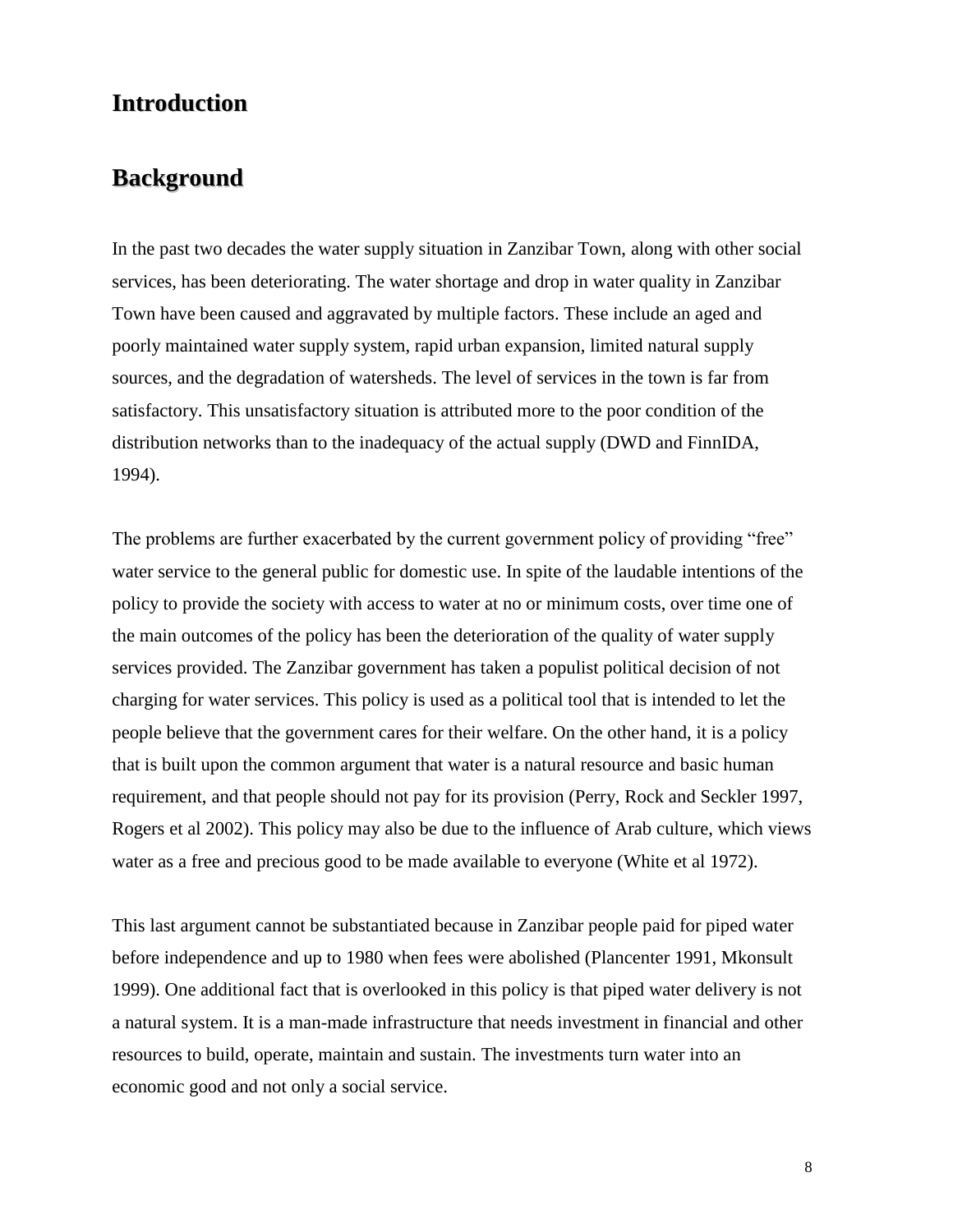The policy of free water for all and of the government's resistance to charging for water services is not peculiar to Zanzibar. For example, a study in India found that people are willing to pay for improved water services, but the policy makers are unwilling to charge because they fear that people will not want to pay or are too poor to pay (UNDP 1999). However, wherever this policy has been adopted, the long-term result is policy failure that is manifested by service deterioration.

Due to policy failure it is clear that the water sector in Zanzibar is unsustainable and that the goal of free water for all is unattainable. This outcome is due to the fact that the government cannot afford to continue to subsidize the delivery of water services. Therefore, domestic consumers, who consume about 65% of all the produced piped water, must participate in maintaining and sustaining the operation of the water supply system by contributing the necessary financial resources for the servicing sector (M-konsult, 1999).

This study was conducted using Contingent Valuation (CV) method. Contingent Valuation surveys have been carried out for various purposes in different parts of the world. Some CVs have been done to understand methodological issues (e.g., Cummings et al 1986, Loomis et al 1989, Whittington et al 1992). The method has also been used to provide more understanding of policy and advice on policy decisions (FAO, 2000). This CV survey is concerned with providing recommendations that can be used as policy decisions. The survey was conducted in Zanzibar Town to measure the people's willingness to pay for improvement in the reliability of water supply services. It is an attempt to contribute in efforts towards the development of a functioning, effective and efficient water supply services system in Zanzibar. This study is concerned with providing policy recommendations because it is clear that the water services provision problems in Zanzibar are largely due to the failure of the current policies.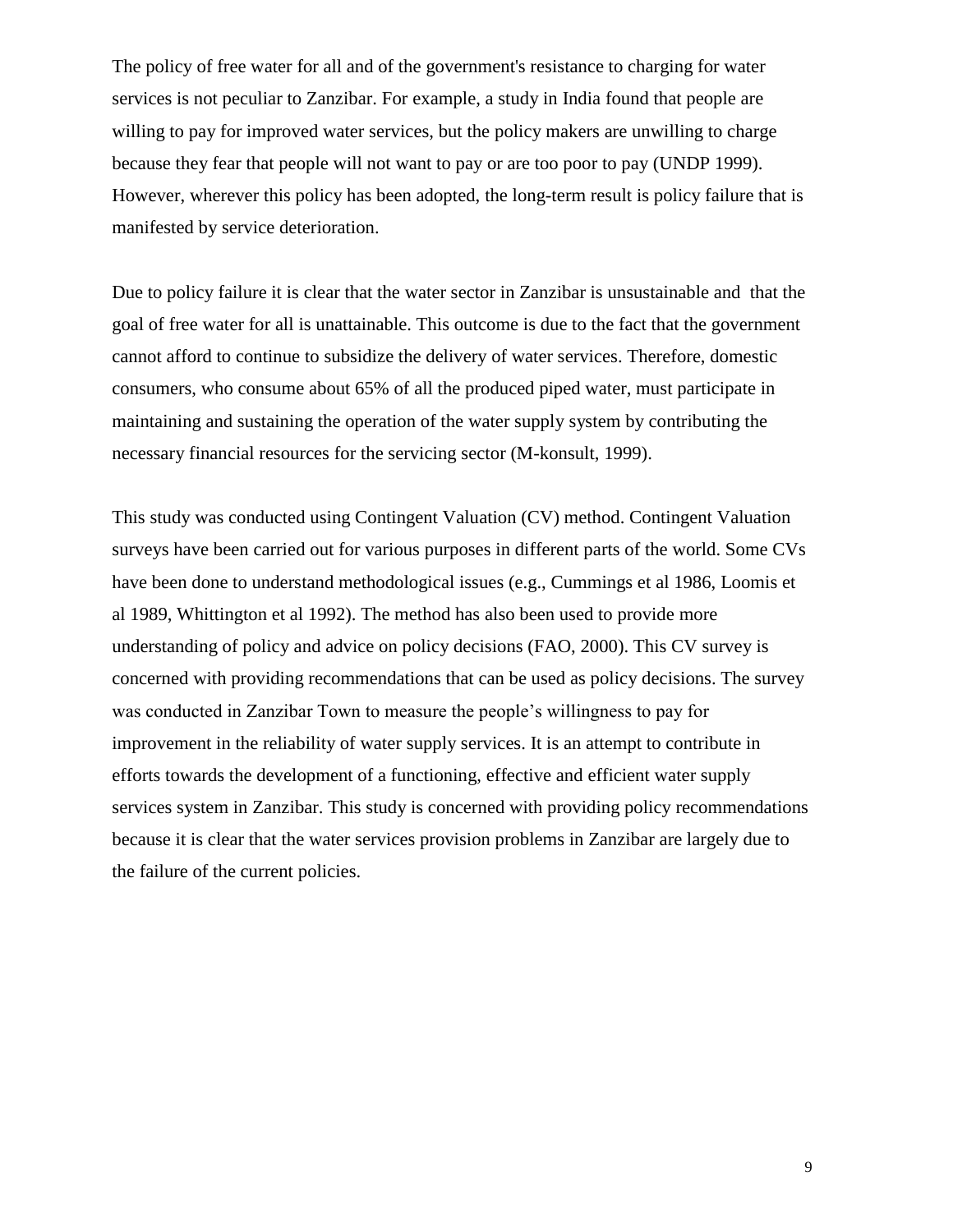The goal of this study is **to establish the value of water supply services to the people of Zanzibar Town by measuring their Willingness to Pay (WTP) for reliable water supply services, so as to provide basis for change of the financing policy for the provision of water supply services.**

There are many questions that must be answered when considering Zanzibar's water supply policy. These may include; who benefits from the current "free water" policy but limited water system maintenance? Would people benefit more if revenues from water were used to maintain the system? Would the people be willing to pay for a reliable and safe water supply? How much would they be willing to pay? If people are not willing to pay for municipal water, how do they propose that the investments to maintain and expand the system should be met? If they pay, would the fees generated cover the costs of the required investments? Will people be able to afford the tariffs to be charged? What kind of investment should be given priority? Should the priority be the rehabilitation of the current system? Or Expansion of the system to the areas that have no access to piped water? Or should the investment be a combination of both rehabilitation and expansion? What are alternative financing mechanisms?

This study is concerned with answering the question "Are people of Zanzibar Town willing to pay for improved water supply services?" so as to establish the value of the improvements of the water services provision in Zanzibar Town. In this study "improvements of water supply services" means "improvement in water availability reliability." "Reliability" means availability of water at a point of consumption (household or public stand-pipe) for 24 hrs a day, 7 days a week, 365 days a year.

### **Perspectives on water supply services Provision in Zanzibar**

According to M-Konsult Ltd. (1999), piped water supply in Zanzibar - that today serves about 75% of the town's population - dates back to the 1920's with the development of Mtoni and Bububu springs. Utilization of Water services in Zanzibar used to be charged until 1982 when tariffs for domestic users were abolished. The abolition was adopted when the state of the economy had started to take a downward spiral and life was becoming harder for common people. Thus, the government adopted the policy so as to appease the populace. The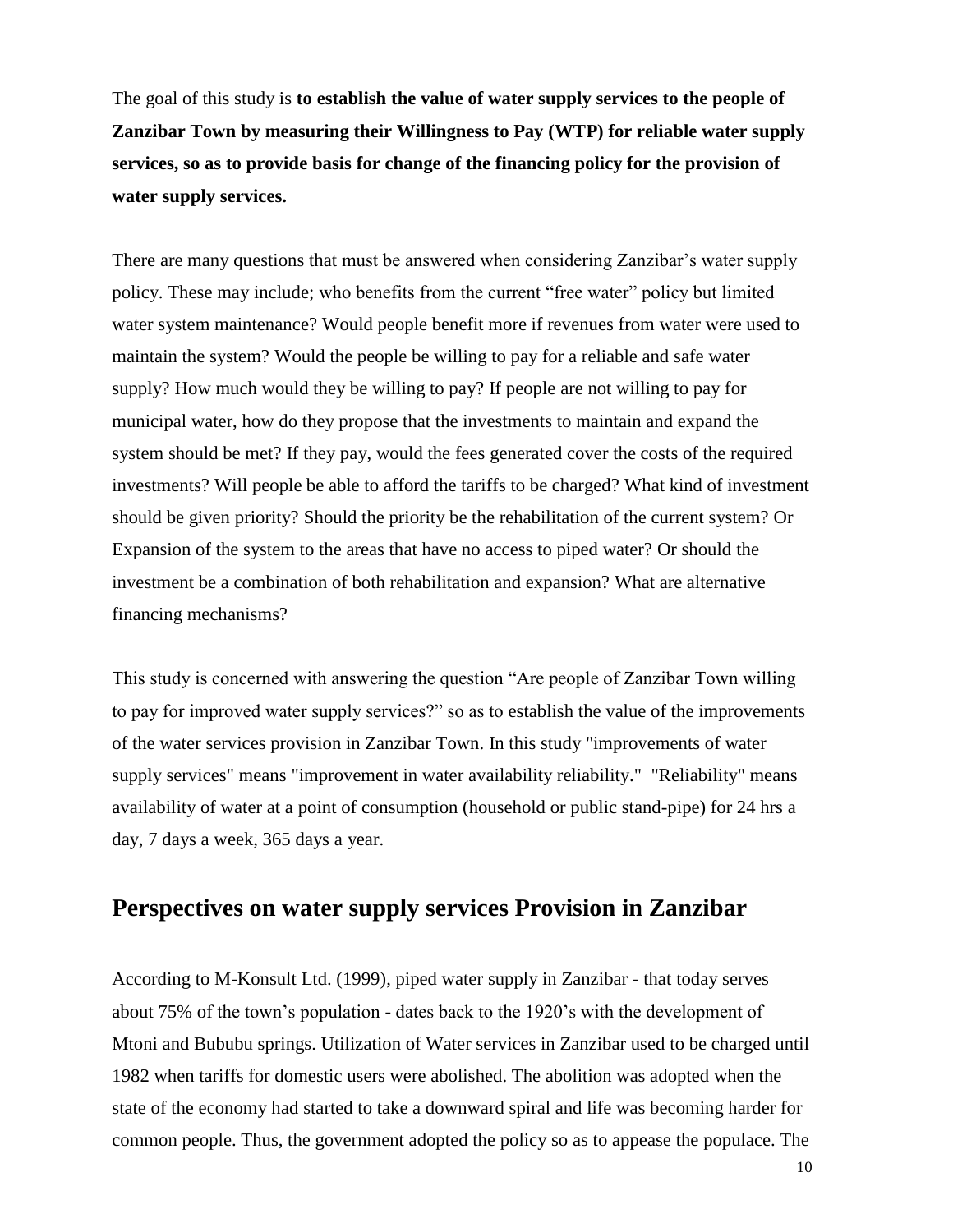economy has continued to deteriorate and the provision of water services has continued to significantly worsen. Nonetheless, the government has continued with the policy even though it is clear that it suffers from a substantial shortage of funds. For example, in 1997/98 the Zanzibar government treasury released TSh 30 million only for development of water supply against the requirement of TSh 100 million (M-Konsult, 1999). This shortage of funds creates an inability to develop new sources for the increasing urban population, and hastens deterioration of the existing infrastructure. The water sector in Zanzibar is plagued with malaise common to many publicly managed utility organizations in the world. These include a low rate of cost recovery, low productivity, high debt burden, poor quality of service and low coverage (Fauconnier 1999).

Today, in Zanzibar the water services provision fulfills all the conditions of socially managed water services. The conditions include commitment to state ownership of the principal water services utilities, consideration of water as a fundamental right that households should have access without paying a price, creation of a department of water as a statutory organization, and non-metering of water that flows to households (Merret, 1997). As it has happened elsewhere in the world – for example Europe- the long-term subsidization of the water supply services has encouraged the perception that the basic water services are free services (OECD, 1989).

The social values upheld by the government overlook the contention that water is an economic good. While it is true that water is an essential social good, it also is an economic good because it is both scarce and has alternative uses (Perry, Rock & Seckler, 1997). Additionally Briscoe (1996) has stated that "water is an economic good because it has value to users, who are willing to pay for it." Thus water should be treated as social good only just as far as attaining basic level of services; beyond that, additional supplies should be allocated by market forces (Perry, Rock & Seckler, 1997). However, Roth (2001) argues that water should not be subjected to standard market force because it is a necessary good that has no possible substitute for its use.

This is to say that, yes; the Zanzibar government should be considerate to its populace but that it should also face the economic realities in the sustainable management of water supply services. Thus, careful consideration of both social responsibility and economic realities is needed in devising right policies. The government should realize that the best way to utilize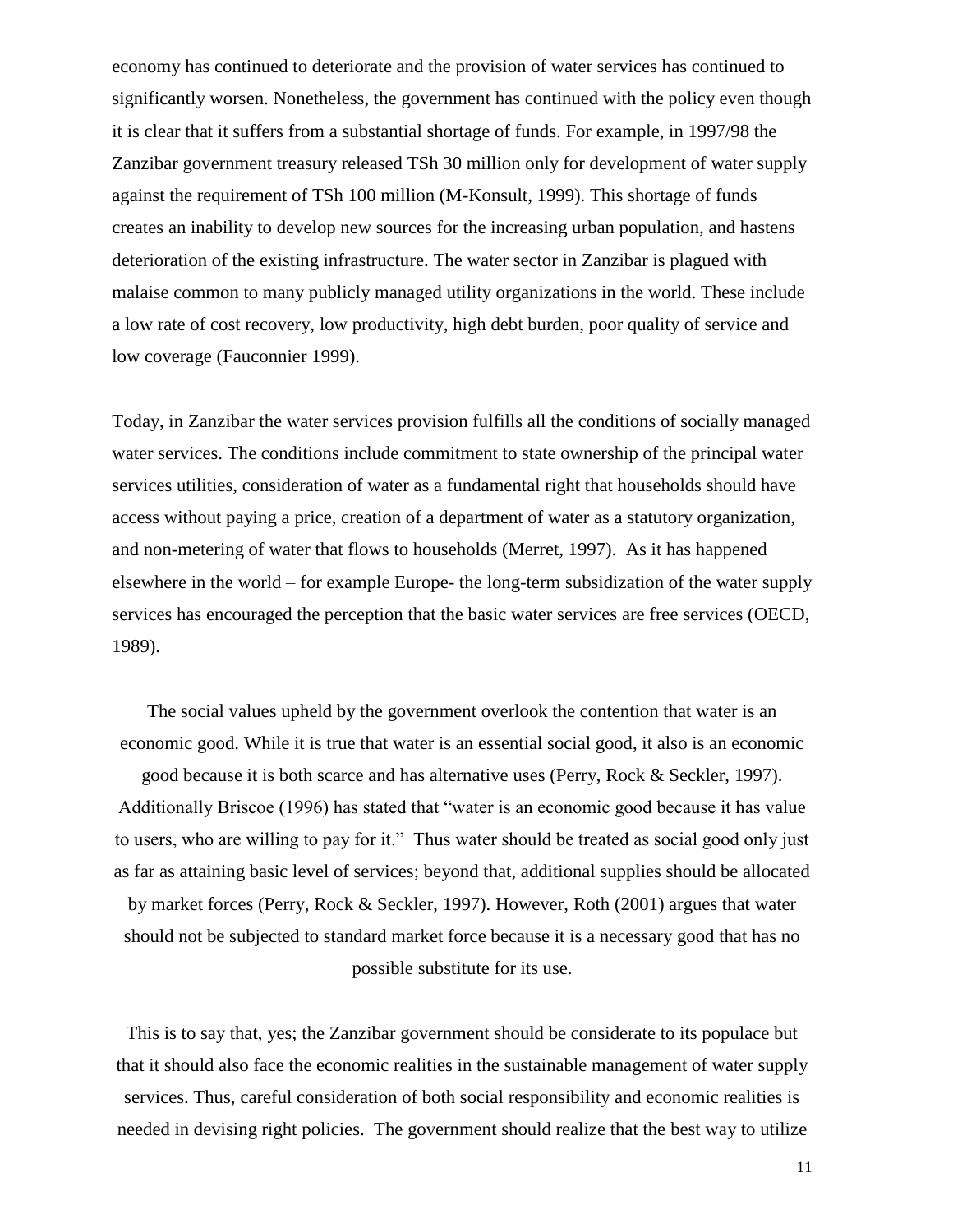water to the best and most valued uses is to put a price on it, although, of course, tariff structure should meet a balance of local social, political and economic goals (Milliken, 1977;

Rogers et al., 2002).

Though the government is not charging for water services, a substantial number of water consumers in Zanzibar Town already incur costs in accessing water for household use. The kinds and magnitude of costs incurred vary from one household to another and by seasons. The variations are influenced by several factors that include household location, wealth, and volume of consumption. The costs include investment in electric water pumps and paying water vendors. The existence of water vendors in the service provision system in Zanzibar is comparable to what is happening in other cities in Africa where water vendors coexist with the publicly owned water department or private concessionaire (Collingnon and Vẻzina 2000). The vendors resell the piped water by delivering it to households by carts, bicycles or other means (Whittington et al., 1989). Most water that is sold by the vendors is collected from public standpipes, but some vendors get their water from households with piped water connections or wells. In addition, some residents dig private wells or construct catchment facilities as an alternative to obtaining piped water (Noll, Shirley &Cowan, 2000).

Another manifestation of people's investment in the water services is the formation of cooperatives to drill and manage bore holes, a Zanzibar example being Sebleni Muungano Sogea (SEMUSO) co-operative. Community members from localities of Sebleni, Muungano and Sogea formed the cooperative to alleviate the water shortage in their locality after they had suffered long-term water shortage. All these patterns of responses should send a clear message to the government that there is a significant failure of policies that govern the town's water supply services.

The water services management situation in Zanzibar today is in crisis. The situation can be described as an example of the common conflicts within the urban water supply sector in many developing countries (Lee, 1994). The conflicts include financial constraints versus the desire for improved infrastructure; the need for cost recovery versus the desire to provide free services. Where the available financial resources are meager, the conflicts are manifested in the form of resources allocation competition between the need for system expansion versus maintenance and operation of the existing system (Lee, 1994).

12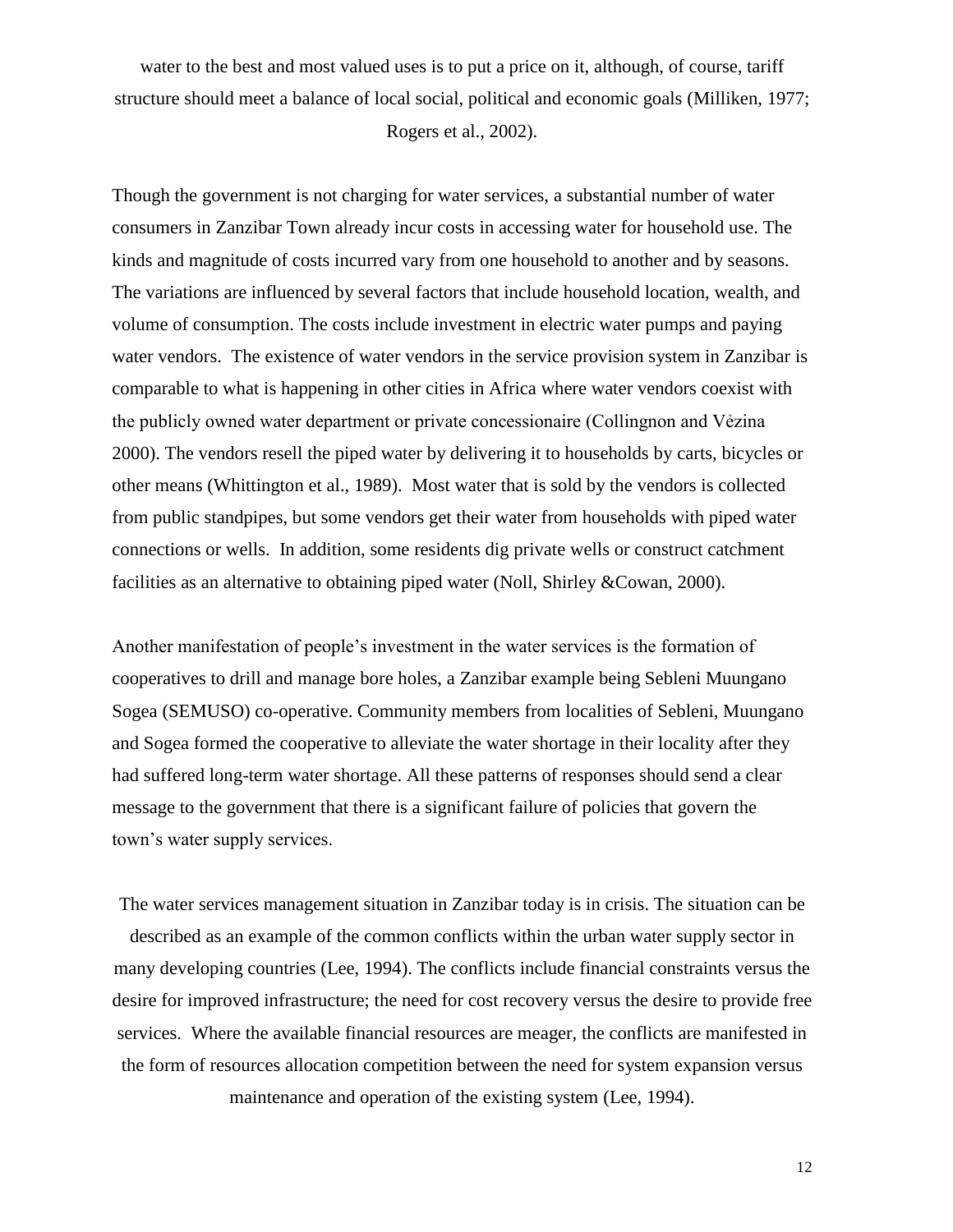This crisis situation can be described by a phenomenon known as "Low-level Equilibria." As described by Savedoff and Spiller (1999), the phenomenon is attained when water prices are kept low or non-existent (as is the case in Zanzibar), when government funding is limited and when service coverage is low and all the interested stakeholders do not want to change their positions. While the situation described by Savedoff and Spiller (1999) is for Latin American countries, it fits very well with the current situation in Zanzibar where government opportunism has lead to the near-collapse of the water service provision.

The long-term continuation of this condition has significant economic, social, and environmental costs, most of which are already faced by Zanzibar Town inhabitants. For example, people in different localities spend substantial amounts of time every day searching

for water, time that would otherwise be used productively elsewhere. The Zanzibar government should take bold steps to move out of this "Low-level Equilibria" trap. Among

the measures recommended by Savedoff and Spiller (1999) include:

- Government discretion should be limited in price setting.
- Water resource management organization should have financial and managerial autonomy.
- Functioning regulatory mechanism should be in place.

The fact that the water service management in the town is faced with all the above discussed problems is a major indicator that countrywide the sector is suffering from many problems. Currently many water projects in the country significantly depend upon financial aid from foreign countries. The government should, therefore, build a strategy to get out of this longterm dependence on other nations to support the most basic of the services that a country – or a town as in this case - should be able to deliver to its citizens. Water pricing is one major solution to get out of this perennial dependence on other nations.

# **Water consumption Projections in Zanzibar**

Water demand for Zanzibar Municipality will increase from  $30,000 \text{ m}^3$  per day in 1995 to 90,000  $\text{m}^3$  per day in 2015 (Abdallah, 1994). However, most households get only intermittent supply or none at all for some days. The water production capability has been worsening with time. This can be explained by the fact that the total average daily production in Zanzibar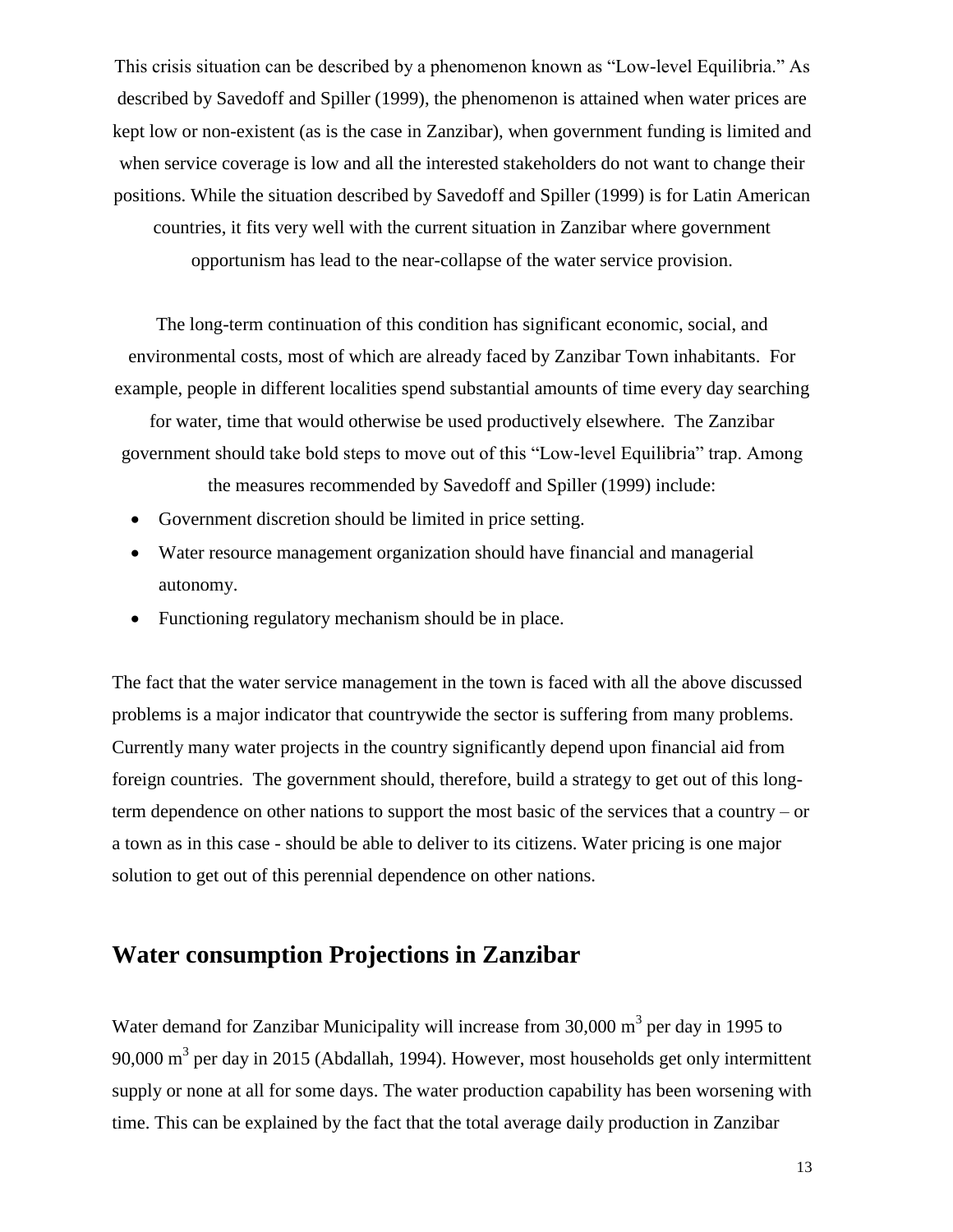urban areas is about 20,500 m<sup>3</sup>, though the capacity is rated at more than the required 30,000m<sup>3</sup>(M-Konsult, 1999). If Abdallah's (1994) projection is accurate, it is clear that Zanzibar is heading towards a very severe water crisis. That projection alone should be a cause for implementing measures that will ensure conservation and encourage people to value water resources. Two other reasons that should encourage wise use of water resources are, first, it is not clear from where the supply for this demand will come . Second, since Zanzibar Town's supply source is mostly ground water, it is important that this source is managed in sustainable manner<sup>2</sup>.

 $\overline{a}$ 

<sup>&</sup>lt;sup>2</sup> During this study I could not find information on aquifers content or estimates on volume of water withdrawals from the aquifers.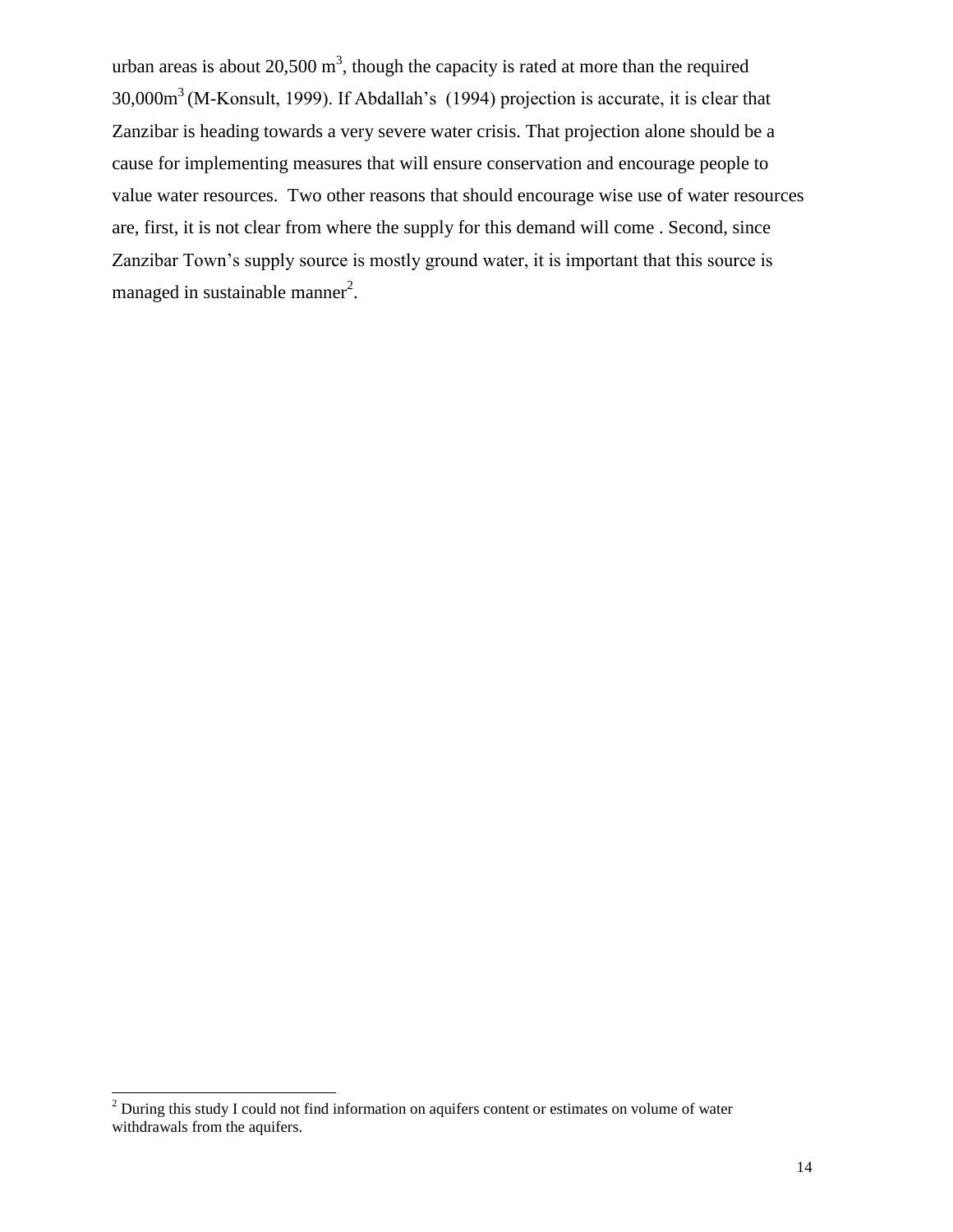## **Theoretical Economic basis of this study**

This study is based on the understanding of theoretical responses to basic economic principles related to the influence of price as well as the change in quality of services to change in consumer demand. The principles that underlie these concepts are, first, if positive price is introduced the demand (consumption) will be reduced. It is difficult, however, to estimate the magnitude of the fall in demand due to the price introduction. Second, an improvement in service provision will result in increased consumption. Similarly, the change is difficult to estimate. Thus, it is difficult to say with certainty the effects these factors will have on water consumers' response. At the moment the desire is both to improve the quality of water supply service by increasing the amount of water available and to introduce a positive price to water services delivery. It is uncertain what the resultant effects will be if this combination of measures is carried out.

# **Research Methodology**

As has been explained elsewhere in this document, the value of water services in Zanzibar Town was estimated by using Contingent Valuation (CV) method to measure willingness to pay (WTP). Domestic water consumers were asked questions on their willingness to pay for water services.

*CV is a survey-based stated preference methodology that provides respondents the opportunity to make an economic decision concerning the relevant non-market good. Values for the good are then inferred from the induced economic decision. In CV individual respondents are asked hypothetical questions about how much would they be willing to pay to access a resource or goods* (Carson et al., 2001).

This method has been used widely in estimating hypothetical goods or services and has received widespread attention in economic literature (Cameron, 1987; Whittington, 1992; World Bank, 1999; Kurukulasuriya and Mendelsohn, 2001).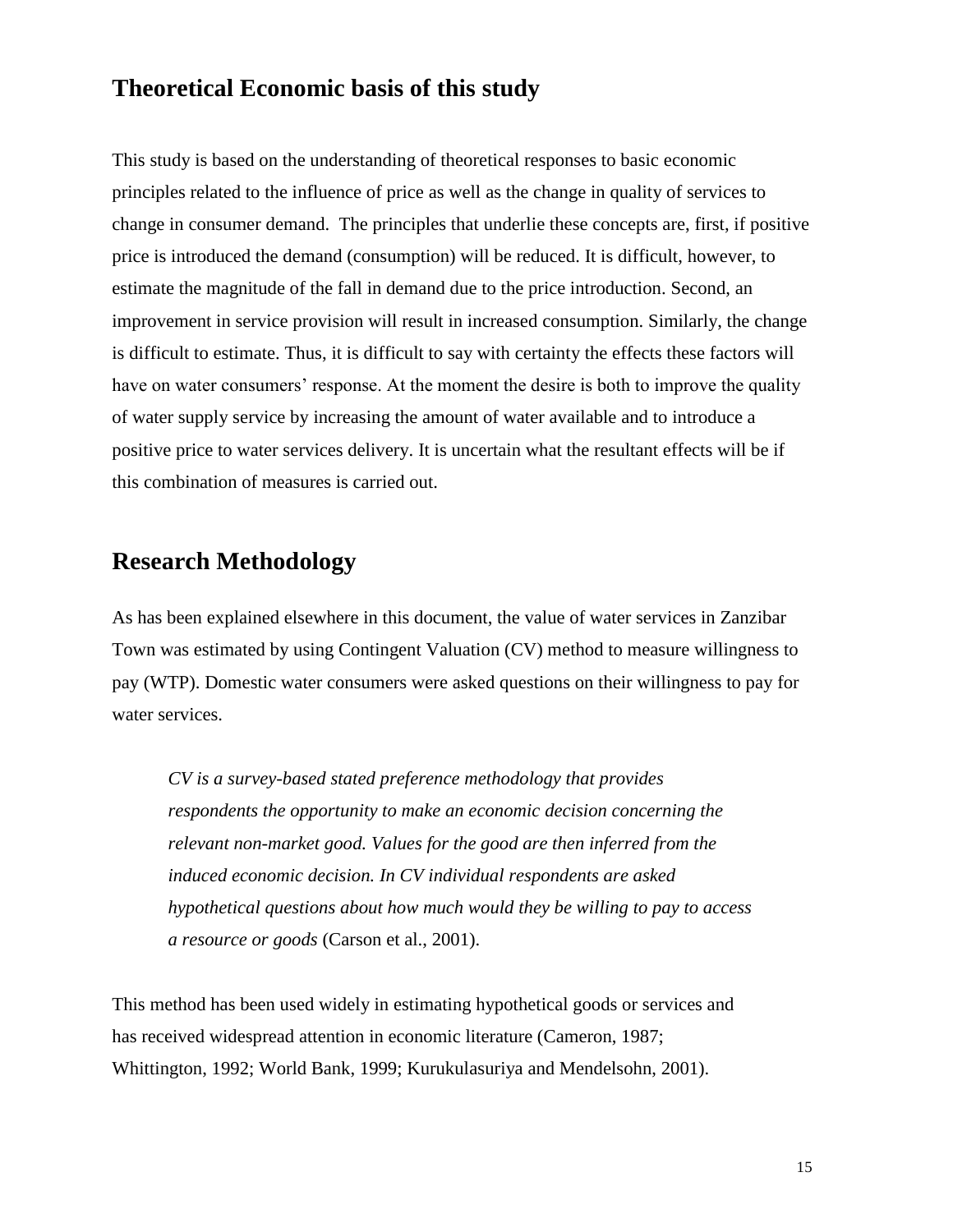The households mean Willingness to Pay (WTP) is the variable of interest that is calculated from the CV method. To calculate the mean WTP, the sample average is the best (i.e., lower variance estimator) (FAO, 2000). However, this requires that data be following normal distribution (FAO, 2000). Unfortunately, in many CV studies - including this one - the WTP distribution is not normal. In these circumstances, then, the maximum likelihood estimate (MLE) of mean WTP is more statistically efficient (FAO, 2000). Nevertheless, to use the MLE method requires that WTP distribution be specified. However, some researchers have developed ways to estimate mean WTP without the constraint of a given distribution (Giraud et al., 2001; Haab & McConnel, 1997; Creel & Loomis, 1997; Creel, 1995, Kristrom, 1990; Turnbull, 1976). Besides, Giraud et al, (2001) argue that there is no single clearly superior method to compute WTP estimates from discrete response, which means that, variations notwithstanding, several of the methodologies that have been used will give a reasonable WTP estimate. In this study a sample mean WTP is calculated from all respondents who have expressed their willingness to pay and revealed their value for the water services.

The internal validity of the WTP can be checked by regressing WTP on income, vector of prices faced by individual (household), and alternative quality of good or services (FAO, 2000). The regression is used to show that WTP correlates in predictable ways with socioeconomic variables (FAO, 2000)..

WTP responses are then statistically analyzed to obtain an estimate of mean WTP, which is multiplied by (N) the size of the population affected by the proposed policy. Total WTP can then be compared with the cost of implementation of the policy to determine whether the proposed policy passes a benefit cost test (FAO, 2000).

As a result of the inherent weakness of CV, it has been suggested that the method used to elicit willingness to pay is crucial (Kurukulasuriya, 2001). According to Cameron and James (1987), there are three different approaches to asking the CV questions. The differences in approaches emanate from response elicitation methods. Thus, the naming of the approaches is based on the method used to ask questions. Hence we have:

 Open ended (discrete choice method), where the respondents are simply asked to name the sum they are willing to pay.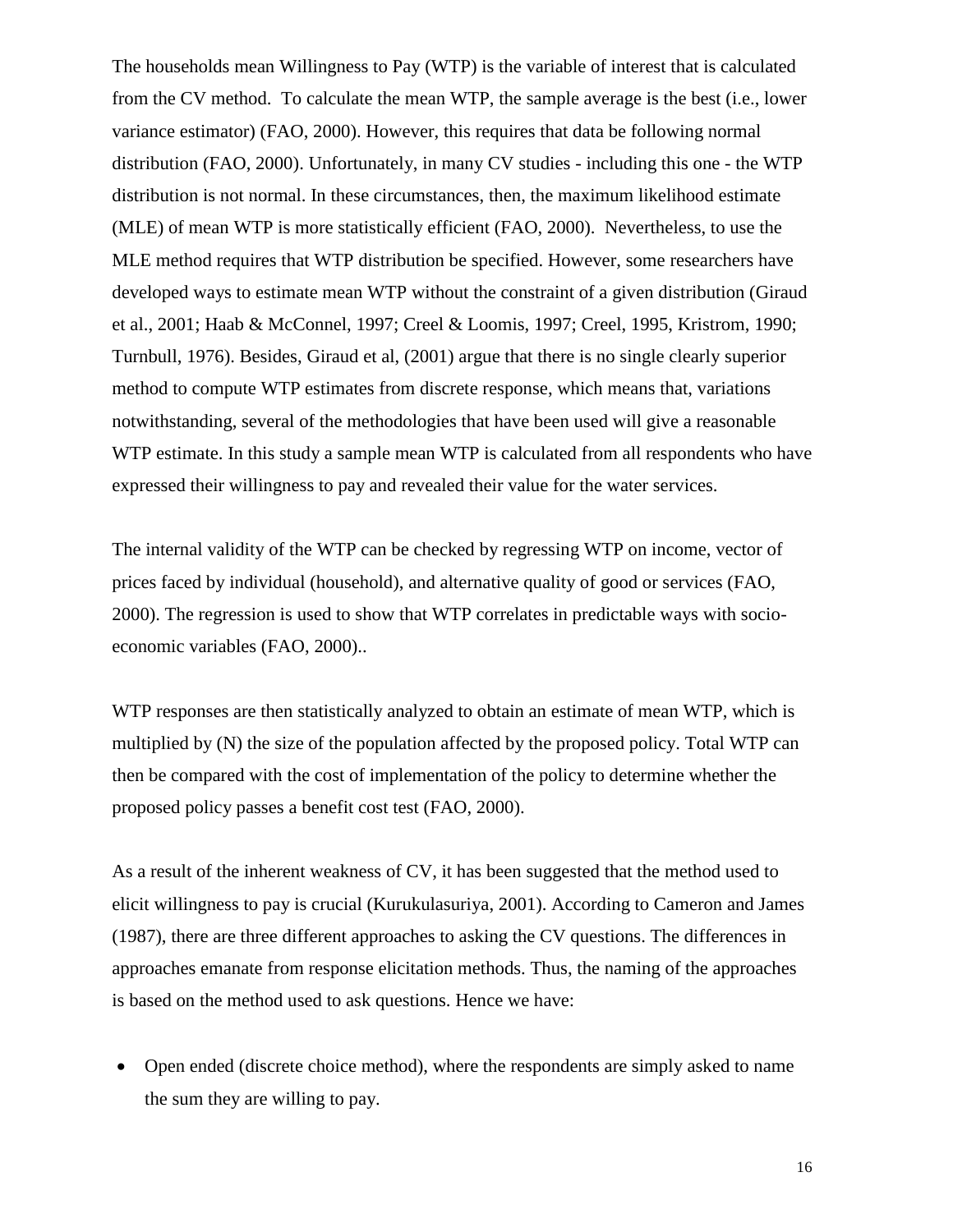- Sequential bids (referendum or dichotomous choice), where respondents are asked whether or not they would pay or accept some specified sum (the question is then repeated using a higher or lower amount, depending on the initial response).
- Close ended, where the respondents are asked whether or not they would pay a single predetermined amount. In this approach the sum is varied across respondents.

It has been suggested that the open-ended question approach can only be used as a pilot tool to establish appropriate bidding figures to be used in other approaches (Cameron & Quiggin, 1994; Sal-Salazar &Garcia-Menendez, 2001). Similarly, Whittington et al., (1990) and FAO (2000) have argued in favor of the dichotomous choice method. In the same vein while arguing for the strength of referendum type of elicitation, NOAA panel opinionated that "open-ended questions are unlikely to provide most reliable valuations" (Arrow et al., 1993).

In spite of these contentions, this study elicited responses by using the open-ended question. This method was selected because of resource limitations. It was not possible to run a pilot survey large enough to provide the appropriate bidding figure and then conduct another survey for the actual data collection. The respondents were asked what they would pay for water supply services at the current service level and what they would pay if the services were to be improved.

#### **Strengths and Weaknesses of CV method**

It is not the intention of this study to analyze the methodological issues of the CV method. However, it is useful to highlight some strengths and weaknesses, as well as controversies, of the method. The intention here is to provide basic understanding and appreciation of the limitation of the methodology to readers of this report.

Like many other research methodologies CV has its strengths and weaknesses. In this section some of the strengths and weaknesses are briefly discussed. Detailed discussions of these can be found in Carson & Mitchell (1994), Carson et al. (1996), FAO (2000) and Carson et al. (2001).

### **Strengths (Advantages)**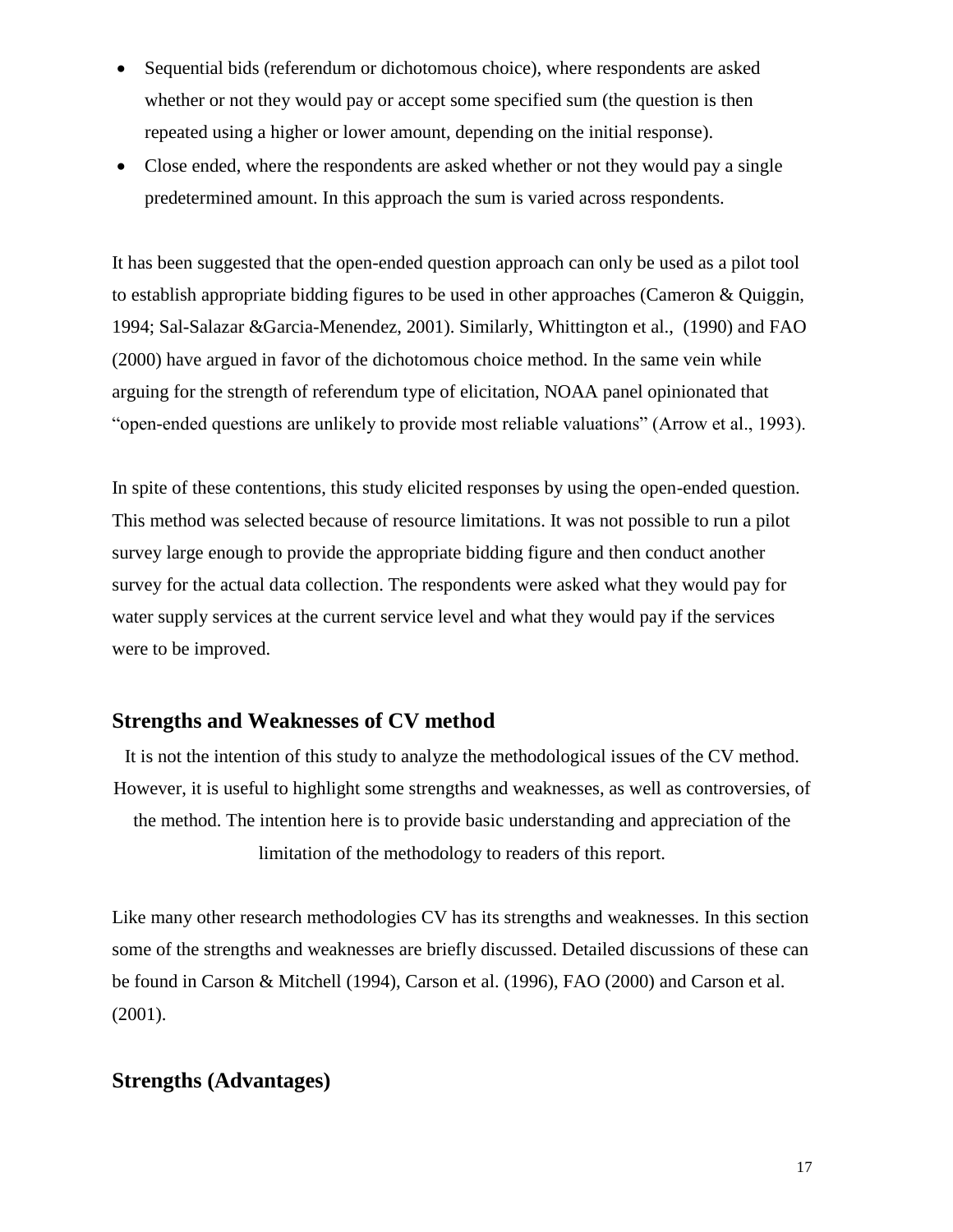Contingent Valuation method is preferred because of its rigorous theoretical basis. Among the advantages of the method include the fact that:

- It is based on actual face-to-face surveys. Thus they provide proof that consumers are willing to pay for better services. It can measure WTP in a range of scenarios, the output of which can be incorporated into technical and financial plans for future augmentation. Since it uses hypothetical scenarios, it can provide WTP even for the systems that do not currently exists (UNDP, 1999).
- CV method is flexible; that facilitates valuation of a wide variety of non-market goods, including those not currently provided (Carson et al., 2001).
- Contingent valuation remains the only technique capable of placing value on commodities that have large non-use component of value, and when improvements to be valued are outside of the range of valuable data (FAO. 2000). In recent years several agencies have taken CV method as a means of assessing the demand for improvement of water supply among other uses (FAO. 2000).
- Contingent valuation method is the most popular method for estimating the benefits provided by public and non-market goods (Saz-Salazar & Garcia-Menendez, 2001). It is a hypothetical method based on the information people reveal when asked directly about the value of a particular public good studied (Carson and Mitchell, 1994; Saz-Salazar & Garcia-Menendez, 2001). The CV method can be used to support a political decision that directly affects the provision of public good (*ex ante valuation*).

### **Disadvantages or Inherent weakness of Contingent valuation**

In spite of the advantages, the CV method has been criticized, and even among proponents of the methodology it is recognized that the method has its weaknesses. For example, CV has been challenged that it does not conform to economic theories (Carson et al., 1996). Some of these weaknesses are briefly narrated below:

• The CV method is based on stated preference and not revealed preference. This fact then leads to a question of truthful statement (revelation) of preferences. When a consumer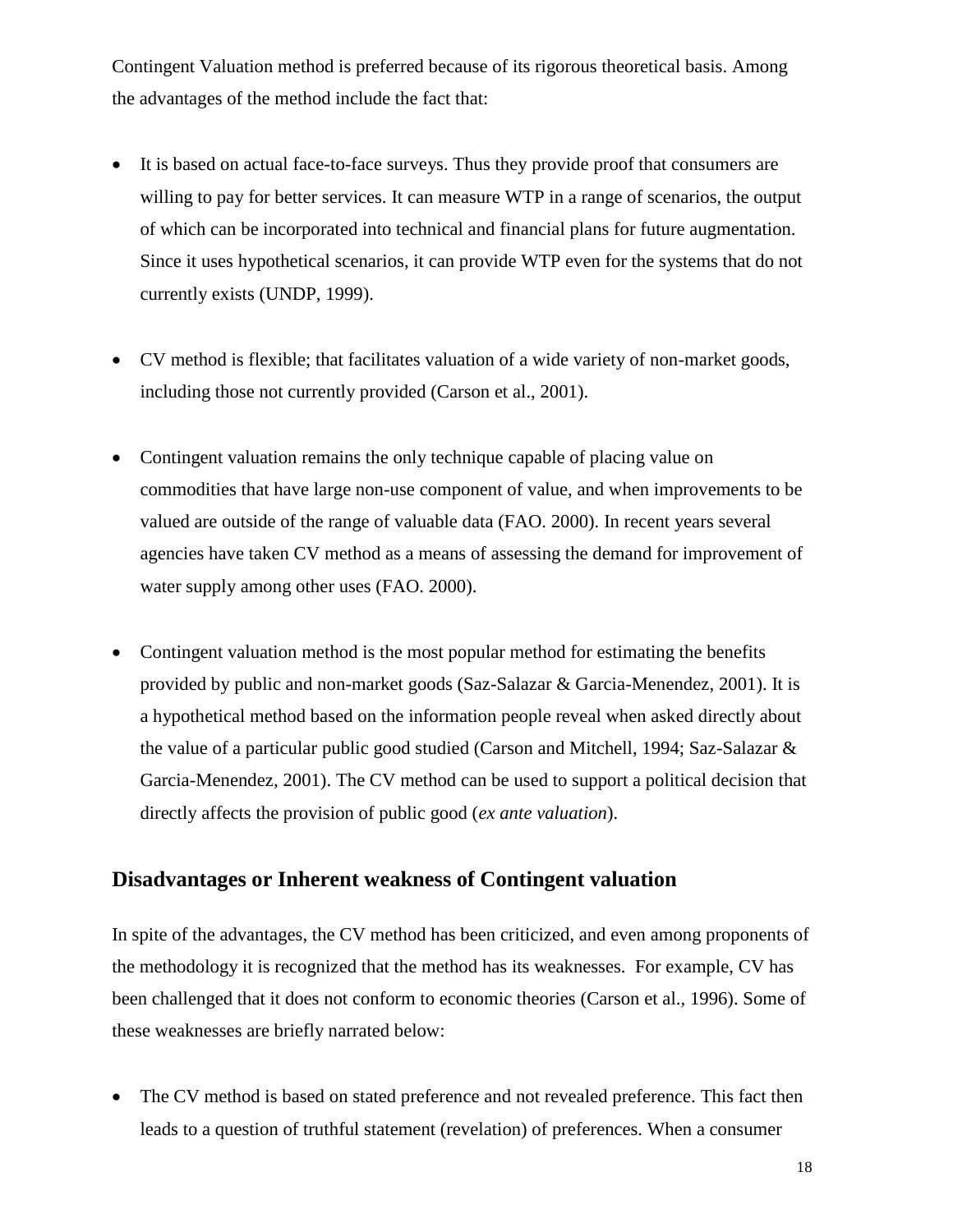responds to a CV questions and states his/her preference or willingness to pay, it usually is not certain that he/she will actually pay the stated amount for the goods or services in question (Carson et al., 2001; Hartwick & Olewiler, 1998). It has been argued that the quality of stated preference data is inferior to observing revealed preference, thus the CV method is highly flawed (FAO, 2000). This flaw can be avoided by clearly explaining to respondent the good or service to be valued, how it will be delivered to the public, and what are realistic expectations of payment (Carson et al., 2001).

- CV surveys are considered complex, time consuming and expensive to implement (Carson et al., 2001).
- Two major limitations which CV shares with other neo-classical preference based approaches to economic value are: (a.) WTP measures are inherently limited by the wealth of a respondent; (b.) Preference of the future generation is not explicitly considered.
- CV surveys are vulnerable to the warm glow effect. The warm glow effect is a form of interviewer bias. It occurs if a respondent in a CV survey attempts to please an interviewer by agreeing to pay some amount when he or she would not do so otherwise, except for the utility gain associated with telling the interviewer (Carson et al., 2001).
- It is frequently claimed that familiarity with a good is a necessary prerequisite to providing "meaningful responses" to CV questions. Personal experience or familiarity is a factor in the decision-making process when consumers make use of related experiences in making choices. Therefore, CV survey designers need to ensure that prospective consumers understand what they are being asked to value, how it will be provided, and how it will be paid for (Mitchell and Carson, 1989; Whittington et al., 1990). This message should be clear to all respondents regardless of their variation in life experience and educational background (Mitchell and Carson, 1989).
- It has been argued that CV is a scope-insensitive methodology, in that it does not address the effect of change in the quantity of goods or services offered to the willingness of respondents to pay for the services. This has been disproved (Carson et al., 2001).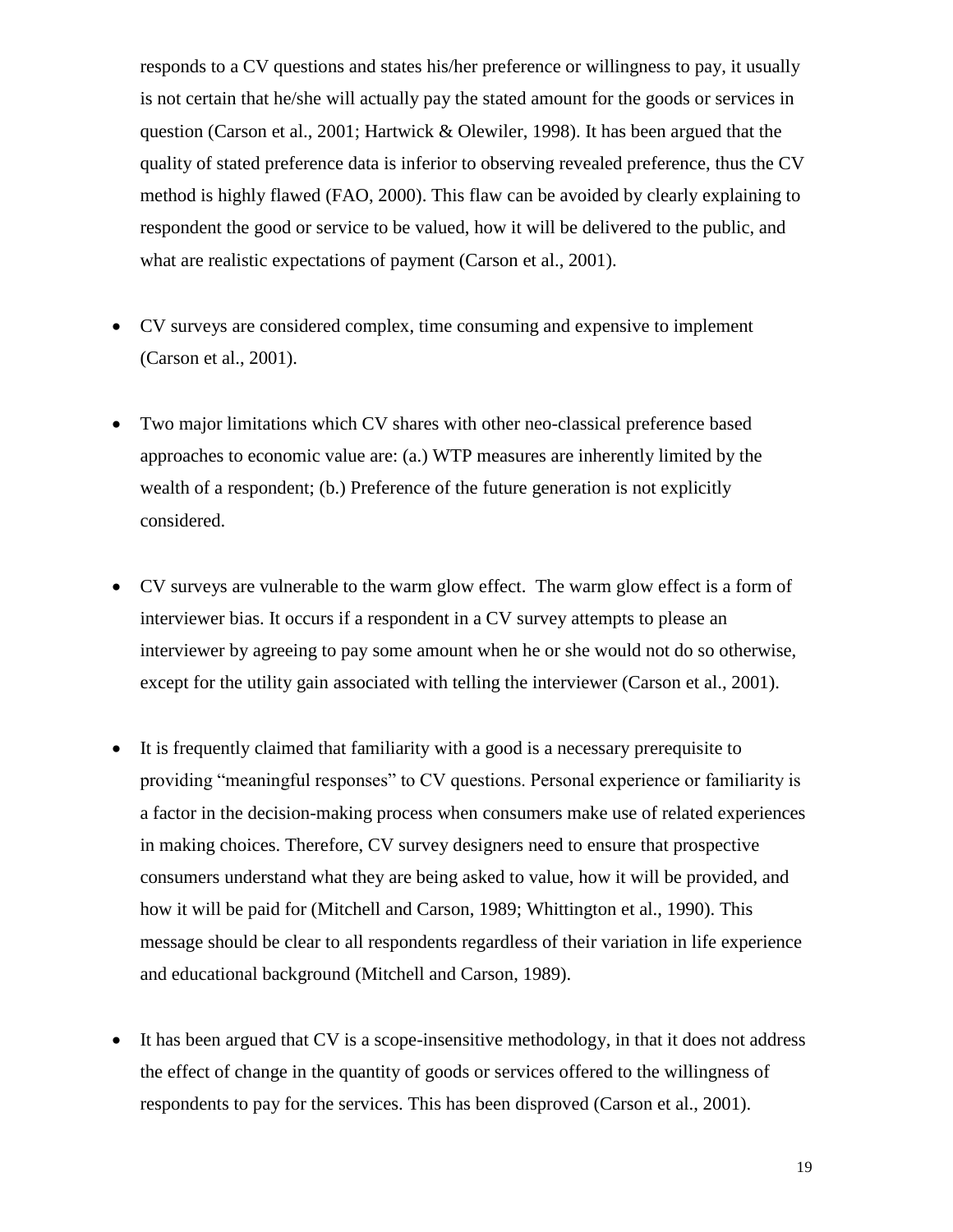Careful study design and implementation can resolve many of the alleged problems with the CV methods (Carson et al., 2001). In spite of the weaknesses, objective and readily identifiable criteria are available by which the quality of CV study can be judged (Carson et al., 2001).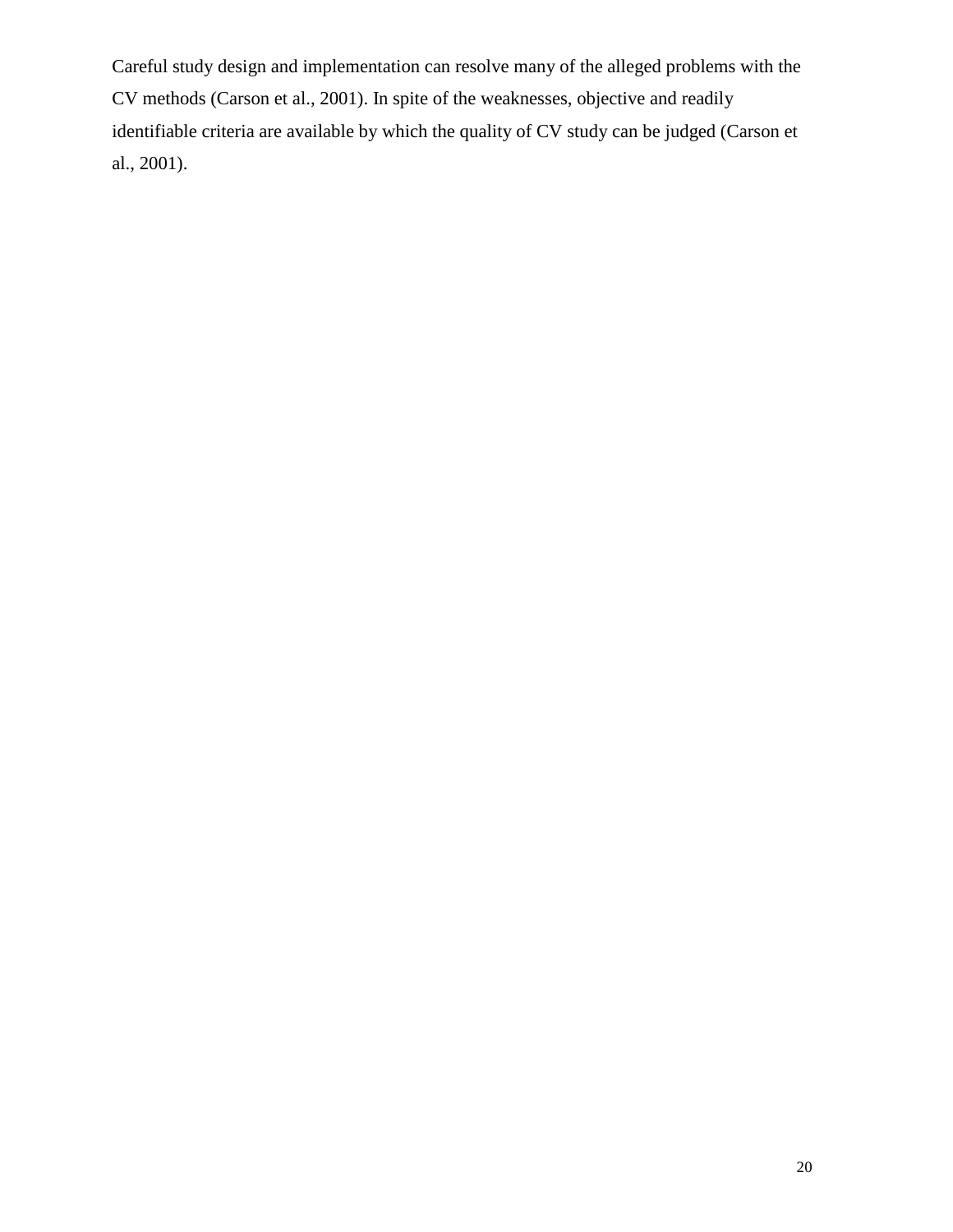### **Study Site**

The Island of Zanzibar is situated between latitudes  $5^{\circ}$  40' and  $6^{\circ}$  30' and longitude 39<sup>o</sup> East. It is about 85km (53 miles) long and at its broadest point it is 39 km (24 miles) wide. Its area is about 1660  $\text{km}^2$  (640 square miles)<sup>3</sup>.

Administratively, Zanzibar is subdivided into three regions: North, South and Urban/West. This study was conducted in Zanzibar Town, which is in the Urban district of the Urban/West Region. The district is further subdivided into thirty Shehias. Shehia are the smallest administrative subdivision in any of the Zanzibar district. In this study ten Shehias were sampled. The Shehias were Nyerere, Mwembemakumbi, Jang'ombe, Chumbuni, Rahaleo, Kilimani, Kwahani, Malindi, Shangani and Amani. The distribution of selected Shehias were aimed at covering a geographical cross section of the district, to capture the variation in magnitude of the impact of water services problems and by implication variation in people's affluence. Each Shehia is further subdivided in a number of enumeration areas. Enumeration areas are subdivisions that apportion Shehias into population census tracts.

# **Study Units**

 $\overline{a}$ 

In this study the primary study unit is a household. It is estimated that Zanzibar Town has 32,000 households. The data for this study were gathered from a sample survey of 300 households (0.94 % of the town's households). To get that sample, in each shehia -regardless of shehia size - 30 households were randomly picked and interviewed. It was ensured that each enumeration area in each of the shehia was represented in the survey. This was important in order to gain variability in responses. In some incidences, however, the locality leaders (Shehas) who were the point of entry to the community would insist that we get a balance of representatives from members of different political parties. This may have reduced the randomness of the sample because the households were targeted based on their political affiliation. However, this limitation is not expected to affect the study results. The interviewees were either heads of households or spouses. Ideally the study targeted a person who manages household finances. Unfortunately this was not always possible. However all

<sup>&</sup>lt;sup>3</sup> http://www.allaboutzanzibar.com/indepth/ecology/01-geography/id-01-03-geography.htm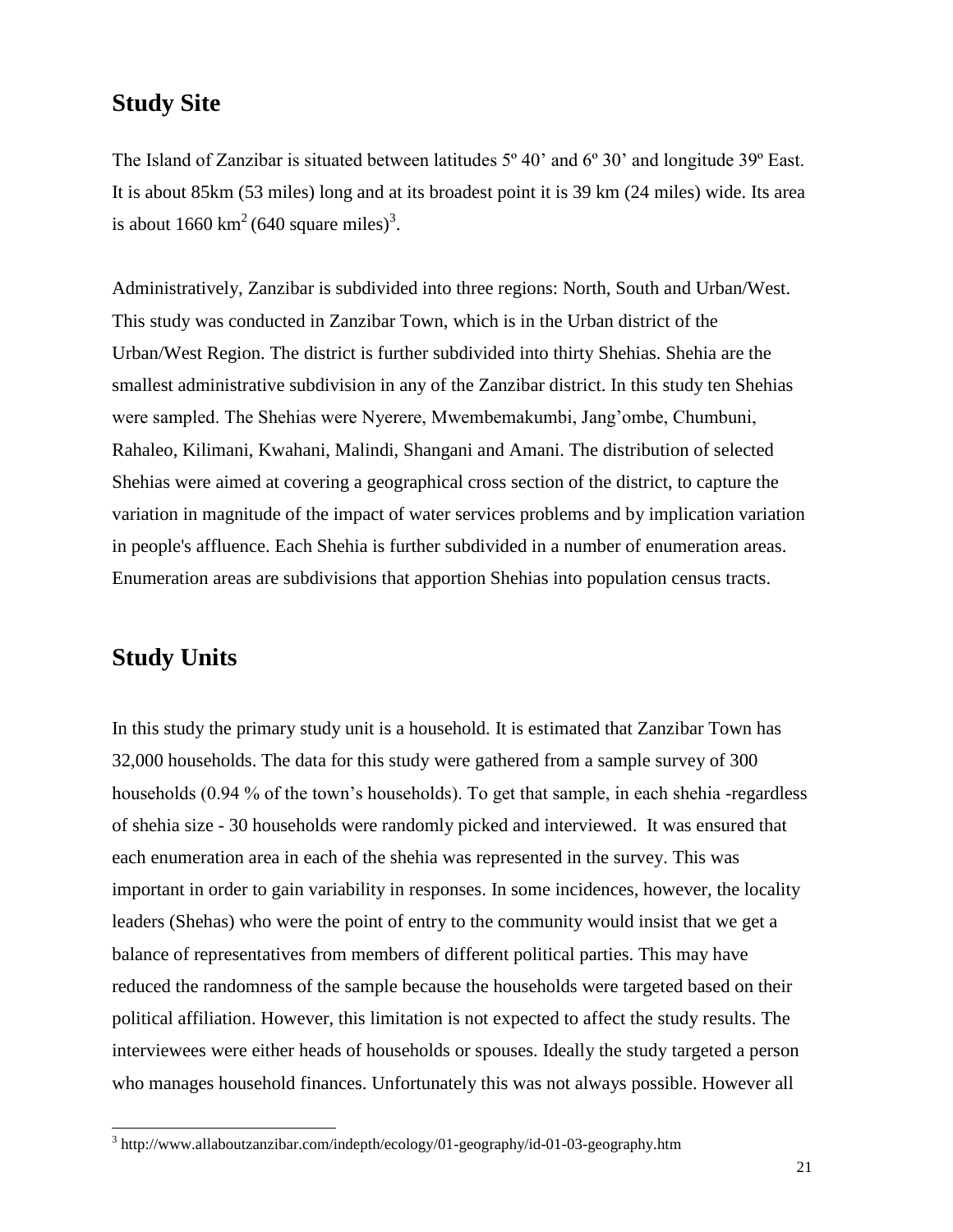the interviewees were mature people who have significant responsibility and knowledge in household affairs, including finances.

# **Interview approach**

The interview approach used was in-person on a one-on-one basis, with the aid of a questionnaire (Appendix 1). This was deemed appropriate due to several limitations of other approaches in developing countries, which include low literacy and low level of telephone ownership (FAO, 2000). Nonetheless, in-person interviews are generally used to produce highest quality WTP data (FAO, 2000). The questions were asked in such away that the respondents were given full responsibility and freedom to decide on the value and provision of other information (Open ended).

The questions asked in the questionnaire can be grouped into three sets:

- i. Socioeconomic and demographic characteristics of the household,
- ii. Characteristics of the current water source and availability, and
- iii. The attitude of the household in paying for water services.

# **Data Analysis**

Analysis of the data was carried out at three levels. First, the socio-economic and demographic data were summarized. Second, the mean willingness to pay was calculated; and third, the WTP values were regressed against the household demographic and socioeconomic variables to gain understanding of the influence of the variables on WTP.

This study implements maximum likelihood estimate (MLE) and ordinary least square (OLS) regression models to statistically estimate the influence (determinants) of different household socio-economic and other variables on the household decision on WTP and the appropriate amount that consumers are willing to pay for water services. The probit model (MLE) to evaluate the effect of several variables on a household response to the binary question of whether the household is WTP or not for each scenario is applied (Cameron and James, 1987). The OLS model is used to evaluate the effect of the socioeconomic variables on the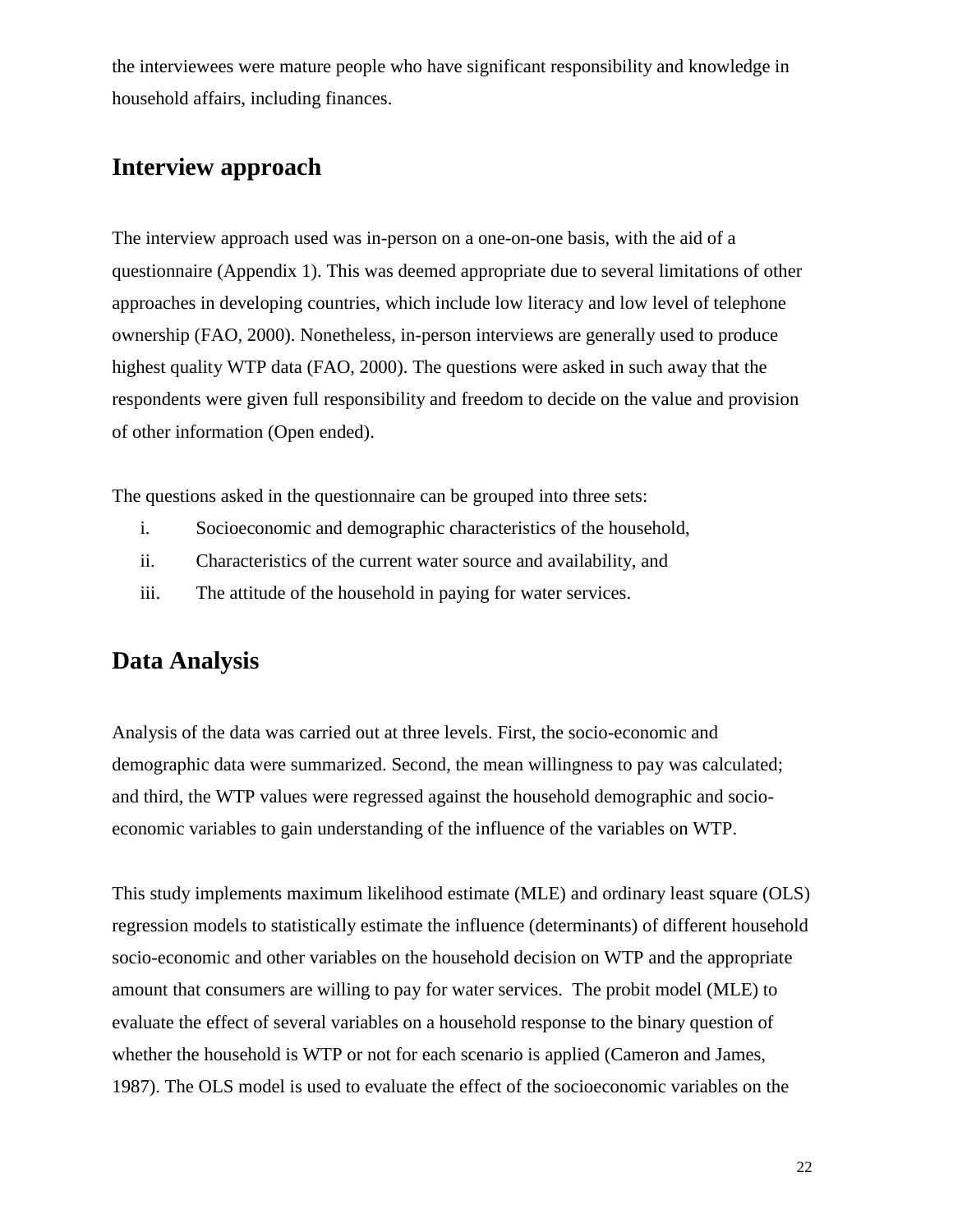continuous variable. In this study the continuous variable is the amount households are willing to pay.

# **RESULTS**

The results of the study are presented here in three major components. The first component is the summary of household demography and socioeconomic situation, the second is the presentation of the willingness to pay, and the third is regression of WTP against selected demographic and socioeconomic factors of households.

# **Household Demography and Socio-economic Status**

#### **Gender**

As is shown in Table 1 according to this survey 47 % of respondents were males and 53% percent were females. This is in spite of the fact that only 22 % are female-headed households and male-headed households are 78 %. The reason could be that a good number of women in Zanzibar are housewives and that is the reason that the number of female respondents is higher than male.

Table 1: Gender of Respondents and Heads of Households

<span id="page-22-0"></span>

| <b>GENDER OF</b>  | <b>FREO</b>         | <b>PERCENT</b>    | <b>HEAD OF</b>   | FREO. | <b>PERCENT</b> |
|-------------------|---------------------|-------------------|------------------|-------|----------------|
| <b>REPONDENTS</b> |                     | $\mathcal{O}_0$ ) | <b>HOUSEHOLD</b> |       | $\frac{1}{2}$  |
| Male              | $\lfloor 4 \rfloor$ | 47                | Male             | 235   | 78             |
| <b>Female</b>     | .59                 | 53                | Female           | 65    | 22             |
| Total             | 300                 | 100               | Total            | 300   | 100            |

# **Household size**

According to this survey mean household size is seven people. However, the range of number of people in households is wide; it is between 1 person to 20 persons per household.

### **Employment**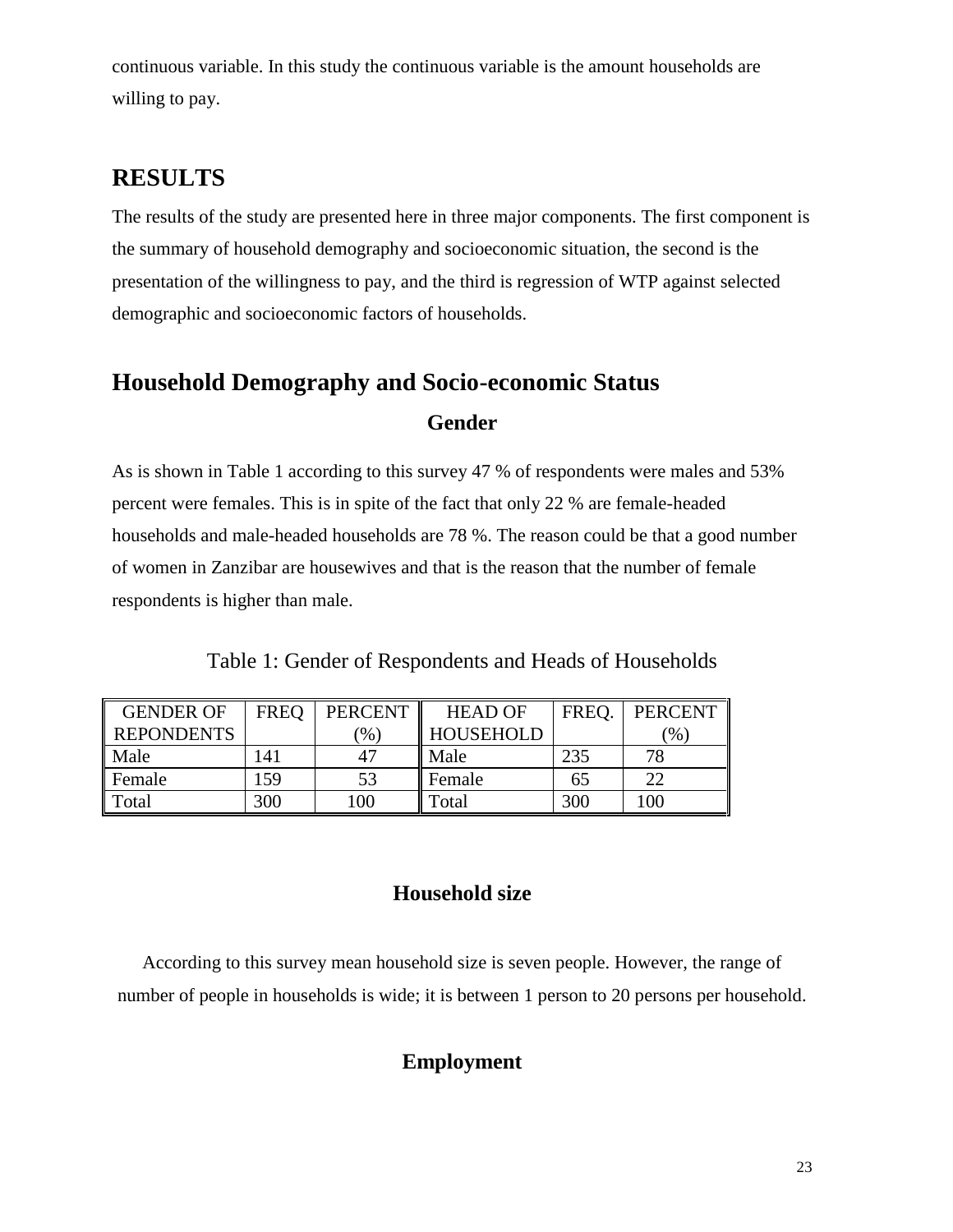On employment the analyses of the survey data shows that 59 % of head of households are employed as salaried labor and the other 41 % are either self employed or have no employment. Those without employment include retired people and the elderly.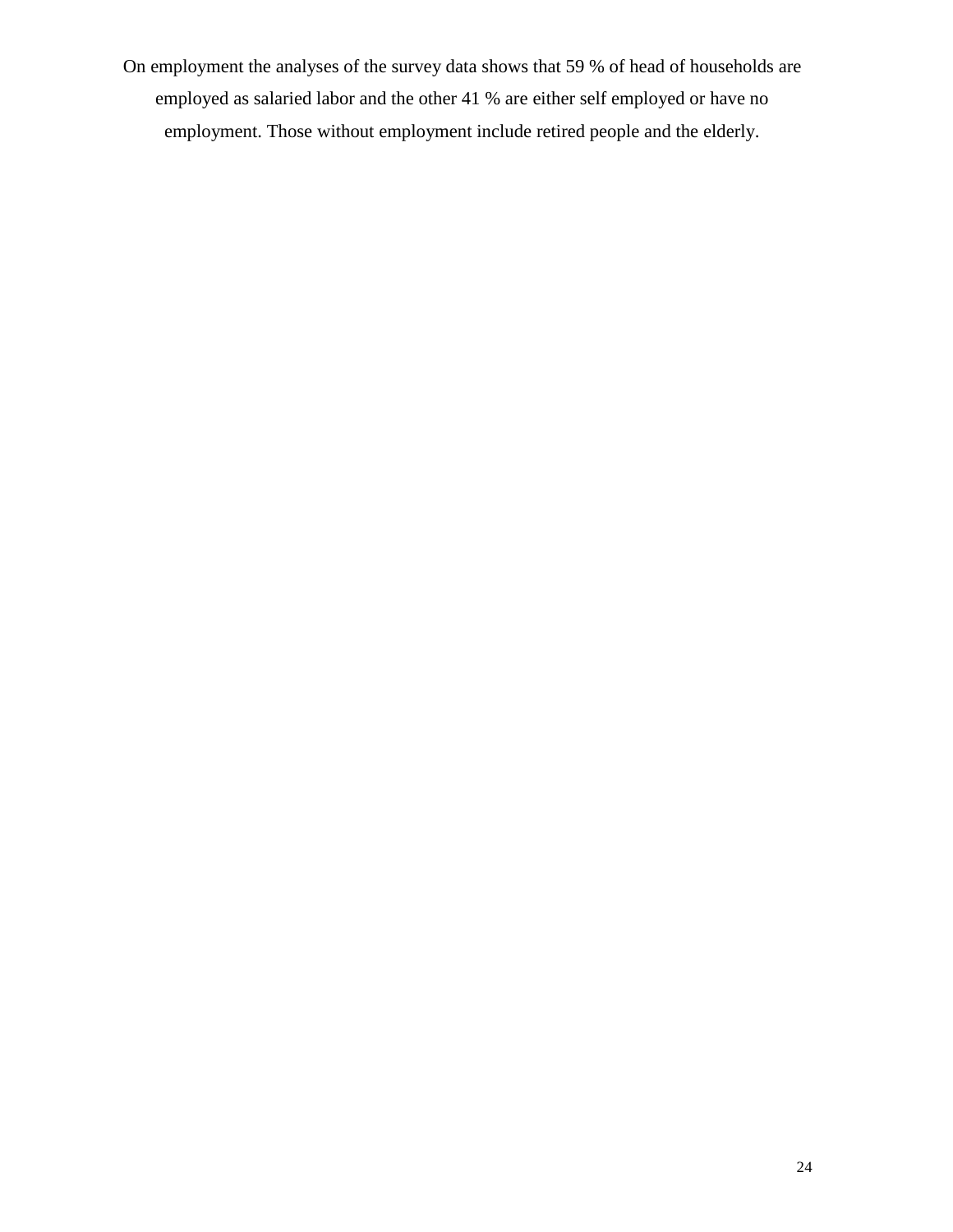#### **Income**

Although only 209 revealed their income, the majority of the respondents are low-income earners. Table 2 shows that 40 % of respondents earn an average of TSh. 15,000 which means they earn TSh. 30000 (\$30) or less per month, 46 % earn TSh. 60,000 (\$60) or less per month. The remaining 14 % average monthly earning of TSh 90,000 and above. It was not possible to get actual household incomes because most of the respondents did not want to reveal their exact income figures.

<span id="page-24-0"></span>

| <b>INCOME CATEGORIES</b> | FREQ. | <b>PERCENT</b> |
|--------------------------|-------|----------------|
|                          |       | $(\%)$         |
| $0 - 30,000$             | 84    | 40             |
| $30000 - 60000$          | 97    | 46             |
| $60,000 - 120,000$       | 27    | 13             |
| $120000 +$               |       |                |
| Total                    | 209   | 100            |

Table 2: Household income by categories

### **Education**

It was found that about 79 % of the head of sampled households population are literate and have at least seven years of schooling; the remaining 21% are illiterate or have had one year of schooling or less. These results are summarized in table 3.

<span id="page-24-1"></span>Table 3: Years in schooling as a proxy measure of level of education attained.

| <b>Education</b>  | <b>Frequency</b> | <b>Percent</b> |
|-------------------|------------------|----------------|
| (Years in school) |                  | $(\%)$         |
|                   | 62               | 21             |
| $7 - 10$          | 96               | 32             |
| $11 - 14$         | 134              |                |
| $15 +$            | О                |                |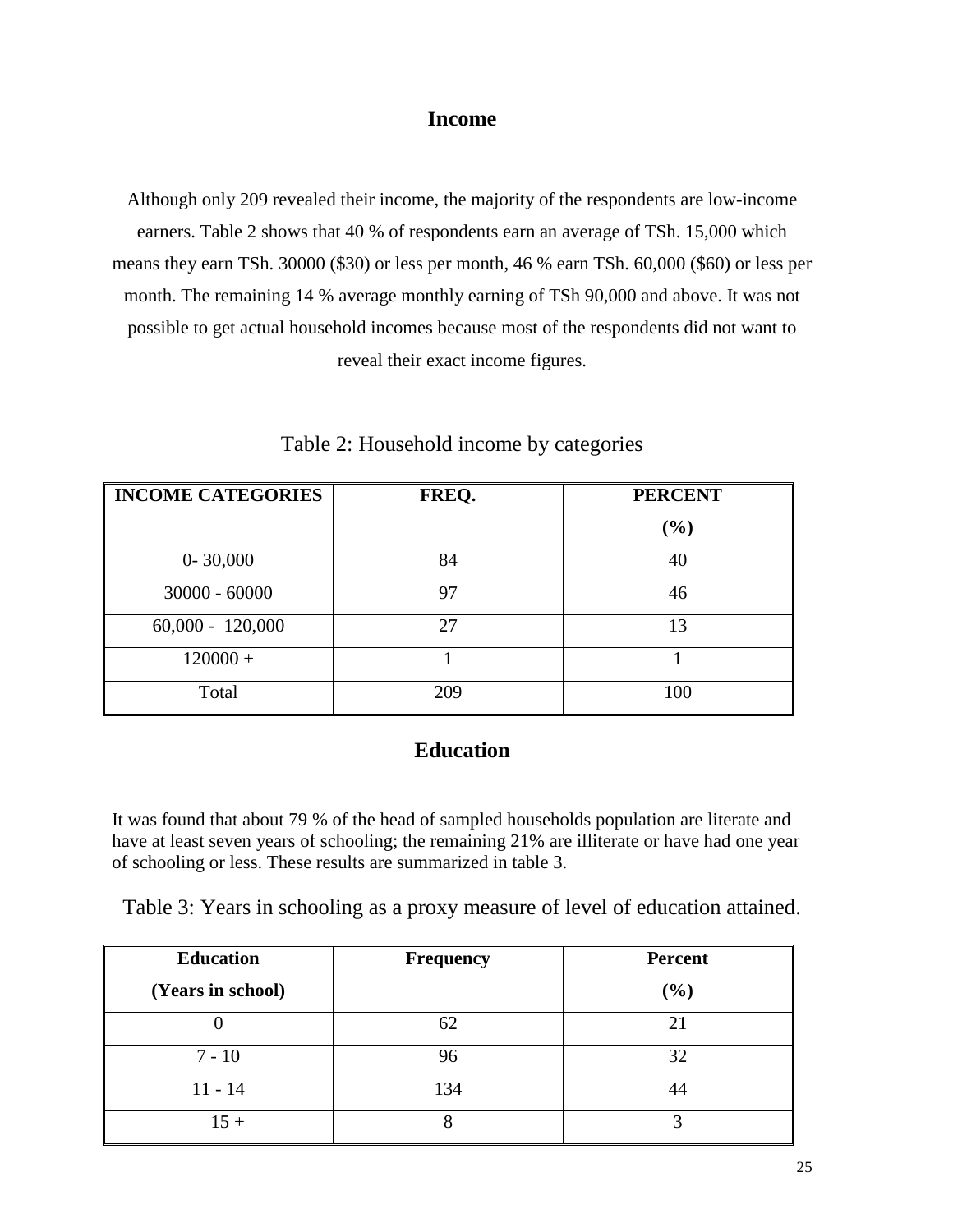| <b>Total</b> | 300 | <b>100</b> |
|--------------|-----|------------|
|              |     |            |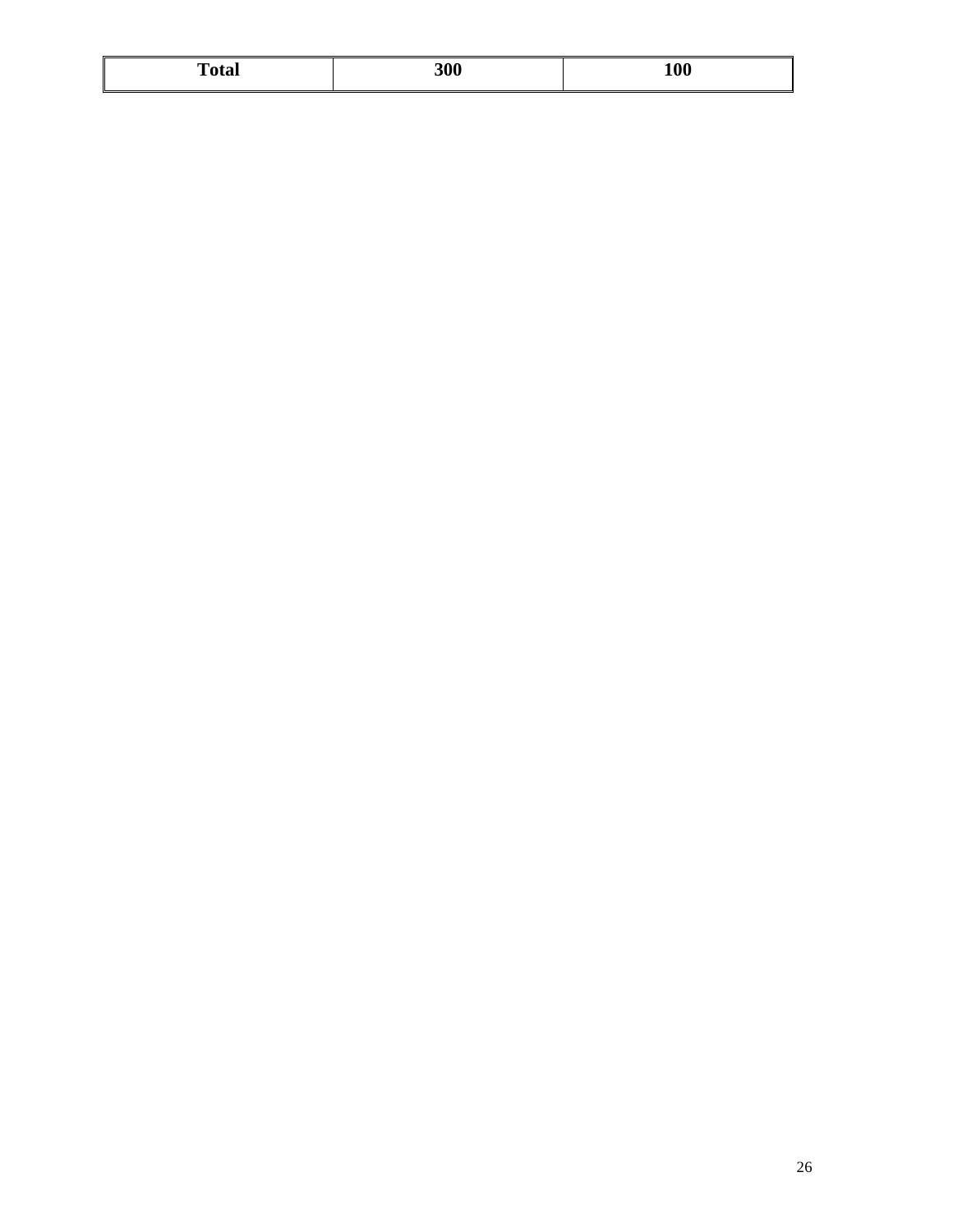#### **Water Problems**

Looking at water problems, this study found that 90 % of households have experienced water problems of one kind or the other. These include erratic supply, no water from the desired point of consumption, and regular but inadequate flow. Only 10 % of the households consider themselves not to have any water supply problems. It should be noted, however, that the households that have reported not to have any problems either have wells or large water storage facilities within their households. These results compare with other observations within the region. For example, Thompson et al., (2001) while studying water management issues in East Africa found out that the reliability of piped water system has declined significantly over the last three decades.

Since most people have experienced water problems with water availability at the point of consumption, an attempt was made to find out the magnitude of the problem. Table 4 summarizes the problem. Only 21 % of the respondents said that they receive water for seven days a week. Out of these only nine percent receive water for between 15 and 24 hours a day.

More than 85 % have experienced shortages of various types and magnitude.

<span id="page-26-0"></span>

|                           |                | Hours of Water Availability per day |          |              |              |                |              |                  |
|---------------------------|----------------|-------------------------------------|----------|--------------|--------------|----------------|--------------|------------------|
| <b>Water Availability</b> | N <sub>o</sub> | $1 - 5$                             | $5 - 10$ | $10 - 15$    | $15 - 24$    | N <sub>0</sub> | Do not       | Total            |
| days per week             | Problem        | hrs                                 | hrs      | hrs          | hrs          | response       | know         | $\%$             |
|                           | (% response)   | $(\%$ response) $(\%$ response)     |          | (% response) | (% response) | (% response)   | (% response) |                  |
| No Problem                | 20.7           | 0.0                                 | 0.0      | 0.0          | 0.0          | 0.0            | 0.0          | 20.7             |
|                           | 0.0            | 4.7                                 | 1.7      | 1.3          | 0.3          | 0.0            | 0.7          | 8.7              |
| $\overline{2}$            | 0.0            | 5.7                                 | 8.0      | 3.0          | 0.7          | 0.0            | 0.3          | 17.7             |
| 3                         | 0.0            | 2.7                                 | 4.0      | 1.3          | 1.0          | 0.3            | 0.3          | 9.7              |
| 4                         | 0.0            | 3.7                                 | 2.7      | 0.7          | 0.3          | 0.0            | 0.0          | 7.3              |
| 5                         | 0.0            | 2.7                                 | 1.3      | 1.3          | 0.7          | 0.0            | 0.0          | 6.0              |
| 6                         | 0.0            | 1.0                                 | 2.0      | 1.3          | 0.3          | 0.0            | 0.0          | 4.7 <sub>l</sub> |
| $\tau$                    | 0.0            | 4.3                                 | 4.3      | 4.0          | 9.0          | 0.0            | 0.0          | 21.7             |
| I do not know             | 0.0            | 2.3                                 | 0.3      | 0.0          | 0.3          | 0.0            | 0.7          | 3.7              |
| Total %                   | 20.7           | 27.0                                | 24.3     | 13.0         | 12.7         | 0.3            | 2.0          | 100.0            |

Table 4: Comparison of Water Availability in a week

### **Household water consumption**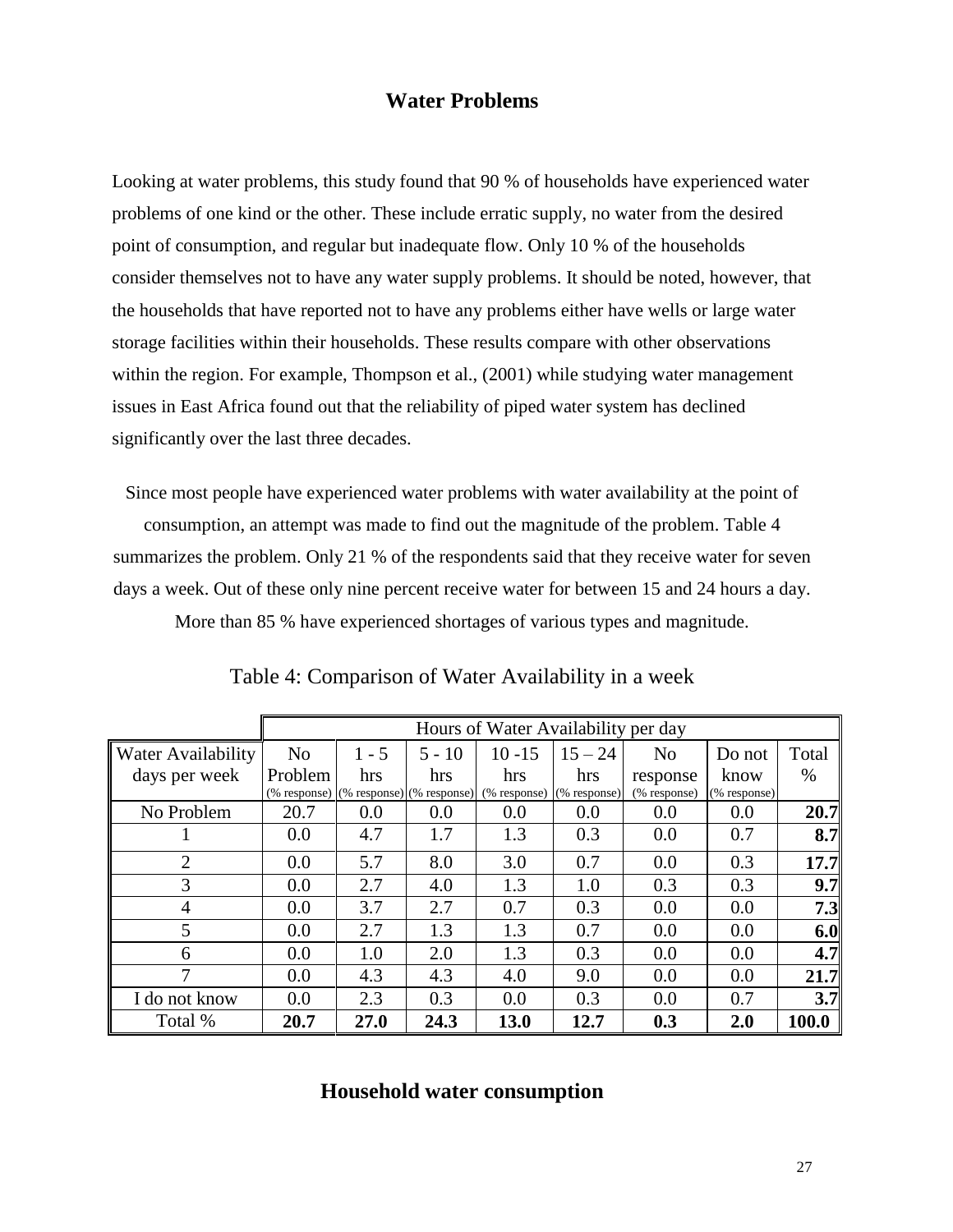Based on respondents' estimates, the mean daily consumption of water per household was calculated as 215 liters, table 5. Considering that on average a household has seven people, it can be deduced then that daily per capita consumption is about 30 liters. Since there are no water meters or other means to accurately record the actual household consumption, these daily consumption figures should be viewed as perceived amounts and should be used just as indicators of level of consumption.

Nonetheless, the per capita consumption in Zanzibar is low compared to per capita consumption in the nearest city (Dar es Salaam). Mujwahuzi (2001) found that per capita water consumption of piped water in Dar es Salaam is 80.2 liters. Even though Abdallah (1994) suggested that the daily consumption of 30 liters per capita is an amount within the "lifeline rate" of consumption (i.e.,  $25 - 40$  liter per capita per day), the amount is below the United Nations's targeted absolute minimum of 50 liters per day (Gleick, 2000).

The consumption in Zanzibar could be improved if loss of piped water could be curbed through infrastructure improvement. Pricing would also be a useful tool to encourage water conservation and a way to generate funds to maintain the system (Koss &Khawaja, 2001; Rogers et al., 2002). As it has been discussed elsewhere in this report, the shortage of water in Zanzibar town is more due to an inefficient supply system than to the unavailability of water in its natural sources (M-Konsult,1999). This situation is common in developing countries. For example Lee (1994) reported that "about 50 % of the water that is treated and distributed at public expense in developing countries is unaccounted for by sales."

Table 5: Water consumption per household

<span id="page-27-0"></span>

| <b>Respondents</b><br>n) | <b>Mean Daily</b><br>consumption<br>(Liter/hh) | <b>Std. Dev</b> | <b>Minimum</b><br>(liters) | <b>Maximum</b><br>(liters) |
|--------------------------|------------------------------------------------|-----------------|----------------------------|----------------------------|
| <b>300</b>               | 215.2                                          | 66.8            | 50                         | 300                        |

## **Willingness to Pay for Water Services**

This part of the result is an outcome of the analysis of the response from the two main questions asked during the survey. Are people willing to pay for current service? Are they willing to pay for improved services? These results answer the major concern: Are people of Zanzibar Town willing to pay for water services? The answer is, yes; people are willing to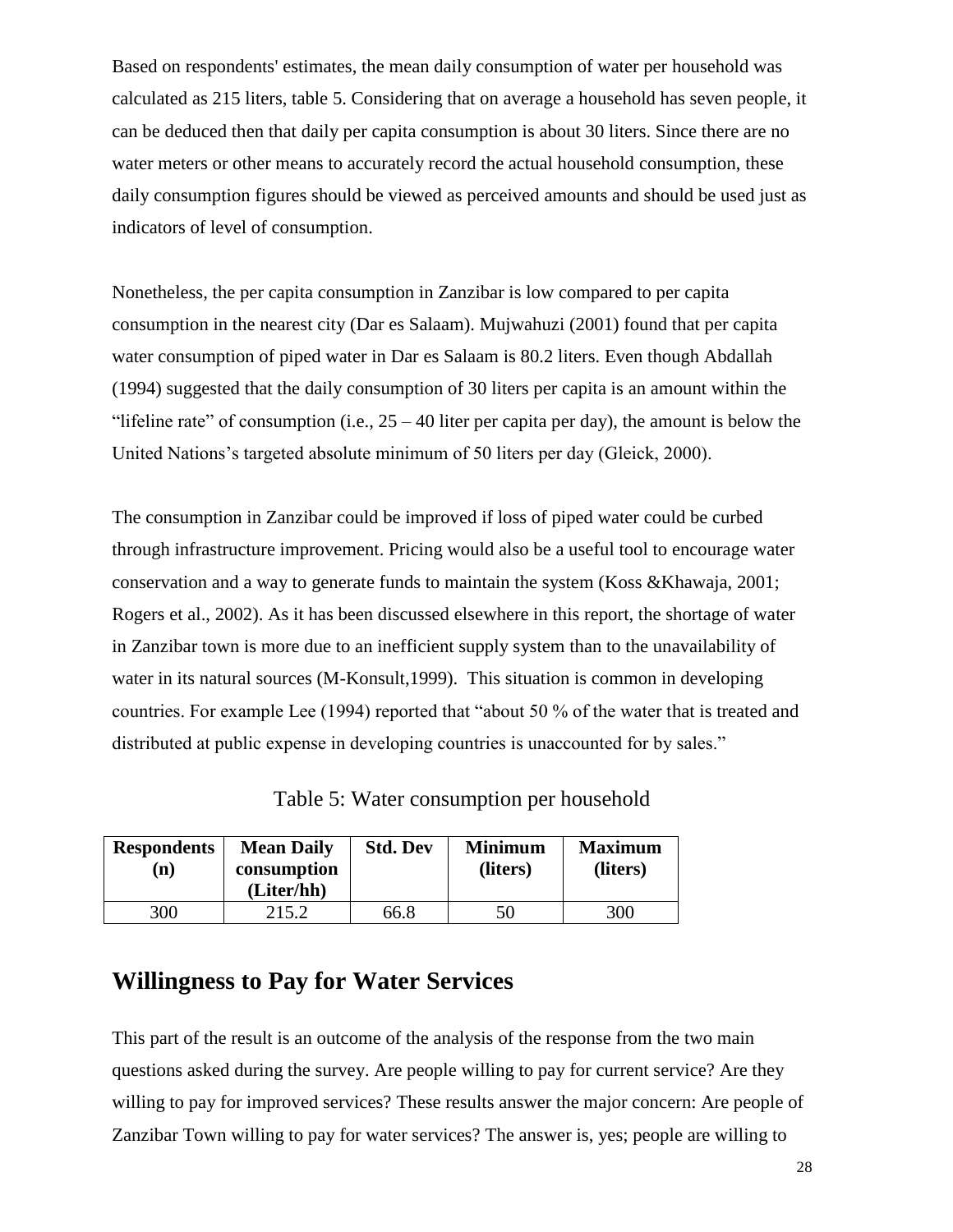pay for reliable water supply services. However, they are willing to pay more for improved services than they are for current services level. As it can be seen in table 6 and table 7, the mean willingness to pay for current service level at TSh 1,322.50 (\$1.50) per month<sup>4</sup> is lower than the mean WTP of TSh 1582.40 (\$1.8) per month for improved services. In addition only 33 % of respondents agreed to pay for the current service level as opposed to 57 % who said that they are willing to pay for improved services. Figure 1 and figure 2 are the rendition of the distribution of WTP amount as was revealed by the respondents.

These results compare very well to those obtained by M-konsult (1999) when they analyzed potentials of introducing water tariffs in Zanzibar. They found that urban households in Zanzibar are willing to contribute to the improvement and bring water services to a functional level. The results of that survey showed that 61% of the respondents in Zanzibar town were willing to pay for water supply services. They recommended that the people should pay TSh 1000 – 1200 per month. This suggestion was based on the World Health Organization WHO and World Bank affordability criteria that a family should not spend more than 5 – 6 % of its income for water services (Merret, 1997; M-Konsult, 1999). The amount that respondents are willing to pay as established in this study (TSh 1582.40 per month) is equivalent to 5.3% of TSh. 30,000, the minimum monthly wage of a Zanzibar government employee. These findings are within the range that would be expected in similar situations. For instance FAO (2001) mentions that depending upon various factors, household water expenditure in developing countries ranges from 2 to 18 percent of household income.

 $\overline{a}$ 

<sup>4</sup> Exchange rate used: US  $$ 1 = TSh 1,000$  (January 2003)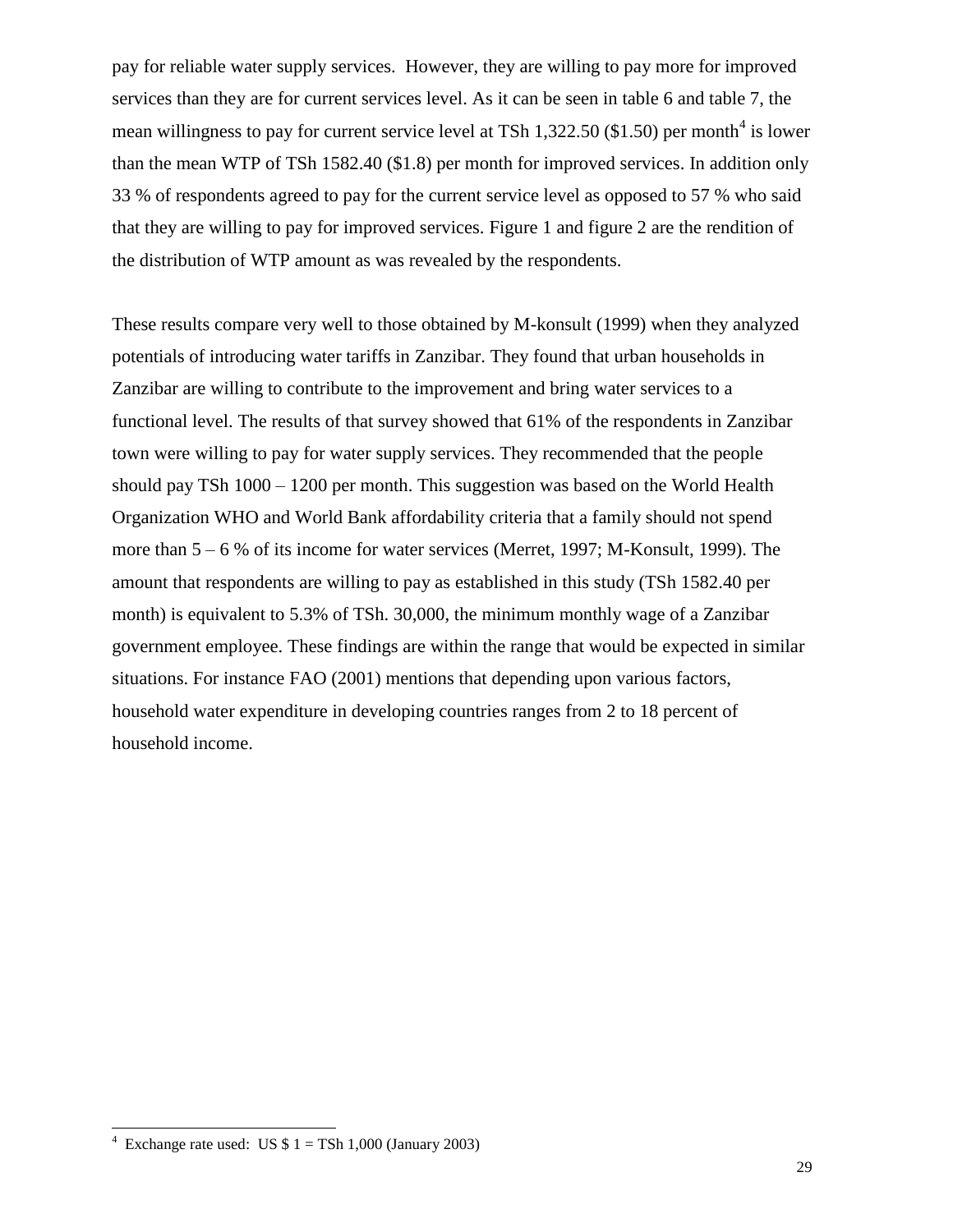<span id="page-29-0"></span>

| <b>Respondents</b><br>$\bf(n)$ | Percent of<br><b>Respondents</b><br>$\mathcal{O}(6)$ | <b>Mean WTP</b><br>for Current<br><b>Services</b><br>(TSh/month) | <b>Std Dev.</b> | <b>Minimum</b><br><b>WTP</b><br>(TSh/month) | <b>Maximum</b><br>WTP<br>(TSh/month) |
|--------------------------------|------------------------------------------------------|------------------------------------------------------------------|-----------------|---------------------------------------------|--------------------------------------|
| 100                            | 33.33                                                | 1322.5                                                           | 1146.32         | 100                                         | 5000                                 |

Table 6: Willingness to Pay for current service level



<span id="page-29-1"></span>Figure 1: Distribution of maximum WTP for current service level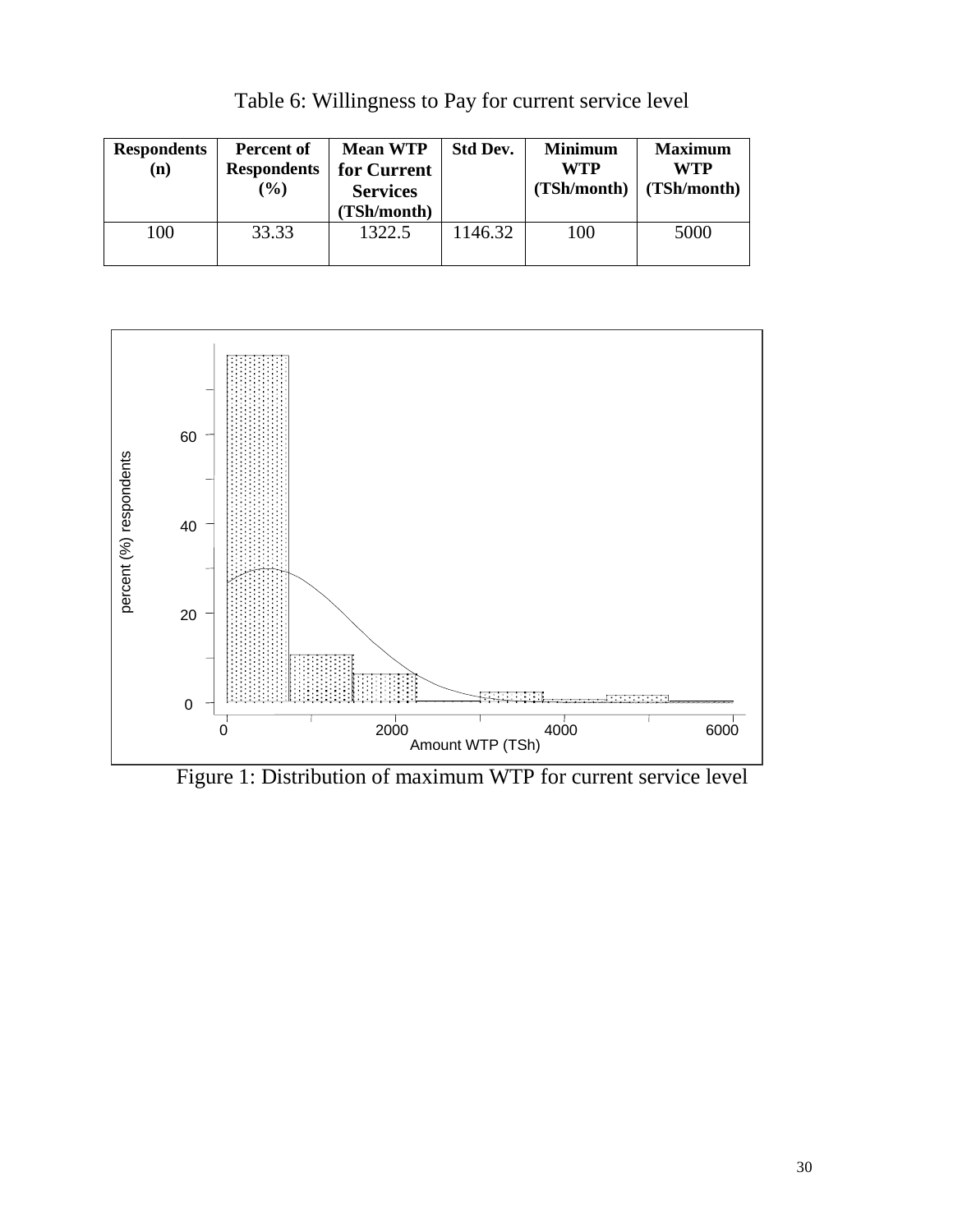<span id="page-30-0"></span>

| <b>Respondents</b><br>(n) | Percent of<br><b>Respondents</b><br>$(\%)$ | <b>Mean WTP</b><br>for<br><b>Improved</b><br><b>Services</b><br><b>TSh/month)</b> | <b>Std Dev</b> | <b>Minimum</b><br><b>WTP</b><br>(TSh/month) | <b>Maximum</b><br><b>WTP</b><br>(TSh/month) |
|---------------------------|--------------------------------------------|-----------------------------------------------------------------------------------|----------------|---------------------------------------------|---------------------------------------------|
| 173                       | 57.7                                       | 1582.37                                                                           | 1216.19        | 100                                         | 6000                                        |

Table 7: WTP for improved services



<span id="page-30-1"></span>Figure 2: Distribution of maximum WTP for improved Services

# **Reasons for not willing to Pay**

For various reasons a proportion of respondents in all CV analyses would refuse to pay for any amount for services or goods in question (Bradley et al., 1999). If the reasons for not paying are dissension regarding a procedural aspect of the CV, the response is called a protest response, which has to be censored from the collected data (Bradley et al., 1999). However, if a respondent refused to pay for mitigating reasons (e.g., too poor to pay) that is not a protest response. This is not a protest response because a respondent is giving an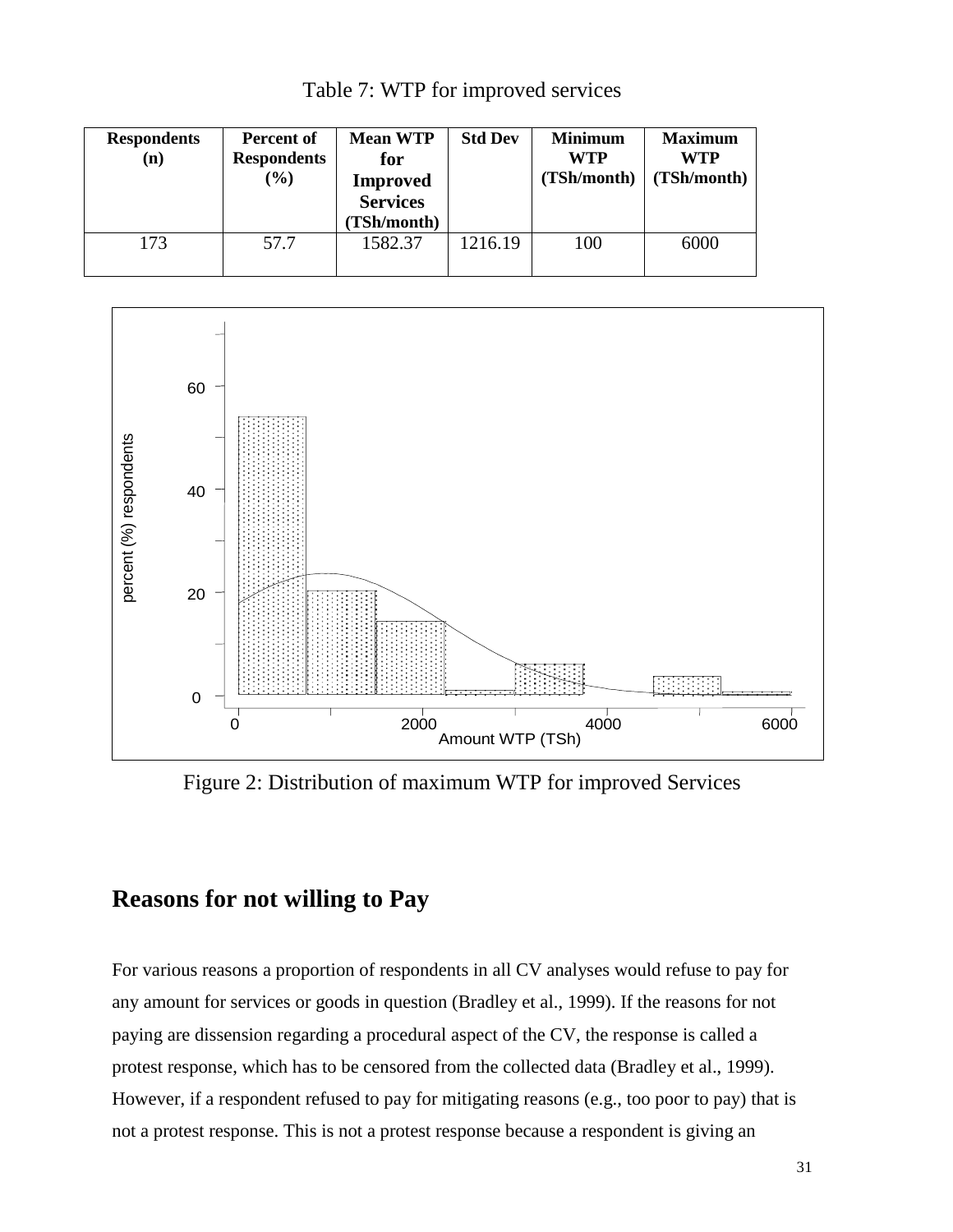answer based on his/her inability to pay and "money is not a perfect indicator of utility since some people have more of it than others" (Green and Tunstall, 1991).

Therefore, where respondents said that they are not willing to pay for water supply services, this study tried to find out why. This was intended to gauge the attitudes of individuals who are not willing to pay as to how they are influenced by the government policy of none payment for water services. While it cannot be directly determined as to how much the responses are affected by the policy, the answers given by respondents mostly fall within what is promulgated by the government policy. From the results of this study, we can say that only 6 % of respondents can be classified as a "protest zero." These are the ones who did not give any reasons or who are classified to have a given "other reasons" for not willing to pay. Since this number is small, it does not merit any further analysis and it was not censored from analysis as recommended by Bradley et al. (1999), but it is worthwhile to note that protest responses are potentially part of this survey. The bulk of zero responses in this study are not considered protest responses because they have given mitigating reasons for not willing to pay for the water services. Table 6 below summarizes the findings:

<span id="page-31-0"></span>

| <b>REASONS FOR NOT WTP</b>       | <b>NUMBER OF</b>   | <b>PERCENT</b>      |
|----------------------------------|--------------------|---------------------|
|                                  | <b>RESPONDENTS</b> | $\left( \% \right)$ |
| <b>Government Responsibility</b> | 38                 | 32                  |
| Poor I can't afford              | 73                 | 62                  |
| Other reasons                    |                    |                     |
| No reasons                       |                    |                     |
| <b>Total</b>                     | 118                | 100                 |

Table 8: Reasons for not willing to pay.

### **Regression analysis**

To comprehend household decision making on the WTP for both the current service level and the improved service level as shown in Figure 1 and Figure 2, an Ordinary Least Square (OLS) and Maximum Likelihood Estimate (MLE) analyses were undertaken. The analyses were conducted to statistically comprehend how different households' demographic and socioeconomic factors have influenced household decisions on whether they are willing to pay or not and also how those factors influence households' decisions on how much they are willing to pay. The hypothesis that is being tested in these analyses is that a household's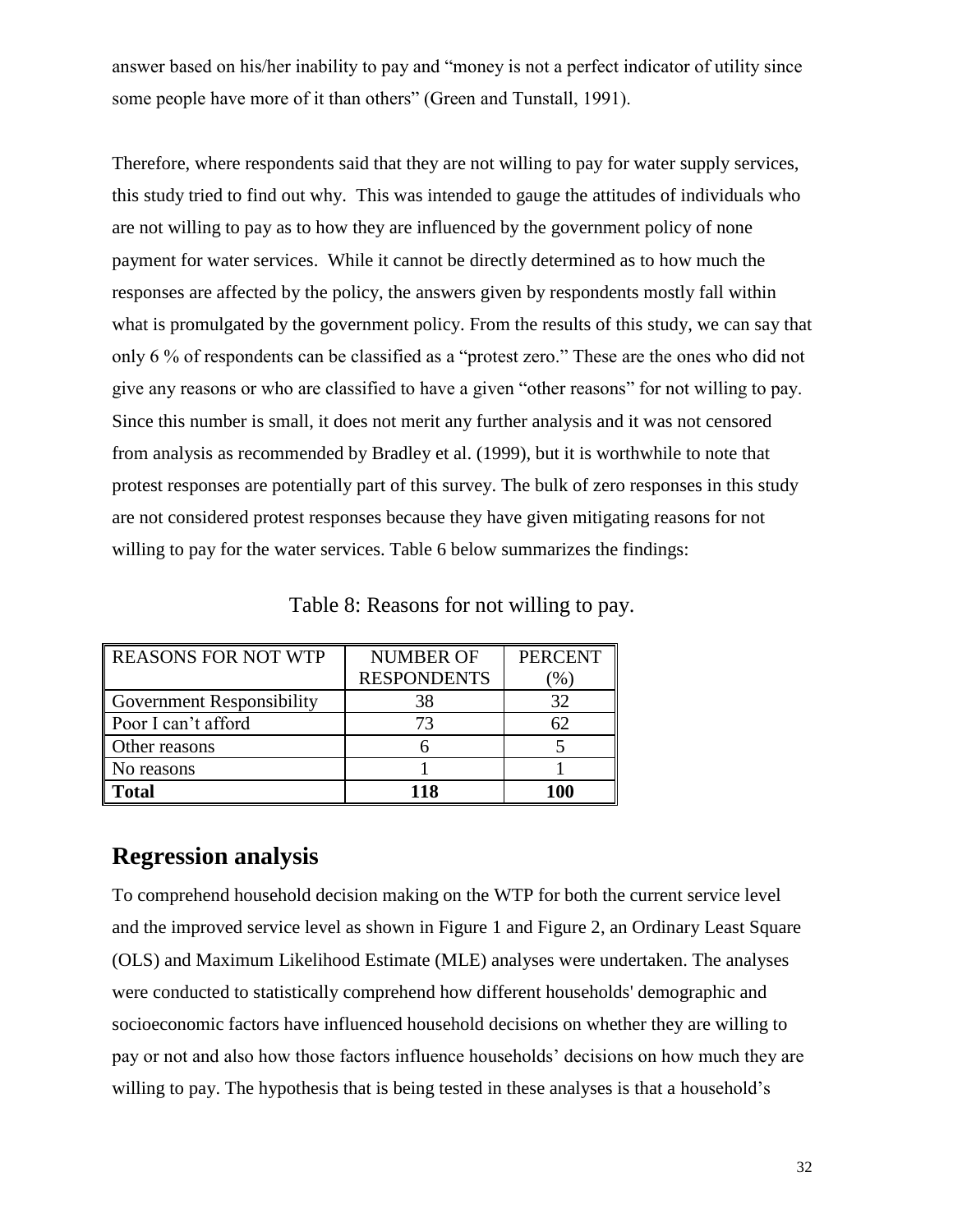socioeconomic factors and past investments in water services do influence household decisions on WTP.

This study collected several household demographic and socioeconomic factors as well as household water management information. Some of these factors are used in the analyses as variable to describe household decision, table 9.

<span id="page-32-0"></span>

| <b>Variable</b>  | <b>Description</b>                                         |
|------------------|------------------------------------------------------------|
| Income           | Household's average monthly income.                        |
| Payforwa         | Past payment for water services.                           |
| <b>Connecti</b>  | If household is connected to water pipeline services.      |
| <b>Dostore</b>   | Whether a household stores water in or around the house.   |
| <b>Timefetch</b> | Time a household spends to fetch water form a water point. |
| <b>Disfrsou</b>  | Distance from household to water source.                   |
| <b>Hhsize</b>    | Household size.                                            |
| <b>Gender</b>    | Gender of respondent.                                      |
| <b>Educate</b>   | Education level of respondent.                             |
| <b>Dayconsu</b>  | Average household water consumption.                       |
| <b>Availpro</b>  | Whether household has experienced availability problem.    |

Table 9: Description of Variable used in Regression Models

These variables are used because they were deemed most likely to contribute to and influence in household decision-making concerning finance and expenditure. The following is detailed explanation and reasons for inclusion of individual variables into the regression models:

To start with, **Income** is used because it is considered that the amount of money a household is willing to pay for water services will depend upon how much a household earn and what the household expenditures are. We are looking at the household's disposable income.

The variable **payforwa** is used in the analyses because it is assumed that the household's history of paying for water services will influence its decision on WTP. It is expected that a household that has a history of paying for the services will be more WTP than a household that has no history of paying for the services.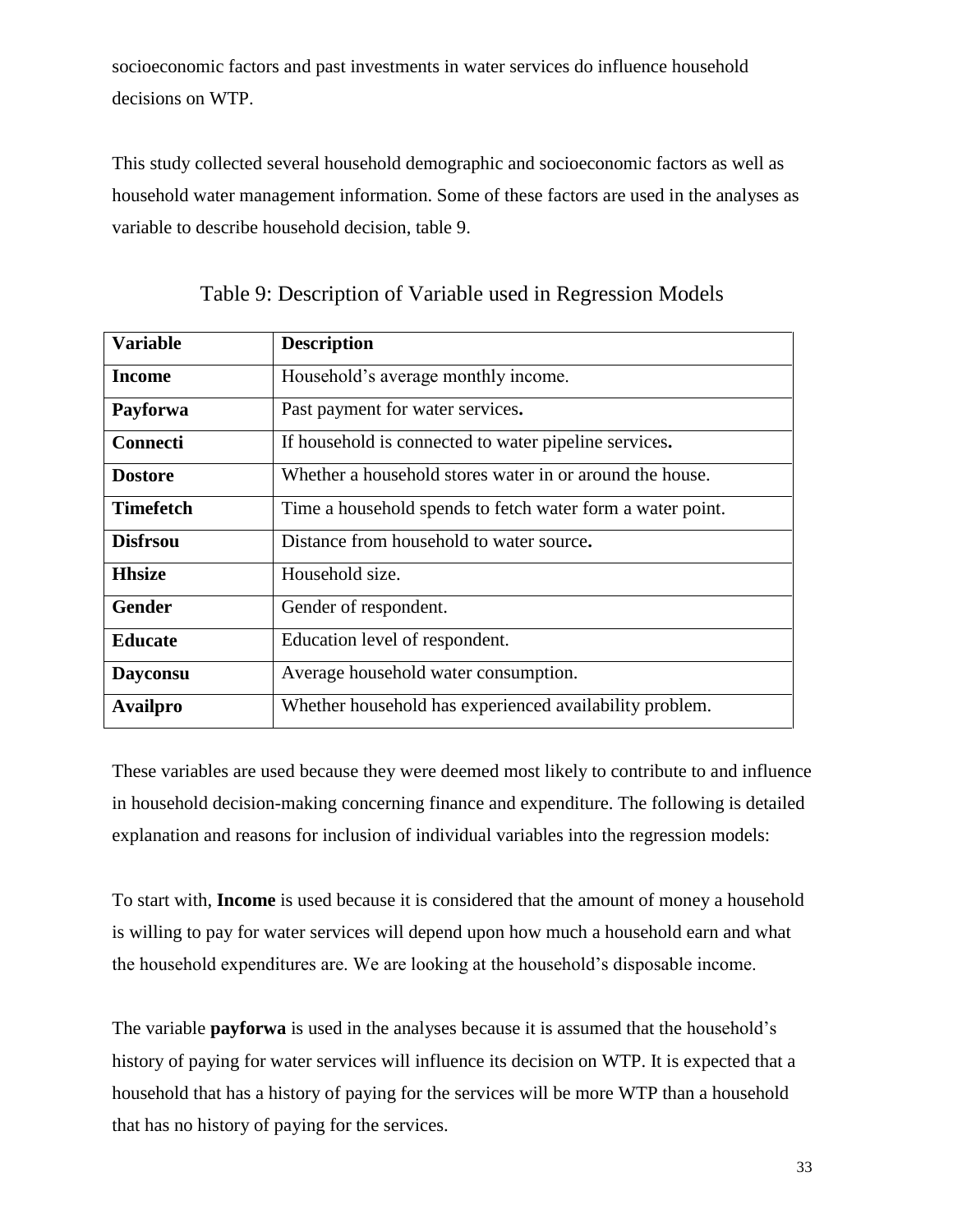The variable **connecti** is used because it is assumed that those households that have invested in getting piped water into their households will be willing to pay more than those that have no connection in their households**.** Of course there is a link between whether a household has connection to the town's supply system and the household income, but the income and connection are treated separately since it is possible that other factors than money may influence the household decision to get connected or not.

The **dostore** factor is used in the analysis because it is potentially double-edged. On one hand, it can be a measure that if the household is ready to trade the discomfort of having bulk storage in the household for more reliable water supply that will flow in a tap. On the other hand, individuals with bulk storage may be willing to pay less for piped water because of the potential of storing water from other sources.

Time that a household uses to fetch water (**timefetch)** is incorporated in the model because it is an investment a household makes to get water; thus, it has monetary implication. This is expected to influence the model in terms of opportunity cost that a household would be willing to pay for reliable services so as to acquire time for other productive uses instead of water fetching activity.

The **disfrsou** is included in the model for similar reasons as the *timefetch***.** It is assumed that the longer the distance the less motivating for a household to follow water services. Thus a household that has to fetch water from longer distance will be more willing to pay for the water services than a household that has to cover a shorter or no distance to fetch water.

Furthermore, variable **hhsize** is incorporated in the model because household size has a direct effect on the amount of water that a household consumes. Depending upon age distribution and occupation of household members, it may also reflect household income. On the other hand, one may look at this factor as a size of labor that can be used to bring water to a household; thus, it may influence the WTP of a household.

The variable **gender** is included as a factor in the models because it is generally believed that where there is water shortage or water service reliability problems - as is the case in Zanzibar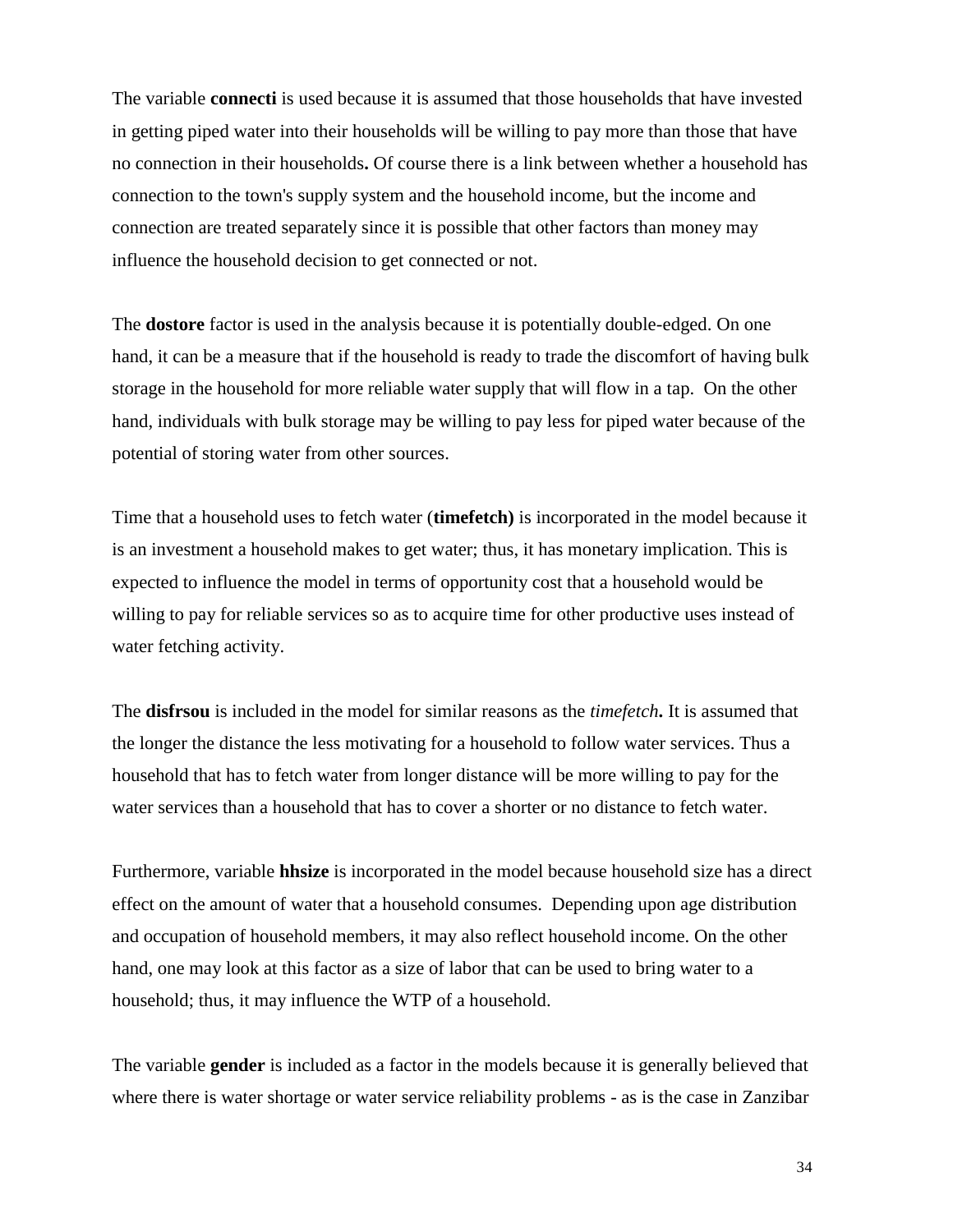- women take the heavy burden of collecting water for a household. It is thus expected that women have higher WTP then men. The models in this study attempt to verify this.

It is generally considered that households with higher education have higher awareness of the value of water resources; thus, they have higher WTP then less educated persons. Therefore, the variable **Educate** is a factor that is included in the models.

Average household water consumption (**dayconsu**) is another factor that is included in the model. This is because the households with higher water consumption will ideally have to spend more efforts to bring water to their households; thus, in times of shortage it would spend a lot more effort in fetching water. Thus, it is assumed that willingness to pay of households with higher daily consumption may be greater than willingness to pay of households with lower consumption.

Another factor that is included in the models is whether a household has experienced availability problems (**availpro**) or not – most of the respondents in this study have experienced water availability problems. It is assumed that if people have experienced water shortages, they will be willing to pay to alleviate the problems than if they had not experienced any problems. Alternatively, however, it is also possible that they may be very cautious and less confident in the promised reliability of piped water and may be willing to pay less.

Several attempts were made to fit eleven demographic and socioeconomic variables into the regression models and test for the significance of the variables in influencing household decision. The tests were made at 0.05 level of significance. The models that are tabulated in tables 10, 11, 12 and 13 are the best that could be constructed.

<span id="page-34-0"></span>Table 10: Probit model estimates of Influence of household socio-economic

variable on household decision on willingness to pay for current service level

| Number of $obs = 300$ |            |       |       |           |         |        |
|-----------------------|------------|-------|-------|-----------|---------|--------|
| Pseudo $R^2$          | $= 0.1149$ |       |       |           |         |        |
| wtpcurr               | Units      | dF/dx | Coef. | Std. Err. |         | P >  z |
| <sub>1</sub> ncome    | TSh/Months | 0.000 | 0.000 | 0.000     | $-0.98$ | 0.328  |
| educate               | Years      | 0.009 | 0.025 | 0.007     | 1.22    | 0.221  |

35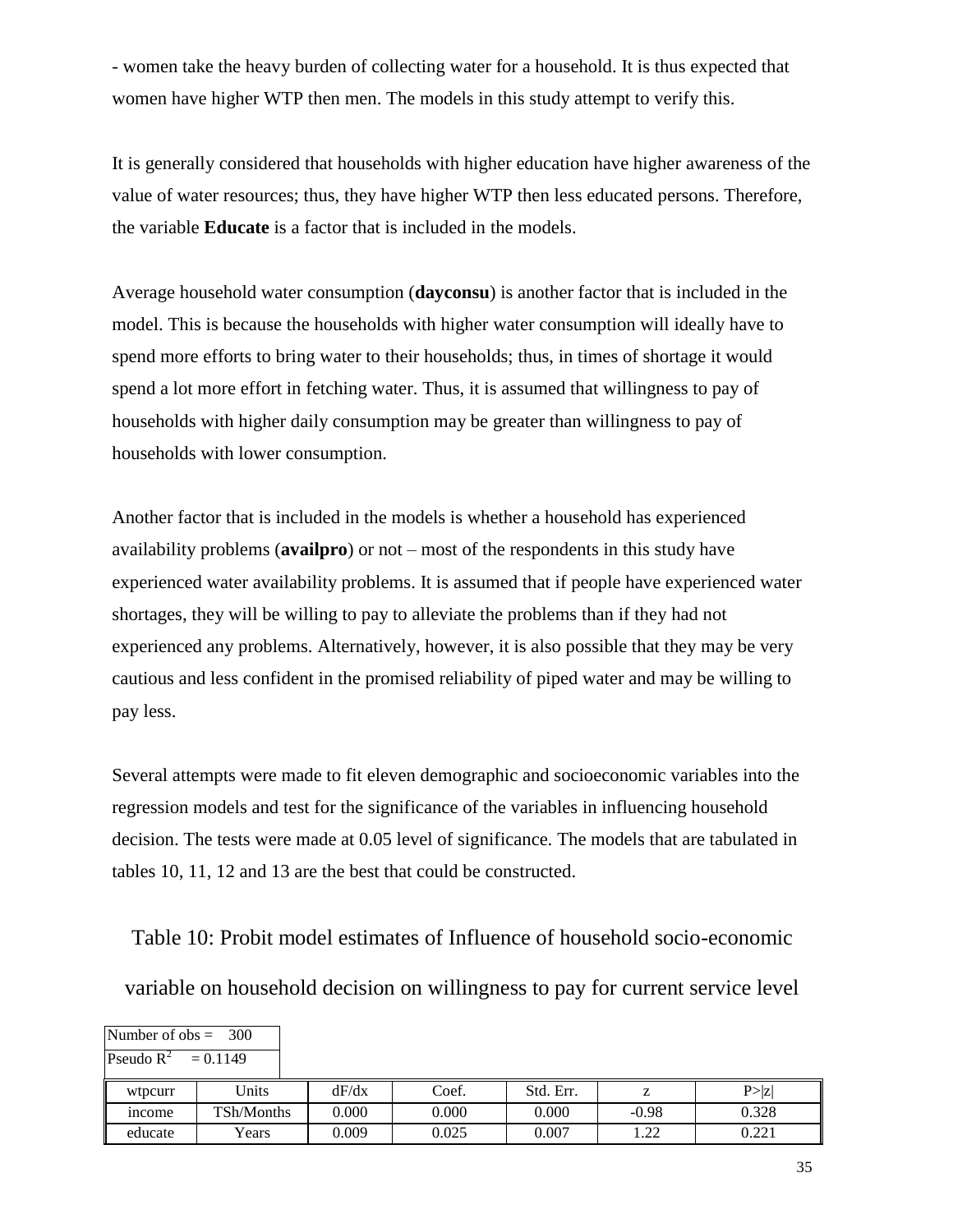| gender*    | Male/Female    | $-0.005$ | $-0.014$ | 0.060 | $-0.08$ | 0.933 |
|------------|----------------|----------|----------|-------|---------|-------|
| hhsize     | People in a hh | 0.003    | 0.010    | 0.010 | 0.36    | 0.72  |
| dayconsu   | Liters/day     | 0.000    | 0.000    | 0.001 | 0.08    | 0.937 |
| availpro*  | Yes/No         | $-0.054$ | $-0.156$ | 0.100 | $-0.51$ | 0.607 |
| payforwa*  | Yes/No         | 0.183    | 0.517    | 0.057 | 3.19    | 0.001 |
| connecti*  | Yes/No         | $-0.244$ | $-0.648$ | 0.075 | $-3.31$ | 0.001 |
| $dostore*$ | Yes/No         | $-0.052$ | $-0.142$ | 0.137 | $-0.39$ | 0.699 |
| timefetc   | Hours/day      | 0.002    | 0.005    | 0.001 | 3.13    | 0.002 |
| disfrsou   | Kilometres/day | $-0.049$ | $-0.138$ | 0.079 | $-0.62$ | 0.536 |

(\*) dF/dx is for discrete change of dummy variable from 0 to 1

Z and  $P > |z|$  are the test of the underlying coefficient being 0

Bold = significant at  $p > 0.05$ 

Table 10 presents results of probit analysis between household decision on WTP for the current service level and household socio-economic and demographic variables. The model summarized in the table is based on probit analysis. In this model the variables *payforwa, connecti* and *timefetch* are significantly correlated with the household decision to pay for the water at the current service level.

That is to say that these three factors have influence on the household decision to pay for water services. However, while *payforwa* and *timefetch* have positive coefficient, the *connecti* negatively correlated to the household decision to pay for water services. This means that if a household has a history of paying for water services, it will be more likely to pay for water services even at the current service level. Such a household is 18 % more likely - compared to a household that has never paid - to express a positive willingness to pay for water supply at the current level of services.

Similarly, if the household spends a lot of time to fetch water, it is more likely to be willing to pay for water services even at the current service level. The results may be interpreted thus: for every additional hour a household spends per day in fetching water, a household is 0.2 % more likely to express willingness to pay for water services at the current services level, as compared to household that spends fewer hours.

Contrarily, a household that is connected to piped water services is 24 % less likely to be willing to pay for water services at the current service level. This is a counterintuitive result. However, it may be explained by the fact that most people who have tap connection into their households may not have had experience of paying for water services because most of the houses in the newly expanding areas of the town were built in the past 20 years. It is within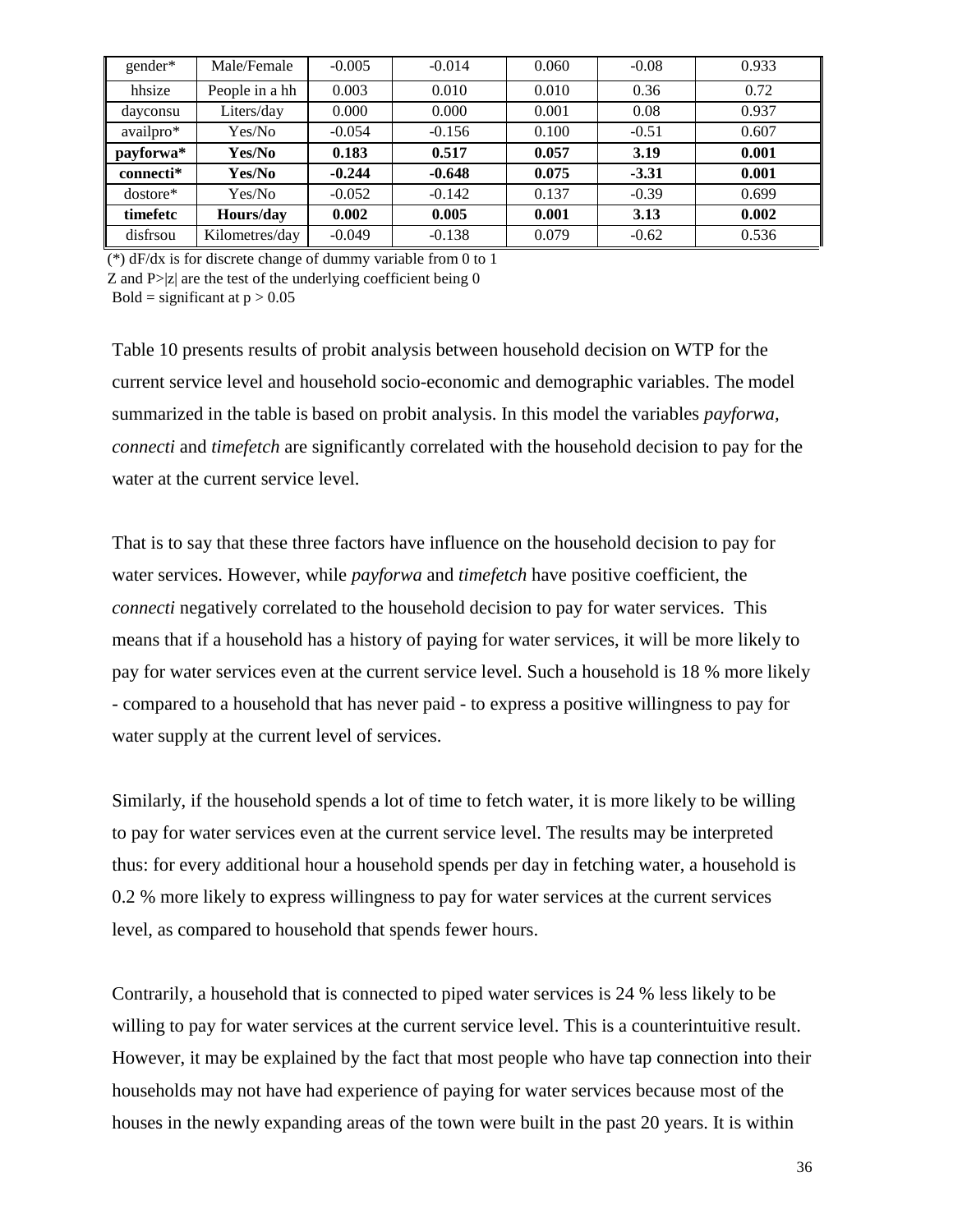that period when the water charges were abolished in Zanzibar. Alternatively, this may be explaining the frustration of the households that; in spite of their efforts and investments in bringing piped water into their households, they still do not get the services they desired. Besides, the result may be due to noises in the data.

Other tested factors have not shown any statistically significant influence on the household decision about willingness to pay for the current service level.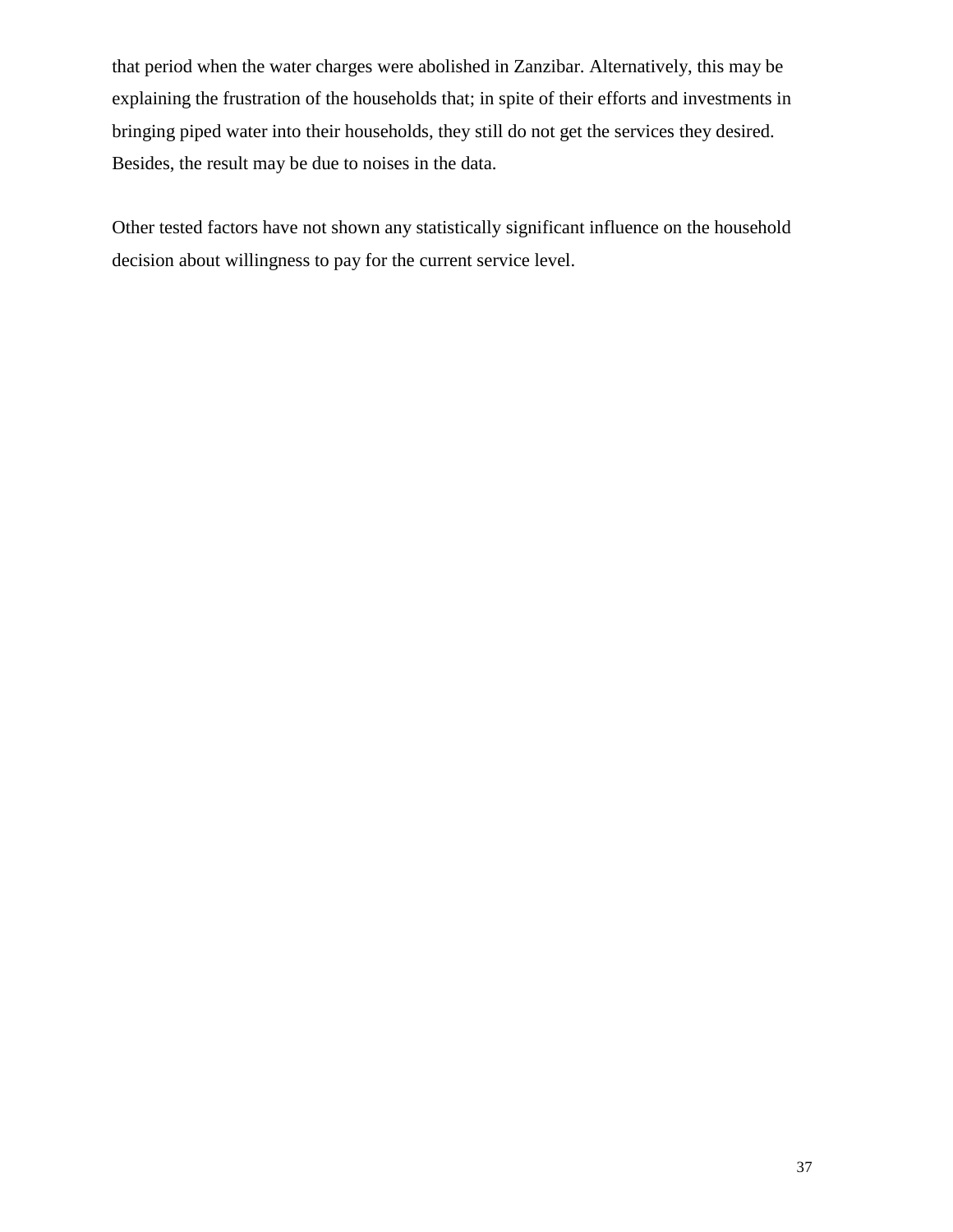<span id="page-37-0"></span>Table 11: Probit model estimates of Influence of household socio-economic

| variable on household decision willingness to pay for Improved Service level |  |  |
|------------------------------------------------------------------------------|--|--|
|------------------------------------------------------------------------------|--|--|

| Number of $obs =$<br>300 |                |          |          |           |         |        |
|--------------------------|----------------|----------|----------|-----------|---------|--------|
| Pseudo $R^2$             | $= 0.0949$     |          |          |           |         |        |
| wtpimpr                  | Units          | dF/dx    | Coef.    | Std. Err. | Z       | P >  z |
| income                   | TSh/Months     | 0.000    | 0.000    | 0.000     | 0.92    | 0.356  |
| educate                  | <b>Years</b>   | 0.020    | 0.051    | 0.008     | 2.64    | 0.008  |
| gender*                  | Male/Female    | $-0.046$ | $-0.118$ | 0.063     | $-0.73$ | 0.465  |
| hhsize                   | People in a hh | 0.011    | 0.028    | 0.010     | 1.07    | 0.282  |
| dayconsu                 | Liters/day     | $-0.001$ | $-0.002$ | 0.001     | $-1.1$  | 0.27   |
| availpro*                | Yes/No         | $-0.280$ | $-0.718$ | 0.104     | $-2.53$ | 0.011  |
| payforwa*                | Yes/No         | 0.118    | 0.306    | 0.060     | 1.94    | 0.053  |
| connecti*                | Yes/No         | $-0.130$ | $-0.344$ | 0.072     | $-1.72$ | 0.085  |
| dostore*                 | Yes/No         | 0.031    | 0.079    | 0.141     | 0.22    | 0.825  |
| timefetc                 | Hours/day      | 0.001    | 0.002    | 0.001     | 1.51    | 0.131  |
| disfrsou                 | Kilometers/day | $-0.027$ | $-0.070$ | 0.074     | $-0.36$ | 0.715  |

(\*) dF/dx is for discrete change of dummy variable from 0 to 1 z and  $P > |z|$  are the test of the underlying coefficient being 0

Bold = significant  $p > 0.05$ 

Table 11 presents results of probit analysis between household socio-economic and demographic variables and a household's decision on WTP for improved service level. In this model four variables are significantly correlated with the household decision to pay for improved services. These are *educate, payforwa*, and *availpro.* While *educate and payforwa*  have positive coefficient, *availpro* has a negative coefficient.

The (*educate*) results can be interpreted that for each additional year of education of the respondent, it is 2% more likely that the household will be willing to pay for water services. Similarly, if a household has a history of paying for water services (*payforwa)*, it is 12 % more likely that it will be willing to pay for improved water services. Conversely, if a household is facing water availability problems (*availpro*) even if it is connected to piped water services, *it will be 28 % less likely to be willing to pay for improved* water services. Other variables in the models do not seem to have any influence on the household's decision on willingness to pay for improved services.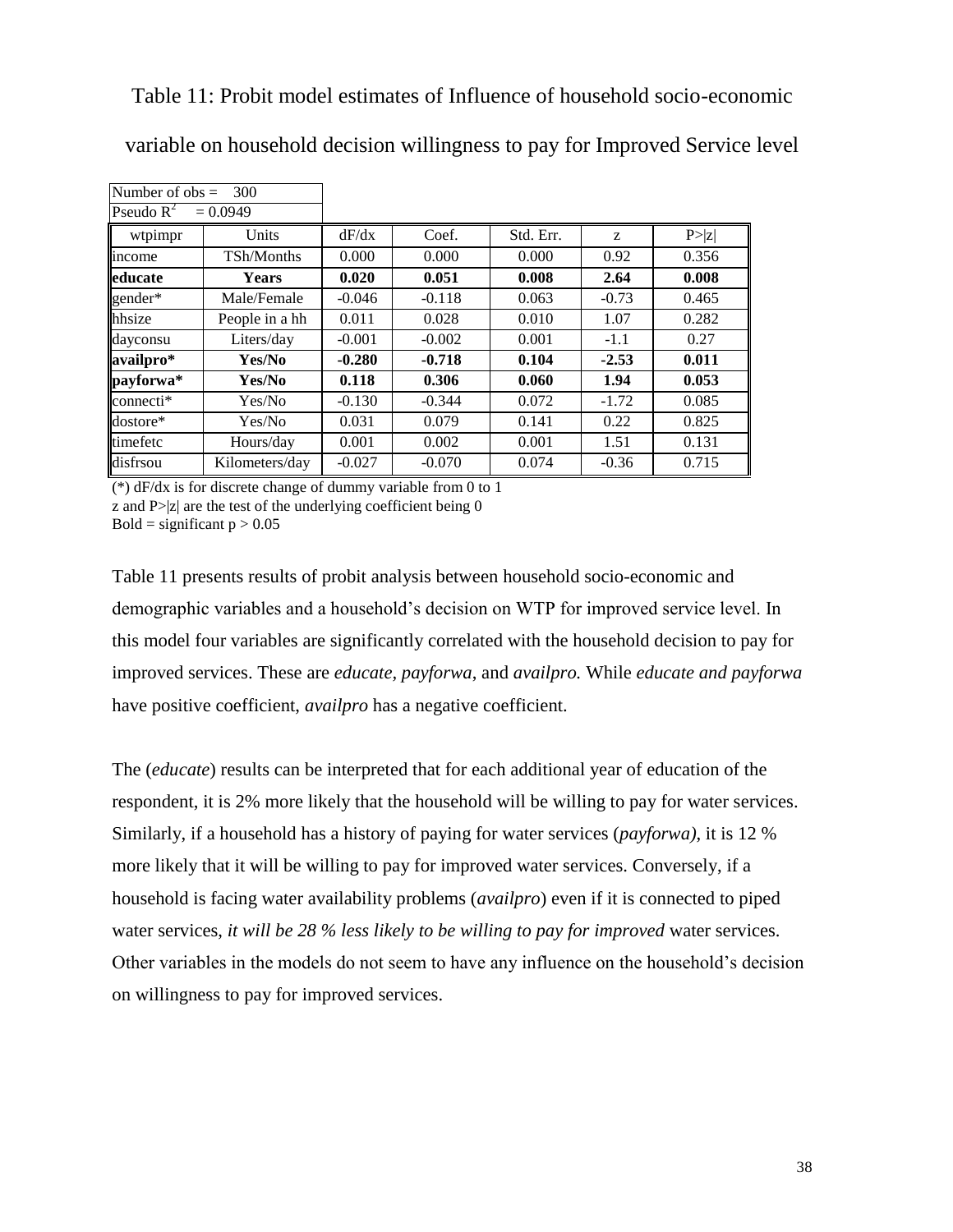### <span id="page-38-0"></span>Table 12: Influence of household socio-economic variable on amount WTP

| Number of $obs =$       | 300         |           |         |       |
|-------------------------|-------------|-----------|---------|-------|
| $= 0.0519$<br>R-squared |             |           |         |       |
| amtwtpcu                | Coef.       | Std. Err. |         | P> t  |
| income                  | 0.0005      | 0.0026    | 0.18    | 0.859 |
| educate                 | 4.6041      | 14.5728   | 0.32    | 0.752 |
| Gender                  | 55.8042     | 121.8994  | 0.46    | 0.647 |
| hhsize                  | $-6.0873$   | 19.6903   | $-0.31$ | 0.757 |
| dayconsu                | 1.4040      | 1.0376    | 1.35    | 0.177 |
| availpro                | $-185.0135$ | 206.1425  | $-0.90$ | 0.370 |
| payforwa                | 115.6837    | 117.7971  | 0.98    | 0.327 |
| connecti                | $-195.3256$ | 148.4417  | $-1.32$ | 0.189 |
| dostore                 | $-84.7552$  | 273.9249  | $-0.31$ | 0.757 |
| timefetc                | 2.8446      | 1.2136    | 2.34    | 0.020 |
| disfrsou                | $-97.5530$  | 146.0731  | $-0.67$ | 0.505 |
| cons                    | 211.7337    | 342.3159  | 0.62    | 0.537 |

#### current service level

Bold = significant at  $p > 0.05$ 

Table 12 presents results of an OLS analysis of households' decisions on the amount of money they are willing to pat for current service level and household socio-economic and demographic variables. In this test only one factor (*timefetch*) is significant at 0.05 level. The results can be interpreted that for each hour that a household spends on fetching water, it is willing to pay TSh 2.80 more per month for the current level of water service. Other variables that have been tested have not shown significant influence in the household's decision on the amount they are willing to pay for the current level of water services provision.

<span id="page-38-1"></span>Table 13: OLS model estimates of influence of household socio-economic

variable on the amount a household is willing to pay for improved service level

| Number of $obs =$   | 300        |           |         |       |
|---------------------|------------|-----------|---------|-------|
| $R^2$<br>$= 0.0494$ |            |           |         |       |
| imamtwtp            | Coef.      | Std. Err. |         | P> t  |
| lincome             | 0.004791   | 0.003     | 1.48    | 0.141 |
| educate             | 15.07041   | 18.499    | 0.81    | 0.416 |
| gender              | 2.26615    | 154.747   | 0.01    | 0.988 |
| hhsize              | 1.615457   | 24.996    | 0.06    | 0.949 |
| dayconsu            | 0.919833   | 1.317     | 0.70    | 0.486 |
| availpro            | $-613.868$ | 261.691   | $-2.35$ | 0.020 |
| payforwa            | 135.4625   | 149.539   | 0.91    | 0.366 |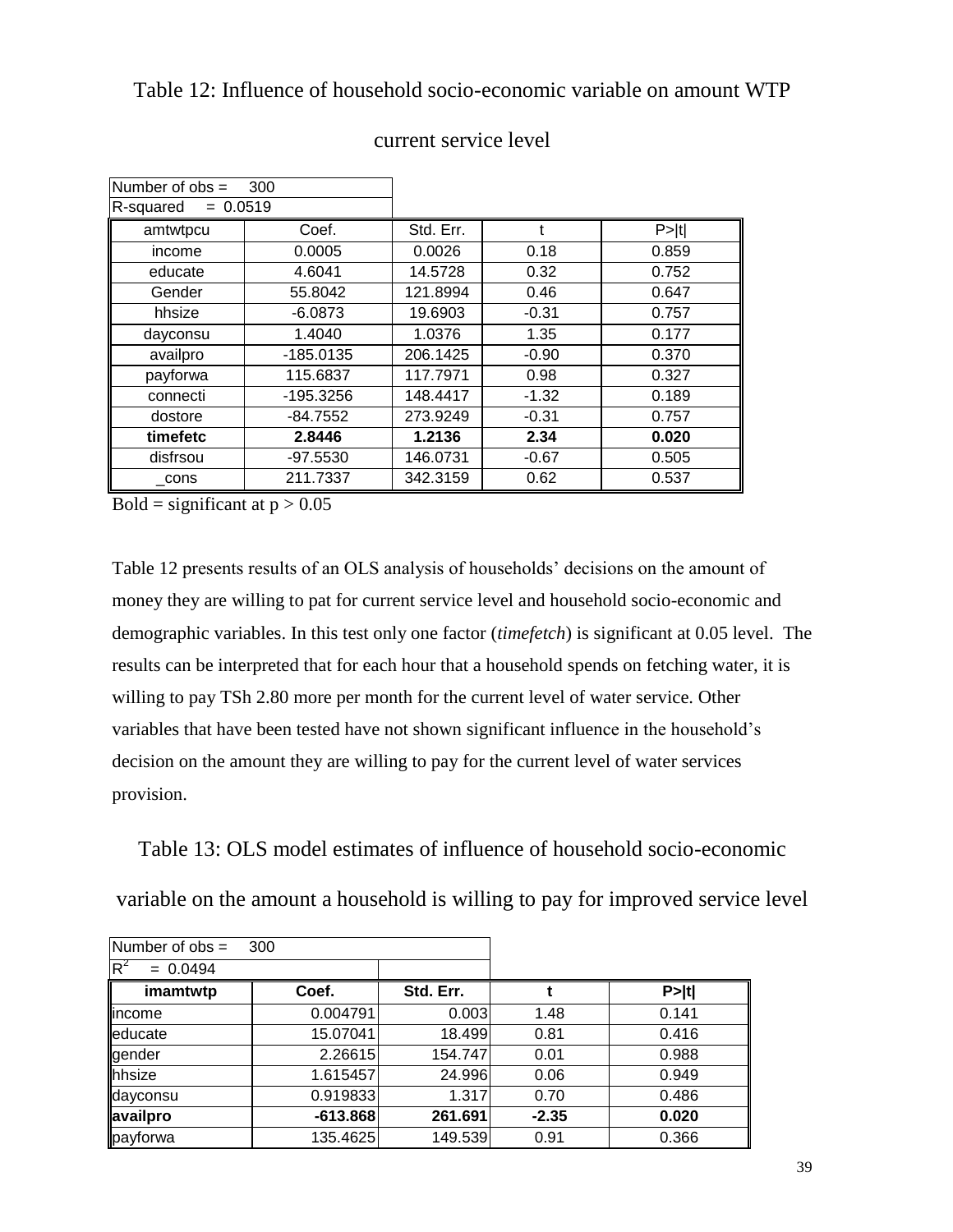| llconnecti       | $-81.1689$ | 188.442 | $-0.43$ | 0.667 |
|------------------|------------|---------|---------|-------|
| <b>dostore</b>   | 26.65895   | 347.738 | 0.08    | 0.939 |
| <b>ltimefetc</b> | 0.914456   | 1.541   | 0.59    | 0.553 |
| ldisfrsou        | 49.78817   | 185.435 | 0.27    | 0.789 |
| $\_cons$         | 437.5828   | 434.558 | 1.01    | 0.315 |

Bold = significant at  $p > 0.05$ 

Table 13 presents results of OLS analysis between household decision on amount of money a household is WTP for improved service level and household socio-economic and demographic variables. In this model only one factor (*availpro*) is significant at 0.05 level. At this level it can be interpreted that if a household faces erratic supply or other severe water shortage it will be less willing to pay or it will reveal a very small amount that it will be willing to pay even for improved water services. Other variables that have been tested have not shown significant influence in the household's decision on the amount they are willing to pay for current level of water services provision.

### Discussion

In summary, the tested models have produce very mixed results. Generally the model results are not as impressive as would be expected. However, they bring forth very interesting insights on household behavior and their response to willingness to pay questions. Some factors - such as income - that have strong theoretical importance in influencing household's decision do not seem to have any particular significance in these results. The factors that seem to have significant influence are those that are related to water availability problems and household history in paying for water services.

For example **timefetch** seems to be significantly influencing household decisions to pay and the amount that a household is willing to pay for current level of water service provision. This can be interpreted that if a household is facing difficulties in getting water and spends plenty of time in collecting water, it is likely to be more willing to pay for water services controlling for income. In contrast, the variable **availpro** seems to be a significant disincentive for a household willingness to pay for water services.

It can then be said that Zanzibar Town households value efficient water service and that low income may be a limitation, but is generally not a disincentive, to paying for water services. The households are, thus --by implication-- asking to be taken out of their current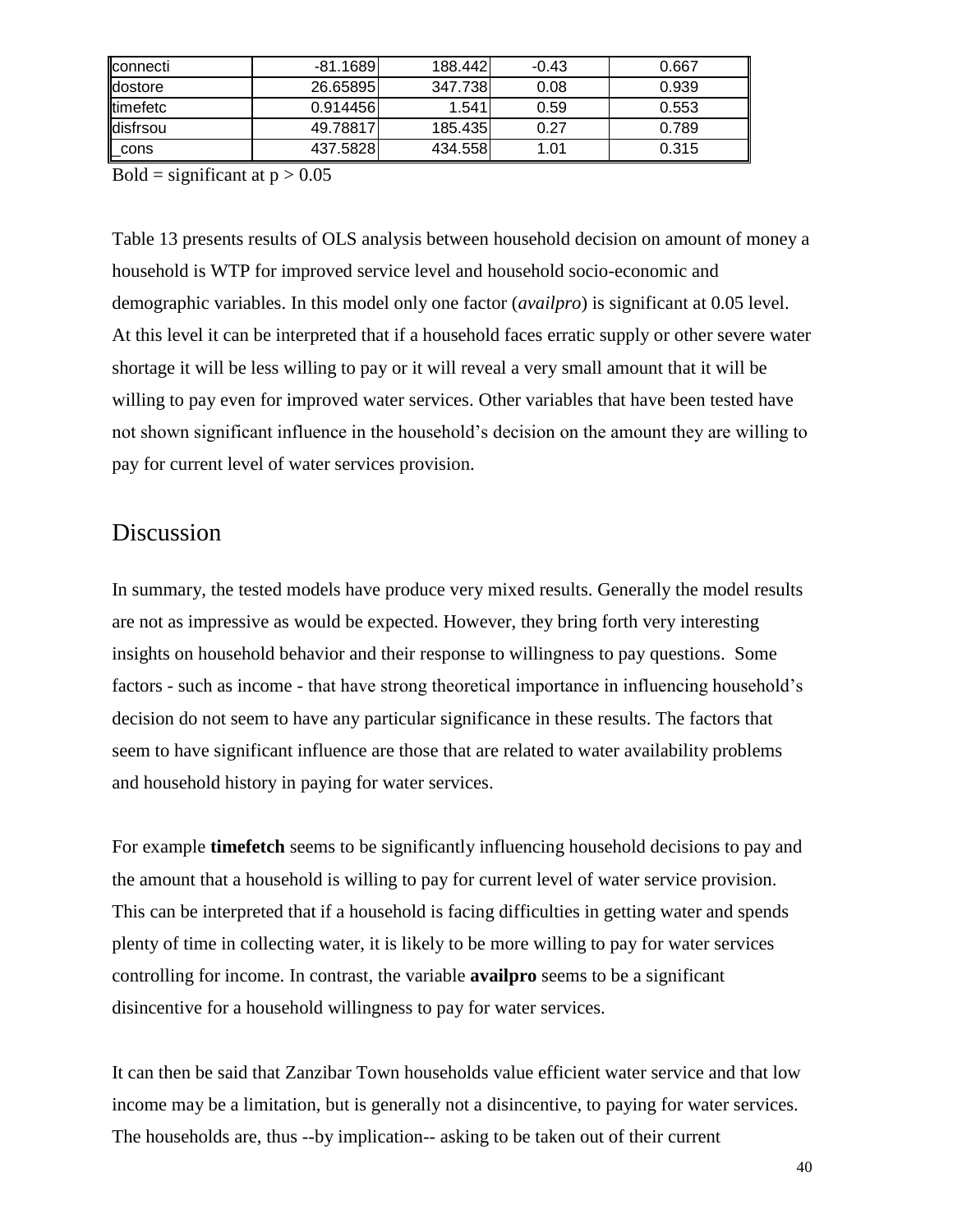predicament of spending many hours fetching water or enduring inefficient and poor quality water services.

A household that has history of paying for water services (payforwa) also seems to be important factor influencing household decision to pay for water services. This makes sense, because it may mean that these households nostalgically remember the days of efficient water services and the fact that the efficiency came as they were paying for the services makes them more willing to pay than households that never had opportunity to compare the periods.

These mixed results - that in some areas are counterintuitive - may be due to methodological inadequacy such as small sample size, the choice of variables, and even weaknesses in the interview implementation. The use of open-ended questions could be another methodological weakness that has affected the results of this study. Whittington (2002) noted three major problems affecting the results of many of CV studies conducted in developing countries. These are Poor survey implementation, poorly crafted contingent valuation scenarios, and failure to test the effects of variation in survey designs on the result of CV studies. These problems might have affected this study. Nonetheless, these results may be reflecting the reality as opposed to theoretical expectations. The reality is that people are concerned more with the availability of efficient services and are willing to contribute financially so that those quality services are delivered.

## **Implication of the Valuation**

Experience has shown that people are willing to pay for services and they will pay substantially more if the services are reliable (Briscoe, 1992). What people need is not charity but a choice of services at fair prices (Briscoe, 1992). Otherwise, the government will continue with the paternalistic policies that end up giving unfulfilled promises. This is true in Zanzibar as is true elsewhere in the developing countries. The water supply service in Zanzibar Town is getting worse while the government is maintaining its policy of free water for all domestic users.

This study was not intended to develop water tariffs for the town. Nonetheless, a discussion on revenue collection is being made on the basis of the revealed WTP. Thus, in the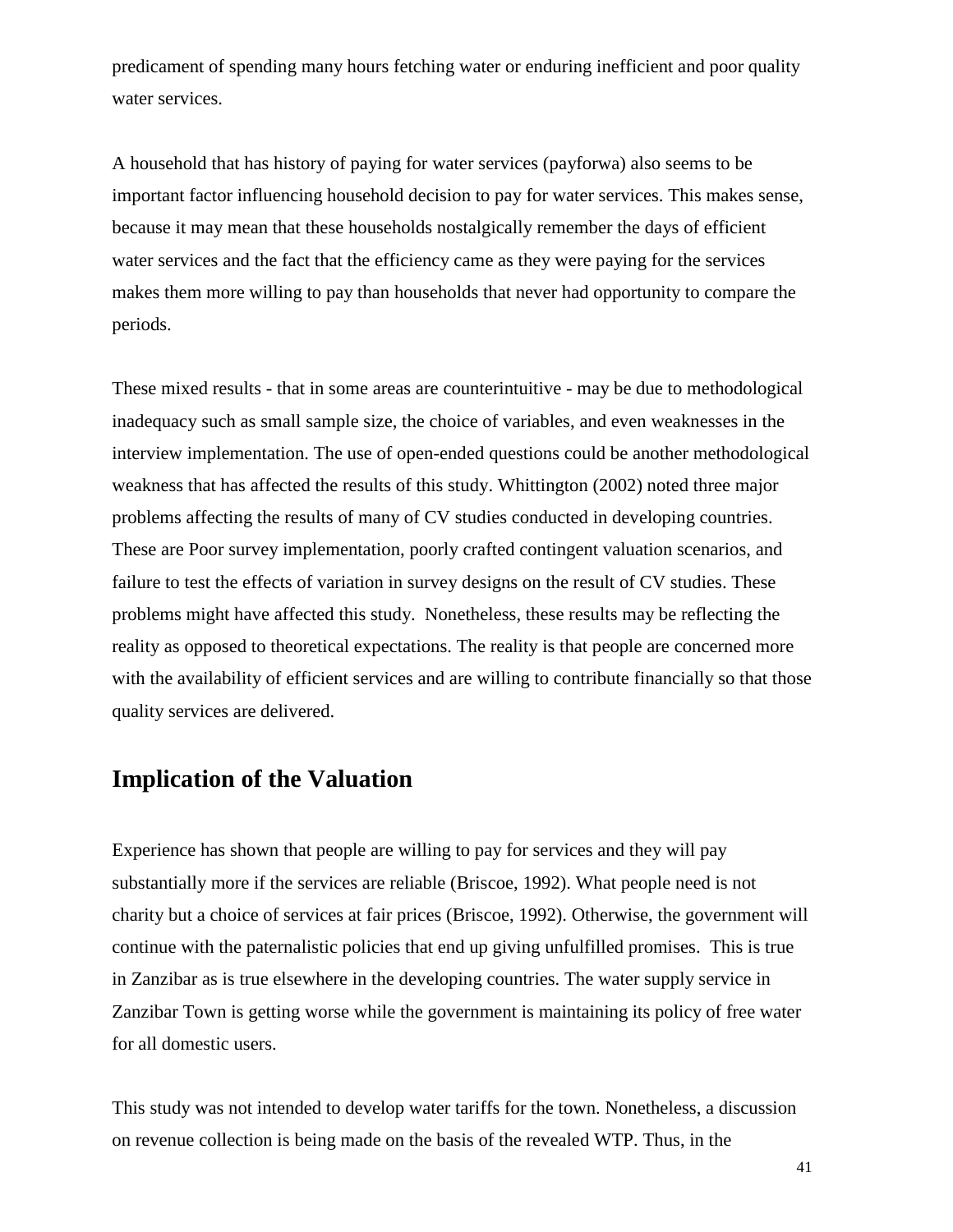discussion below the flat rate is used for the convenience of calculation and to simply show the potential amount of revenue that could be collected from domestic consumers who are currently not required to pay for the water services. No effort is made to structure water tariffs in relation to household volumetric water consumption, even though this should ideally be the case. This is not intended to suggest that the DWD use a flat rate in setting up tariff. If and when the DWD institutes any tariffs, the tariff structure should be linked to household water use. The households that consume more should pay more. This is necessary because apart from the need to raise revenue, there is a need to control water demand, conserve water resources, limit wasteful use of water, and reduce water loss. Positive price linked to the volume of consumption will help to achieve this demand control and water conservation.

According to this study, the mean value of improved water services to the people of Zanzibar Town is TSh. 1582.40 (approx. TSh. 1600.00) per month. Zanzibar's department of statistics records estimated that there are 32,000 households in Zanzibar town (Urban District). If the households were to pay the flat rate of TSh. 1600.00 per household per month for water services, then the water department would collect TSh. 51,200,000 per month, or 614,400,000 per year. However, since this study has established that only 79% are connected to a portable water supply system, then the number of potential paying consumers will be 25,280. Thus, the potential collectable monthly revenue based on flat rate will be TSh. 40,448,000.00, which means potential annual revenue of TSh. 485,376,000.00.

Nonetheless, this study shows that only 60% of the population are willing to pay for improved services. This means that there are 19,200 potential paying customers. If a flat rate of TSh 1600.00 is used, the 19,200 households will generate potential revenue of TSh. 30,720,000.00 per month, equivalent to TSh 368,640,000.00 per year. It is to be expected, however, that the monthly payment rate will not be one hundred percent. Let's arbitrarily suppose that only 60% of those 19,200 households will actually pay. This will mean that only 36 % of the Zanzibar Town households, equivalent to 11,520 households will pay for the services. If this will be the case, then the revenue of TSh 18,432,000.00 per month or TSh 221,184,000 per year is to be expected. This information is summarized in table 9.

The Overall (Urban and rural) budget of the Zanzibar Department of Water Development (DWD) for the year 2002/03 is TSh. 822,000,000.00. Out of these TSh. 440,000,000.00 is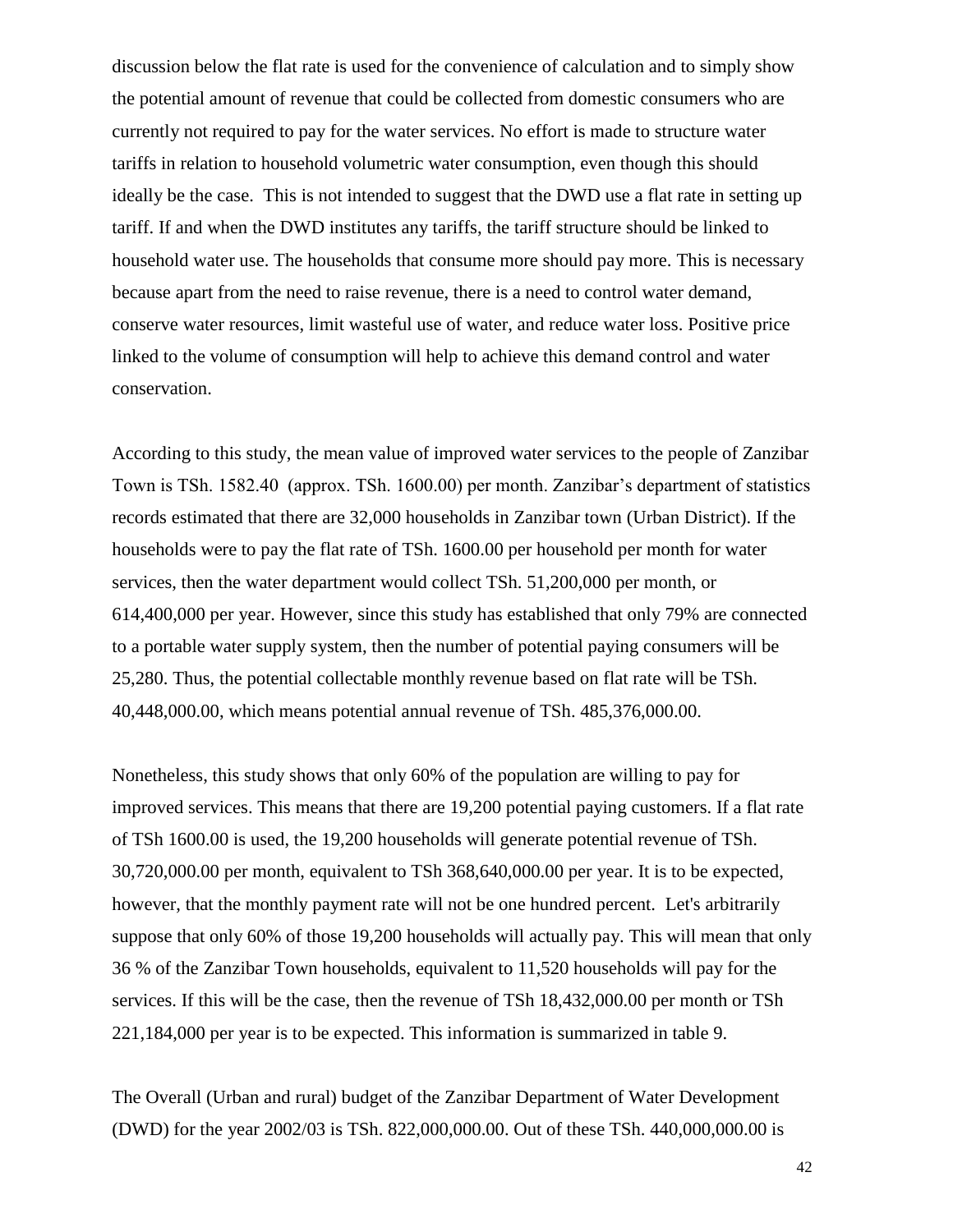capital budget for operations and maintenance. If we compare this DWD budget and the least amount of potential revenue collectable according to this study (TSh 221,184,000), we can see that this sum quoted above is 26.91 % of the overall DWD budget and 50.27 % of the DWD capital budget. This sum is potential revenue from Zanzibar Town (Urban district) only. It should be remembered that there are other districts and towns that could generate substantial amount of revenue the sum of which should be able to cover the DWD budget.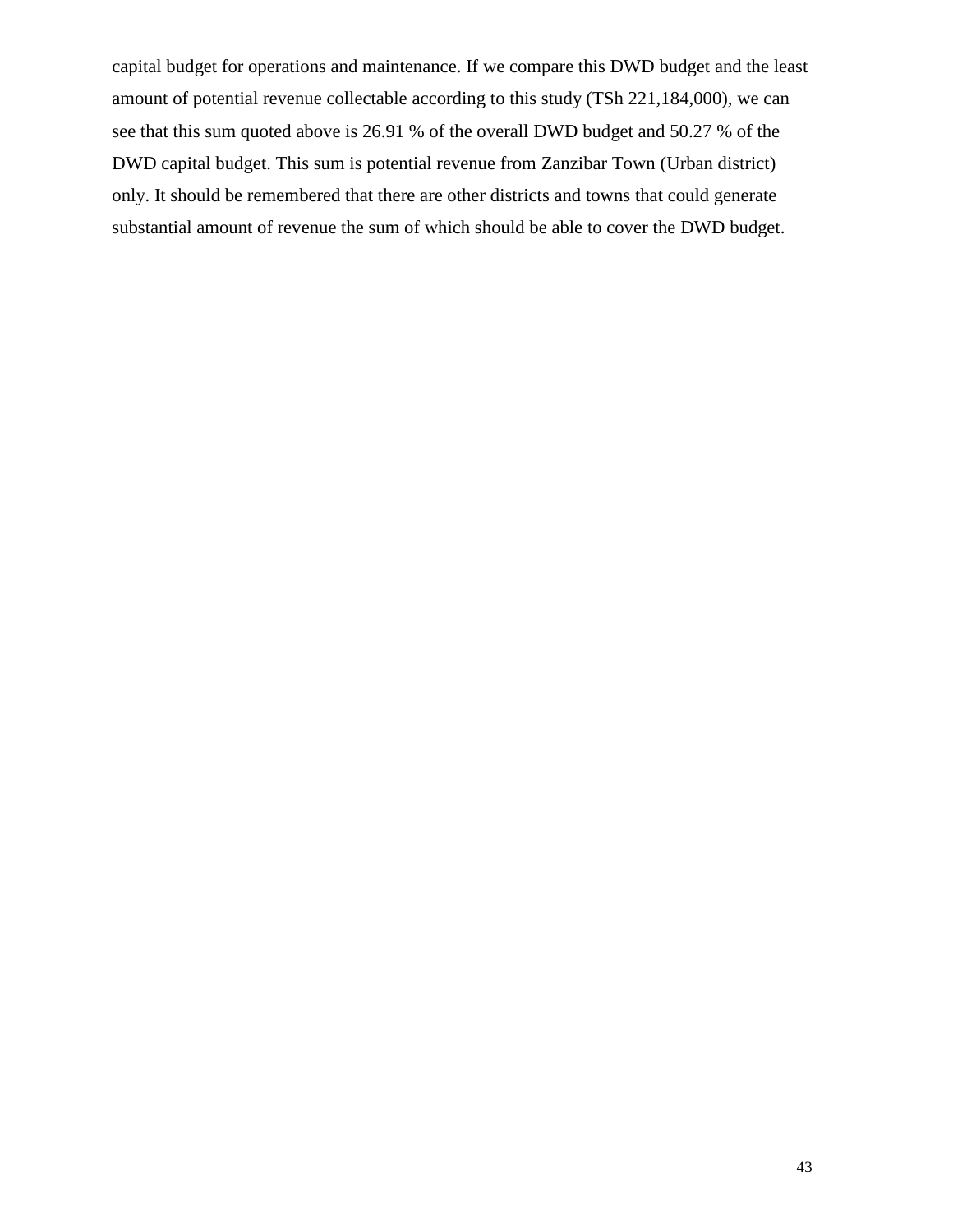<span id="page-43-0"></span>

| Percent of | No of      |          | Monthly   Potential Monthly | <b>Potential Annual</b> |
|------------|------------|----------|-----------------------------|-------------------------|
| Paying     | Households | User fee | Revenue                     | Revenue                 |
| Households |            | (TSh)    | (TSh)                       | (TSh)                   |
| $(\%)$     |            |          |                             |                         |
| 100        | 32,000     | 1,600.00 | 51,200,000.00               | 614,400,000.00          |
| 79         | 25,280     | 1,600.00 | 40,448,000.00               | 485,376,000.00          |
| 60         | 19,200     | 1,600.00 | 30,720,000.00               | 368,640,000.00          |
| 36         | 11,520     | 1,600.00 | 18,432,000.00               | 221,184,000.00          |

Table 14: Hypothetical Revenue Potential Projection

While the government continues to pursue the policy of not charging for water services and promising to subsidise the services, it is obvious that it can not meet the obligation. For example, the DWD budget of 2001/02 for urban water services improvement was TSh. 190,000,000.00; by March of 2002 the department had requested 142,500,000.00. Unfortunately the Zanzibar treasury could only disburse TSh.14,633,180.00, equivalent to only 8% of DWD total budget or 10.3% of DWD capital budget. In the meantime, it has clearly been shown in this study that there is a substantial amount of revenue that can be collected from the water users who are willing to pay for the services.

The existing policy is supposed to assist the people of Zanzibar to access water service at no cost and thus reduce their living cost. However, the situation in Zanzibar as is elsewhere in the world shows that this policy is not working. The cost of this policy to the very people that it attempts to assist is usually very high. For instance, Briscoe (1992) succinctly sums up this situation as follows: "In many cities of the developing world large number of poor people depend on water vendors, paying at least ten times what a middle-class person pays for a liter of water."(pp. 1) In Zanzibar people buy water from vendors, forced to spend many hours searching for water, or have to invest in well digging and purchase of pumps.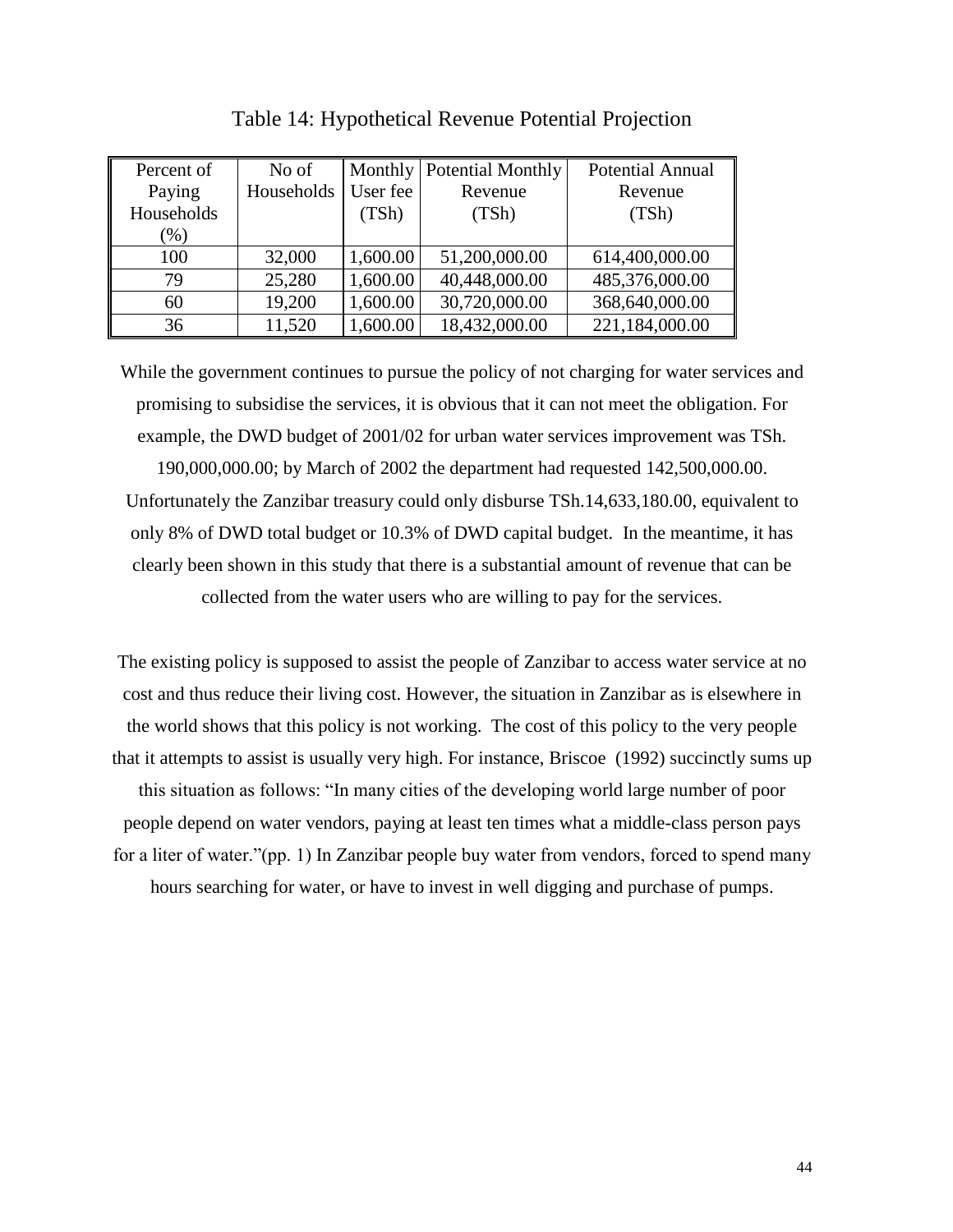# **Recommendation**

 $\overline{a}$ 

This study as well as other similar studies before it in Zanzibar has shown that the populist policy of providing free water services for domestic consumers and religious institutions can and should be changed. The study results show that there is a potential to raise enough funds from water users to support operations and maintenance of an urban water supply system. The following recommendations are made in order to support the argument of policy change and improve the water services provision.

- It is important that the government should review and change this policy. It should adopt the policy where water users pay for supply services. The policy review should be conducted and implemented within the next five years. Without the change of the policy, the infrastructure deterioration will accelerate. The new policy should remove the prevailing thought that water is a public good that everyone should freely have access to whatever amount of water they want at any time. Moreover, the policy will enable collection of revenue that will significantly support the improvement of the quality of the water supply services provided.
- The policy change should be accompanied by setting up pricing policy framework that will include efficient and effective mechanisms for revenue collection and management of funds. Funds so collected should be invested back into service operations and maintenance.
- The immediate goal of charging for water services should be to achieve cost recovery. Zanzibar should aim at meeting recovering operation and maintenance costs to achieve and maintain improved quality of delivery of the services.
- Similarly, public awareness, education, and participation should accompany the policy implementation. Investment should be made to explain to consumers why they have to pay for water services and how can they manage and reduce their water bills.<sup>5</sup>

<sup>5</sup> Roth (2001) offer details of the pricing policy framework elements in a report titled "Water Pricing in the EU."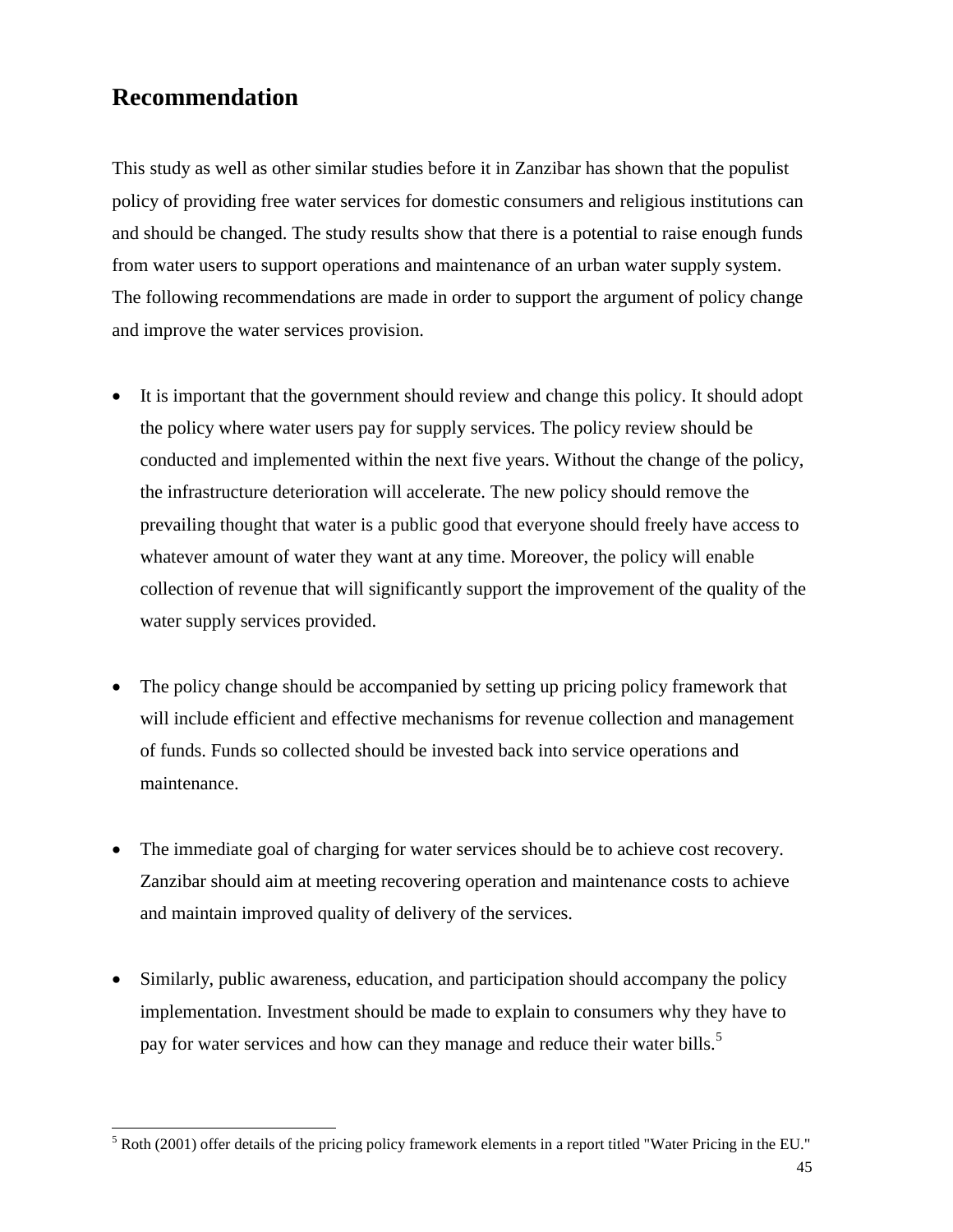- Although this study is not concerned with tariff setting if and when tariffs are adopted, it is suggested that flat rate be used in early days of tariff reinstitution. This is suggested because currently there is no water metering system in Zanzibar. The goal, however, should be towards developing tariffs that are attached to household volumetric consumption. This goal is expected to allow the government to reach a fair balance between its commitment to social justice (equity), promoting water allocation efficiency, and raising funds for maintaining and operating the supply system.
- Given the current management problem, the government of Zanzibar may need to consider private sector participation in water resources management. Private sector participation will be expected to expand coverage, improve quality of service, and make gains in management and improved customer services. However, it may be necessary to start by strengthening the current public water department and reform the structural limitations in the services financing, regulations and water pricing. This is important because private sector participation can not compensate for the current institutional inefficiencies and failures.
- Nonetheless, if the reforms of the department will be a success, it may be necessary to strengthen the achievement of the reform and increase the autonomy of the publicly owned organization. When compared to privatization, this path will make it easier for the government to meet the dual purpose of social equity and cost recovery within public sector. In the autonomous organization the emphasis should be in managerial discipline in resource acquisition, allocation, and management. Once that is attained and retained, then efficient delivery of services is more likely to be achieved.
- Water vendors will continue to be an important part of the water supply system in the foreseeable future. This is because the town expands rapidly and more and more households are established in areas where there is no piped water connection. Thus, any future planning for water services provision should consider and accommodate the involvement of independent water vendors.
- In the effort to resuscitate the effectiveness of the water supply services in the town, it is thus recommended that the Zanzibar water department carefully consider the kind of costs to be used in calculating tariffs as part of the cost recovery strategy. This is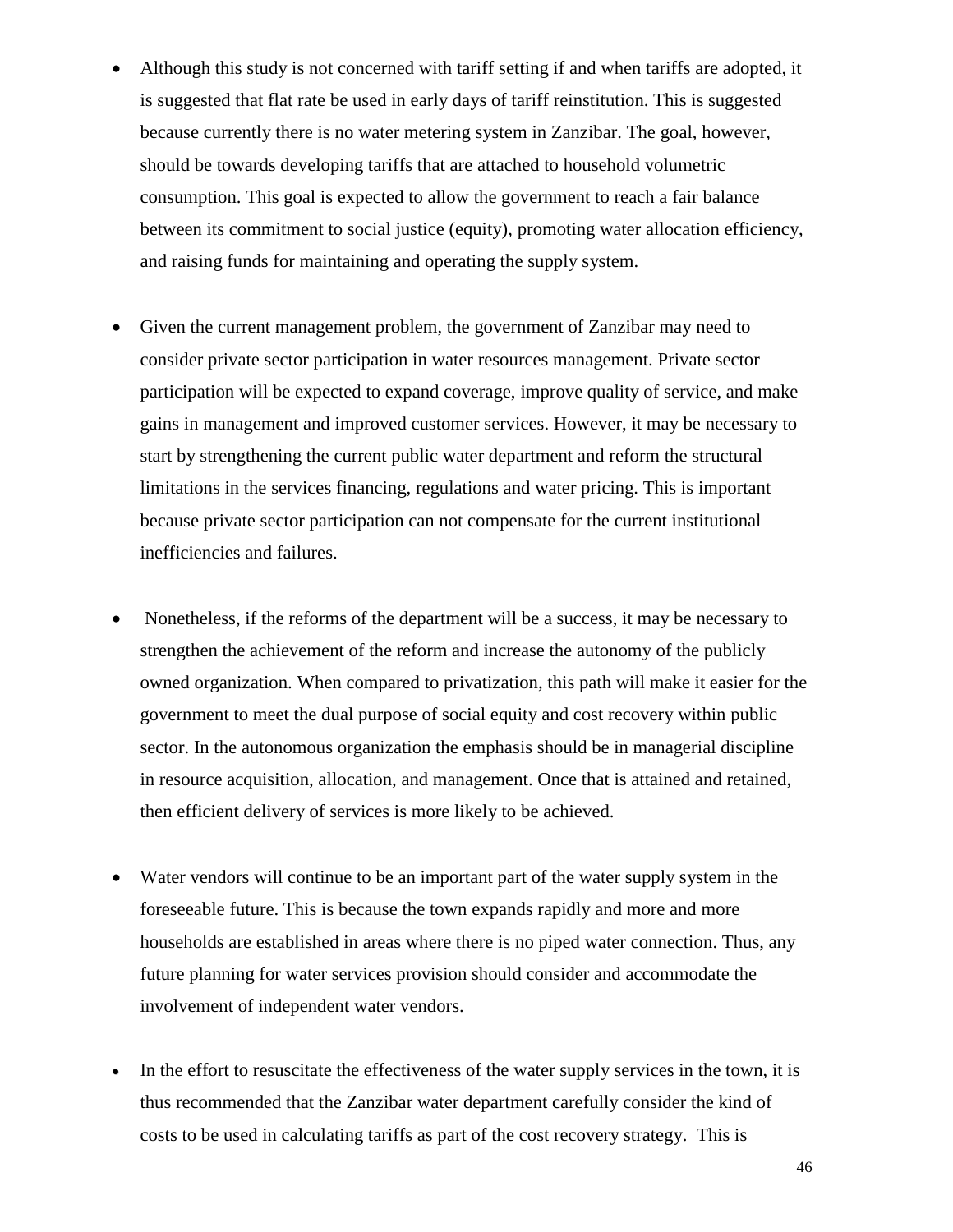important so as to avoid raising the costs such that inefficiency of the service delivery will continue.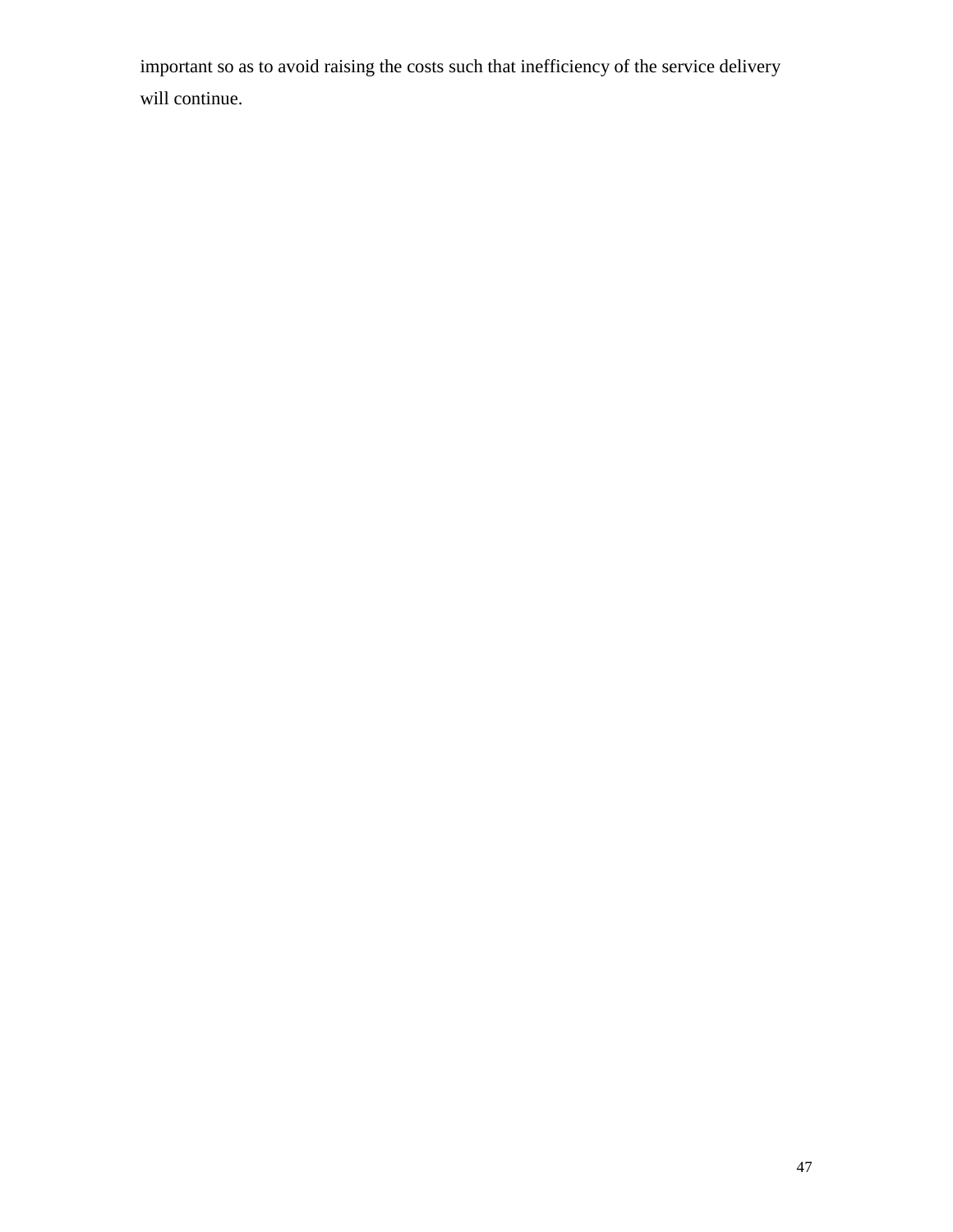# **Conclusion**

In spite of positive results of this study, that people are willing to pay for water services and by implication that they put monetary value to water services, there still is a room to improve and enhance this research. The study could benefit from methodological improvement as well as policy recommendations.

This study has confined itself to domestic piped water consumption. The reason was that though domestic water users are the major consumer group in Zanzibar town, they are the ones who are not charged for using the services. At the same time, this is the group that suffers most from the poor quality of services. This study has been an important contribution in understanding the potential of domestic consumers to finance the water services management in the town. However, any future study of this kind should aim at looking beyond domestic consumption and household water service reliability. For instance, the study should also look into the issue of water quality. It may also be necessary for the Zanzibar government to undertake a broader study that would look into all issues that concerns water management in Zanzibar. The study should look at long term sustainability of water use, domestic consumption for urban and rural domestic users, industrial users, water for agriculture, pricing and tariff structure.

On pricing and tariffs, future studies should concentrate on evaluating water demand management measures that will also take into account the economic social and environmental implication of any decision to be taken (OECD, 1989; Roth, 2001). That kind of study will generate information that would assist the government in water management including developing policies, rules and regulations on water use.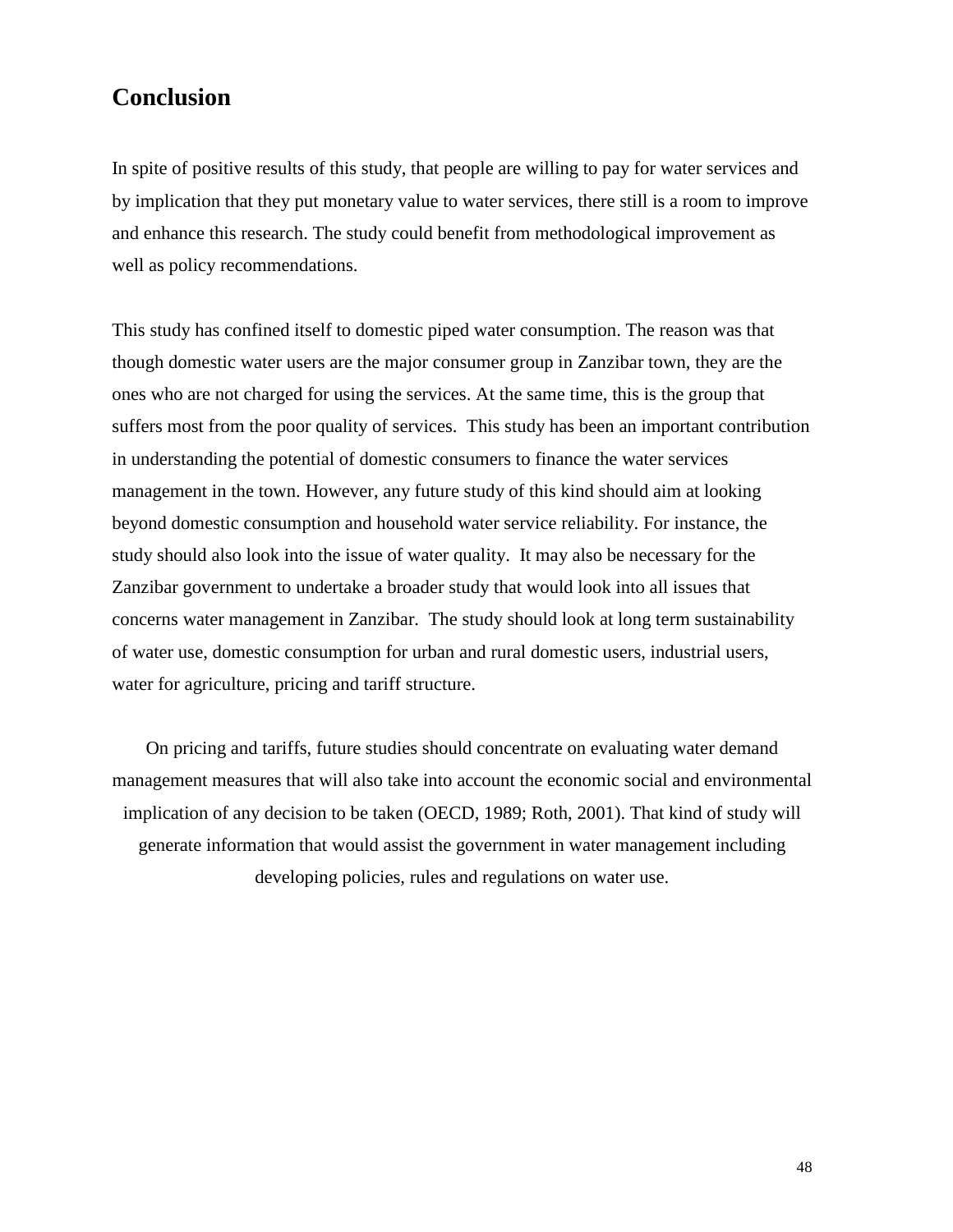# **Bibliography**

- Abdallah M. (1994). User charge possibility and its link to the question of water sector sustainability. MSc Thesis. Institute of Housing and Urban Development (IHS) Rotterdam.
- Arrow K., Solow R., Portney R. P., Leamer E E., Radner R. & Schuman H. (1993). Report of the NOAA Panel on Contingent Valuation.
- Bantje H (1978). Sociological aspects of improved water supply in the Coast Region. Researches report no 31. Bureau of Resource Assessment and Land Use Planning (BRALUP), UDSM.
- Bradley J S, Syme G J, Bishop B J & Nancarrow B E (1999). Protest Response in Contingent Valuation*. Environmental and Resource Economics* 14: 131 – 150. Kluwer Academic Publishers.
- Briscoe J (1992). Poverty and water supply: How to move forward finance and development. IMF.
- Briscoe J (1996). Water as an Economic Good: The Idea and What It Means in Practice. A paper presented at the World Congress of the International Commission on Irrigation and Drainage.
- Cameron T A and James M D (1987). Efficient Estimation Methods for "Close-Ended" Contingent Valuation. *The review of economics and statistics*. 69:269-276.
- Cameron T A and Quiggin J (1994). Estimation of using contingent valuation data from a "Dichotomous choice with follow-up question" Questionnaire. *Journal of Environmental economics and Management* 27, 218 –2 34.
- Carson RT, Flores N E and Meade N F (2001). Contingent Valuation: Controversies and Evidence. *Environmental and Resource Economics* 19:173-210. Kluwer Academic Publishers.
- Carson T R, Hanemann M, Kopp R J, Krosnick J A, Mitchell RC, Presser S, Ruud P. A and Smith V K (1996). Was the NOAA Panel Correct about Contingent Valuation? Resources for the Future. Discussion Paper 96 – 20.
- Collignon and Vẻzina (2000). Independent Water and Sanitation Providers in African Cities. UNDP – World Bank Water and Sanitation Program.
- Creel, M (1995). A Semi-nonparametric, Distribution Free Estimator for Binary Discrete Response. *Revision of Working Paper* 267.94. Department of Economics and Economic History, University of Autonoma de Bercelona.
- Creel, M and Loomis J (1997). Semi-Non parametric, Distribution free Dichotomous Choice Contingent Valuation. *Journal of Environmental Economic and Management* 32(3): 341-358.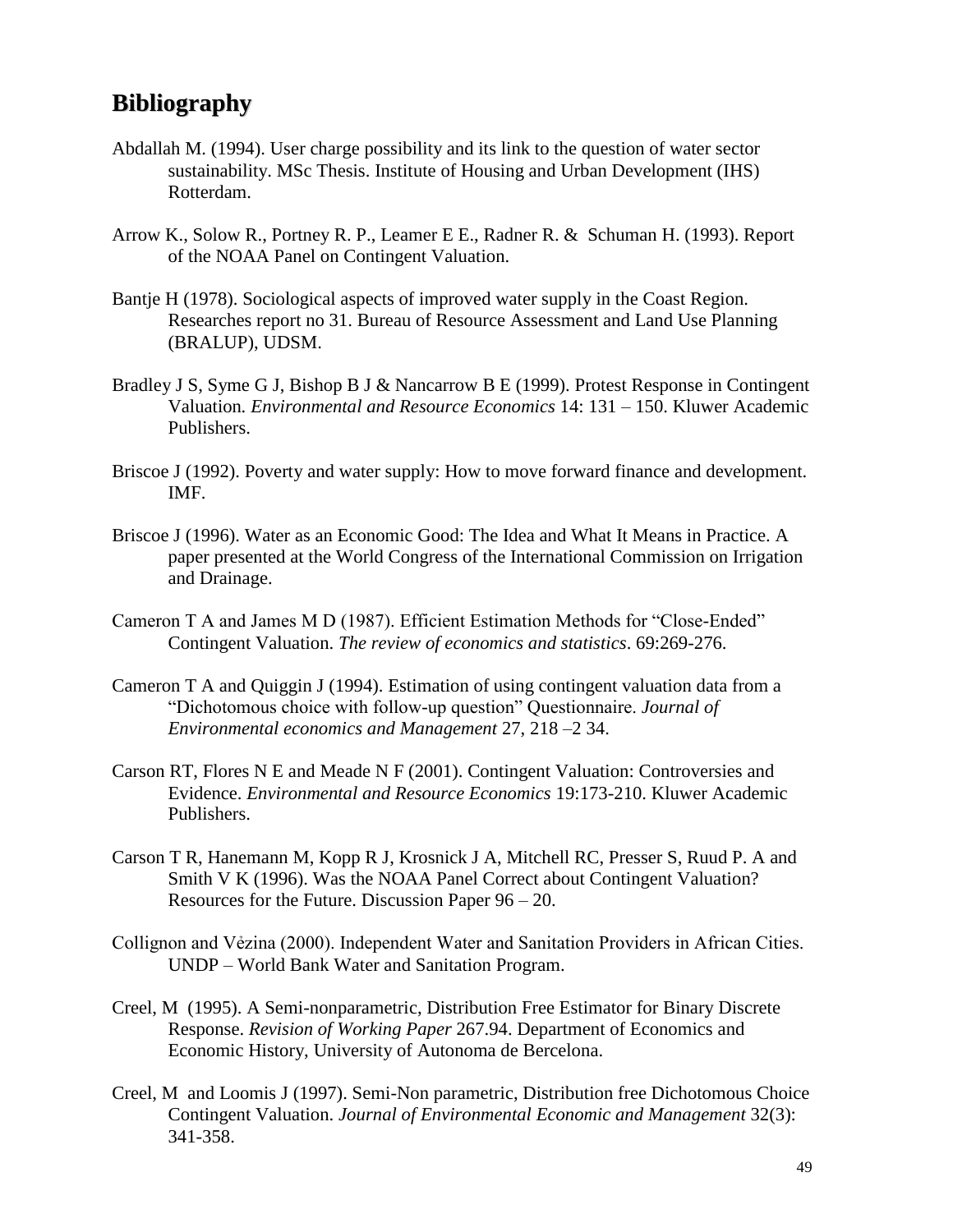- Dinar A and Subramanian A (Ed) (1997). Water Pricing Experiences: An International Perspective. The World Bank Technical Paper no 386. The world Bank.
- DWD and FinnIDA (1994). Zanzibar Urban Water Supply Project. Implementation Phase 1 1991 – 1994. Unpublished internal Document.
- FAO (2000). Applications of contingent valuation methods in developing countries. Economic and social development paper 146.
- Fauconnier I (1999). The Privatization of Residential Water Supply and Sanitation Services: Social Equity Issues in The California and International Context. *Berkeley Planning Journal* 13: 37-73.
- Giraud K L, Loomis J B and Cooper J C (2001). A comparison of willingness to Pay Estimation Techniques from Referendum Question. *Environmental and Resources Economics* 20: 331-346.
- Gleick, P. H. (2001): The Worlds Water 2000 2001. The Biennial Report of Freshwater Resources. Pacific Institute for studies in development environment and security. Island Press
- Green C H and Tunstall S. M. (1991). Is the Economic Evaluation of Environmental Resources Possible? *Journal of Environmental Management* 33: 123-141.
- Haab, T and McConnel K (1997). Referendum Models and Negative Willingness to Pay Alternative solutions. *Land Economics* 32(1): 251-270.
- Hartwick J M and Olewiler N D (1998). The Economics of Natural Resource Use. Second edition. Addisson-Wesley.
- Katko T (1987). Technical and non-technical aspect of externally supported rural water supply projects in developing countries. Tampere University of Technology.
- Kristrom, B (1990). A Non-Parametric Approach to the Estimation of WelfareMeasures in Discrete Response Valuation Studies. *Land Economics* 66(2): 135 - 139
- Kurukulasuriya, P (2001). The Shadow Price of improvements to water quality and reliability: An application of contingent valuation analysis in Greater Colombo, Sri Lanka. TRI News Vol. 20: 6-11 2001.
- Kurukulasuriya, P & Mendelsohn, R (2001). The Shadow Price of improvements to water quality and reliability: An application of contingent valuation analysis in Greater Colombo, Sri Lanka. In press.
- Lee, Yok-shiu F (1994)."Urban water supply and sanitation in developing countries". In Metropolitan Water Use Conflicts in Asia and the Pacific, ed. James Nickum and K. William. Easter, Westview Press, Boulder, CO: 19-35.
- Merret S (1997). Introduction to the economics of Water Resources: An International Perspective. University College London Press.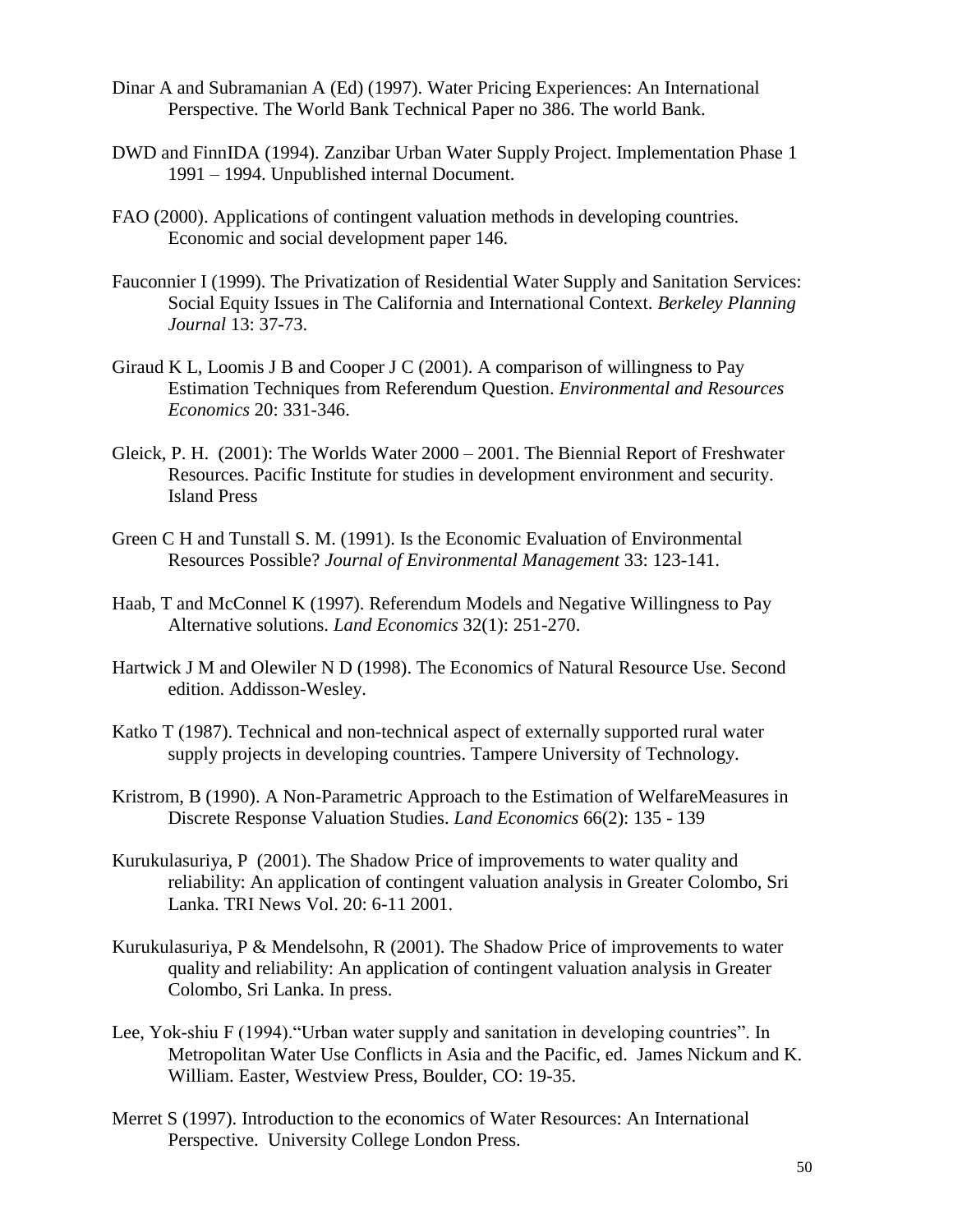- Milliken G. J (1977). Alternative Strategies for closing the Supply/Demand Gap. In Nanda V. P. (1977) Water Needs for the Future. Westview Special Studies in Natural Resources and Energy Management.
- M-Konsult Ltd. (1999). Water Tariff for Urban Areas in Zanzibar. Department of Water Development, Unpublished.
- Mujwahuzi M R (2001). Drawers of Water II; Tanzania Country Study. IIED.
- Noll R G, Shirley MM and Cowan S (2000). Reforming Urban Water Systems In Developing Countries. *SIEPR Discussion Paper* No. 92-32. Stanford Institute for Economic Policy Research.
- OECD (1989): Water Resource Management: Integrated Policies. OECD Publications.
- Perry C J, Rock M and Seckler D (1997). Water as an Economic Good: A Solution or a Problem. International Irrigation Management Institute.
- Plancenter Ltd. (1991). Zanzibar Urban Water Supply Development Plan 1991 2015.
- Rivera D (1996) Private Sector Participation in the Water Supply and Wastewater Sector: Lessons from Six Developing Countries. The world bank.
- Rogers P, de Silva R, and Bhatia R (2001). Water is an economic good: How to use process to promote equity, efficiency and sustainability. *Water Policy* 4: 1 – 17. Elsevier ScienceLtd.
- Roth E (2001). Water Pricing in the EU: A Review. European Environmental Bureau Publication
- Savedoff W D and Spiller P T (1999). Spilled Water: Institutional Commitment In the provision of Water Services. Inter American Development Bank, Washington D.C.
- Saz-Salazar S D and Garcia-Menendez L G (2001). Willingness to Pay for Environmental Improvements in a Large City. *Environmental and Resource Economics* 20: 103 – 112. Kluwer Academic publishers.
- Thompson J, Porras I T, Tumwine J K, Mujwahuzi M R, Katui-Katua M, Johnstone N and Wood L. (2001). Drawers of Water II. IIED.
- Turnbull, B (1976).The Empirical Distribution Function with Abitrarily Grouped, Censored and Truncated Data. *Journal of Royal Statistics Serial B* 38: 290-295.
- UNDP-World Bank (1999).Willing to pay but unwilling to charge: Do willingness to pay studies make a difference? A field note.
- White G F, Bradley D J, and White A. U (1972). Drawers of Water: Domestic Water Use in East Africa. The University of Chicago Press.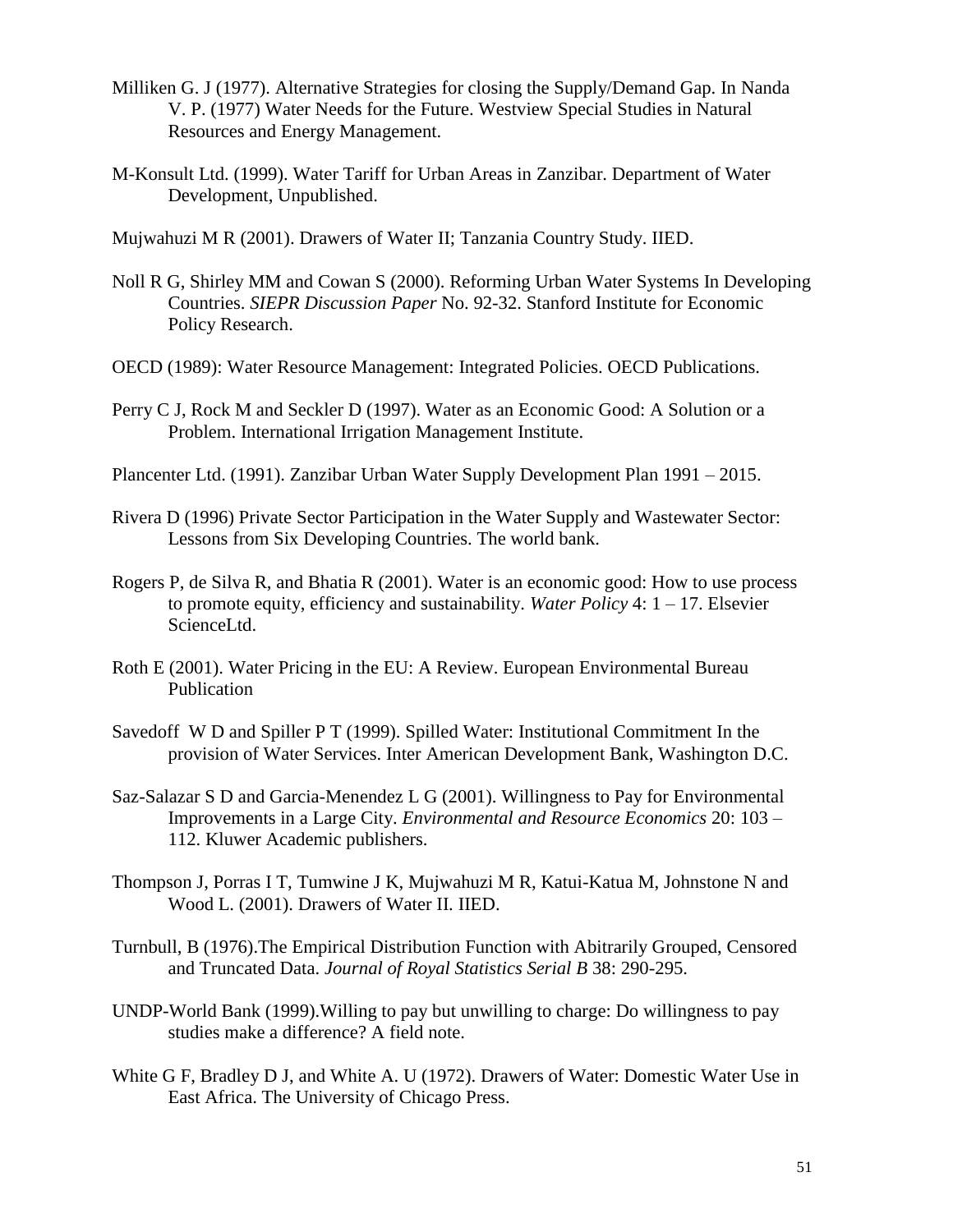- Whittington, D (2002) Improving the Performance of Contingent Valuation studies in Developing Countries. *Environment and Resource Economics* 22: 323-367. Kluwer Academic Publishers.
- Whittington, D et al (1992) Giving respondents time to think in Contingent Valuation Studies: A developing country application. *Journal of Environmental Economics and Management*. 22: 205 – 225.
- Whittington, D. et al (1991). A Study of Water Vending and willing ness to pay for water in Onitsha Nigeria. *World development* Vol. 19, No 2/3, 1991.
- Whittington, D et al (1990). 'Estimating the willingness to pay for water services in developing countries: A case of the use of Contingent valuation surveys in Southern Haiti', *Journal of economic Development and Cultural change*, 292 – 311.
- World Bank Research Observer (1993). The Demand for Water in Rural Areas: Determinants and Policy Implications. Unpublished. The World Bank.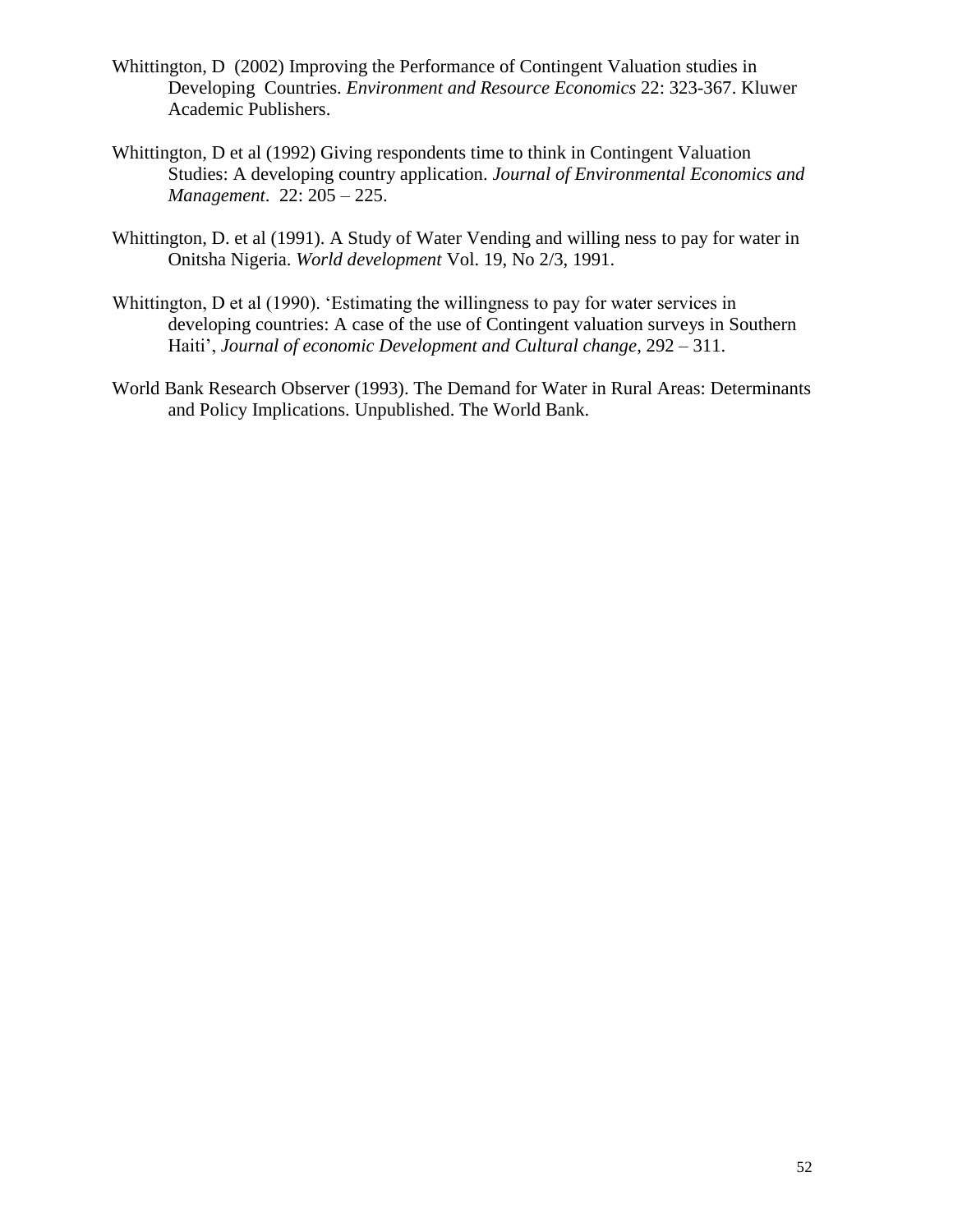# **Appendix 1: Questionnaire used in the Survey**

Dodoso la kuangalia utayari wa watu Zanzibar mjini kulipia huduma ya maji

**Nambari ya Kaya \_\_\_\_\_\_\_ Shehia \_\_\_\_\_\_\_\_\_\_\_\_\_\_\_\_\_\_** 

#### **A. Taarifa za kaya**

1. Ni nani mkuu wa kaya hii?

| Mume |  |
|------|--|
| ke.  |  |

2. Kaya yako ina watu wangapi?

| Idadi ya watu | Geresho |  |
|---------------|---------|--|
| $01 - 05$     |         |  |
| $06 - 10$     |         |  |
| $11 - 15$     |         |  |
| $16 - 20$     |         |  |
| >20           |         |  |

Nitajie majina yao

|                          | Wanakaya         | Umri        | Jinsia        | Uhusiano         | Ajira          | Kiwango cha Elimu |
|--------------------------|------------------|-------------|---------------|------------------|----------------|-------------------|
|                          |                  | M/Mzima(1)  | $M$ ume $(1)$ | Baba (1)         | Serikalini (1) | Hajafikia (1)     |
|                          | Anaehojiwa = $*$ | Mtoto $(2)$ | Mke(2)        | Mama $(2)$       | Binafsi (2)    | Hajasoma (2)      |
|                          |                  |             |               | Mtoto Mume (3)   | Kujiajiri (3)  | Elimu WW $(3)$    |
|                          |                  |             |               | Mtoto Mke (4)    | Hana Ajira (4) | Msingi (4)        |
|                          |                  |             |               | Wengineo $(5)^*$ | Mstaafu (5)    | Sekondari (5)     |
|                          |                  |             |               |                  | Mwanafunzi (6) | Elimu ya Juu (6)  |
| $\mathbf{1}$             |                  |             |               |                  |                |                   |
| $\overline{2}$           |                  |             |               |                  |                |                   |
| $\overline{3}$           |                  |             |               |                  |                |                   |
| $\overline{\mathcal{A}}$ |                  |             |               |                  |                |                   |
| $\overline{5}$           |                  |             |               |                  |                |                   |
| $6\,$                    |                  |             |               |                  |                |                   |
| $\overline{7}$           |                  |             |               |                  |                |                   |
| $\overline{8}$           |                  |             |               |                  |                |                   |
| 9                        |                  |             |               |                  |                |                   |
| 10                       |                  |             |               |                  |                |                   |
| 11                       |                  |             |               |                  |                |                   |
| $\overline{12}$          |                  |             |               |                  |                |                   |
| $\overline{13}$          |                  |             |               |                  |                |                   |
| 14                       |                  |             |               |                  |                |                   |
| 15                       |                  |             |               |                  |                |                   |
| 16                       |                  |             |               |                  |                |                   |
| 17                       |                  |             |               |                  |                |                   |
| 18                       |                  |             |               |                  |                |                   |
| 19                       |                  |             |               |                  |                |                   |
| 20                       |                  |             |               |                  |                |                   |
|                          |                  |             |               |                  |                |                   |

**\*Wengineo – Awe ameishi na familia kwa zaidi ya miezi 6. Elezea Uhusiano**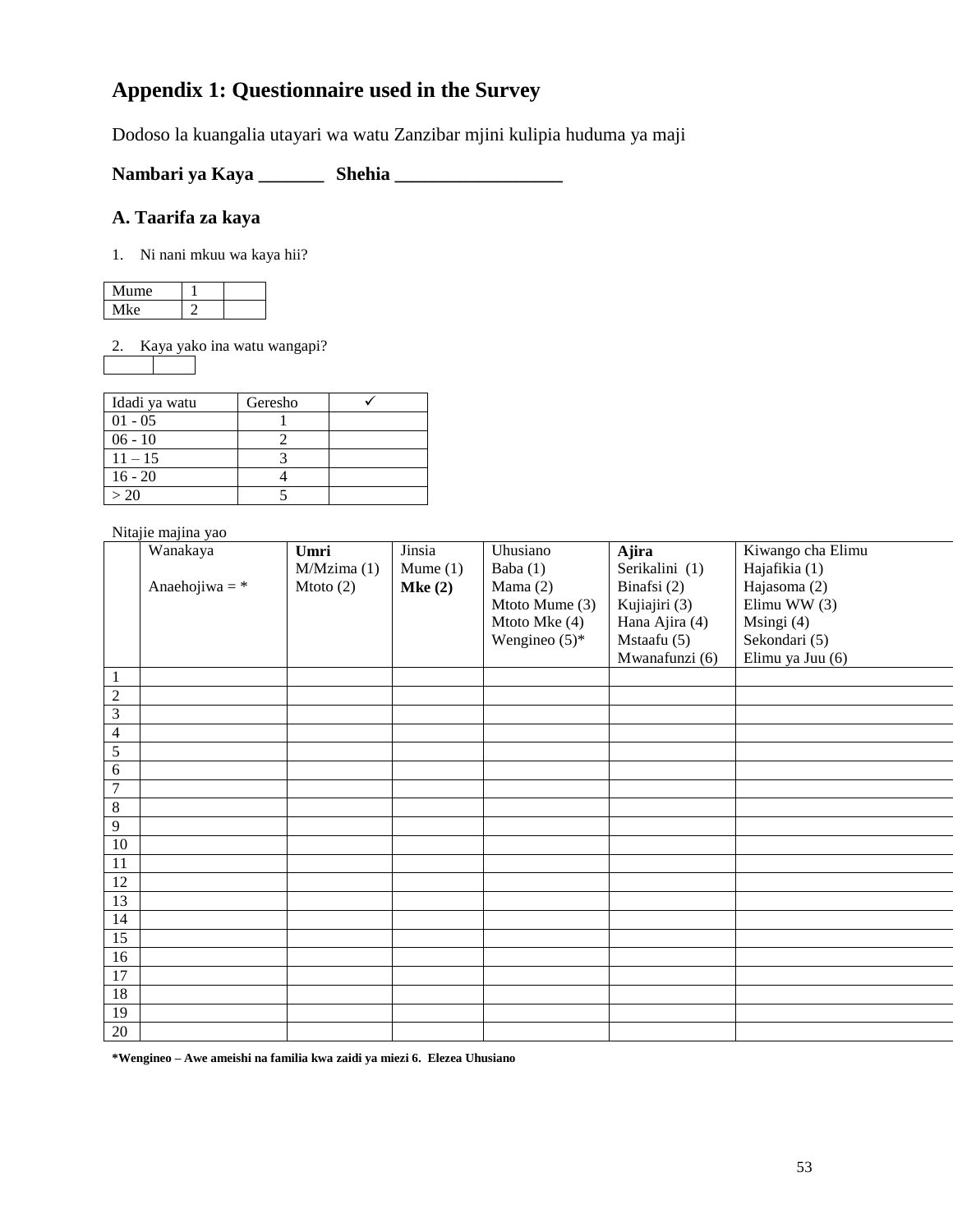3. Tafadahali tujulishe kipato cha kaya yako kwa mwezi (Siku)?

| Kipato kwa Mwezi | Geresho |  |
|------------------|---------|--|
| (TSh)            |         |  |
| Haijaelezwa      |         |  |
| $00 - 30,000$    |         |  |
| $30 - 60,000$    |         |  |
| $60 - 120,000$   |         |  |
| >120,000         |         |  |

4. Je unaweza kunielezea chanzo cha kipato chako?

| <b>Chanzo</b>   | Geresho |  |
|-----------------|---------|--|
| Mshahara        |         |  |
| <b>Biashara</b> |         |  |
| Vyote viwili    |         |  |
| Vyenginevyo     |         |  |

Ikiwa (4) Elezea \_\_\_\_\_\_\_\_\_\_\_\_\_\_\_\_\_\_\_\_\_\_\_\_\_\_\_\_\_\_\_\_\_\_\_\_\_\_\_\_\_\_\_\_\_\_\_\_\_\_\_\_\_\_\_\_\_\_\_\_\_\_\_\_\_

#### **B. Masuala ya Maji**

#### I. Uunganishaji Maji

5. Kaya yako inapata maji kutoka wapi kwa matumizi tofauti?

| Chanzo                | Geresho |  |
|-----------------------|---------|--|
|                       |         |  |
| Mfereji wa ndani      |         |  |
| Mfereji nje ya nyumba |         |  |
| Mfereji wa Serikali   |         |  |
| Mfereji wa Jirani     |         |  |
| Kisima changu         |         |  |
| Kisima cha jirani     |         |  |
| Vyenginevyo (Elezea)  |         |  |

Ikiwa (8) Elezea \_\_\_\_\_\_\_\_\_\_\_\_\_\_\_\_\_\_\_\_\_\_\_\_\_\_\_\_\_\_\_\_\_\_\_\_\_\_\_\_\_\_\_\_\_\_\_\_\_\_\_\_\_\_\_\_\_\_\_\_\_\_\_\_\_\_

6. Je nyumba yako imeunganishwa kwenye huduma ya idara ya maji?

|        | Geresho |  |
|--------|---------|--|
| Ndio   |         |  |
| Hapana |         |  |
| Sijui  |         |  |

*Ikiwa hapana au sijui nenda sula la 12*

|       | Nyumba yako iliunganishwa lini? |  |  |
|-------|---------------------------------|--|--|
| Mwaka |                                 |  |  |

| Miaka           | Geresho                       |                |  |
|-----------------|-------------------------------|----------------|--|
| $1 - 5$         |                               |                |  |
| $6 - 10$        | 2                             |                |  |
| >10             | 3                             |                |  |
| Sijui           |                               |                |  |
| 8.              | Je ulilipia ili kuunganishwa? |                |  |
| Ndio            |                               |                |  |
| Hapana          |                               | $\mathfrak{D}$ |  |
| Sijui/Sikumbuki |                               | $\mathcal{L}$  |  |
|                 |                               |                |  |

*Ikiwa hapana nenda suala la 11*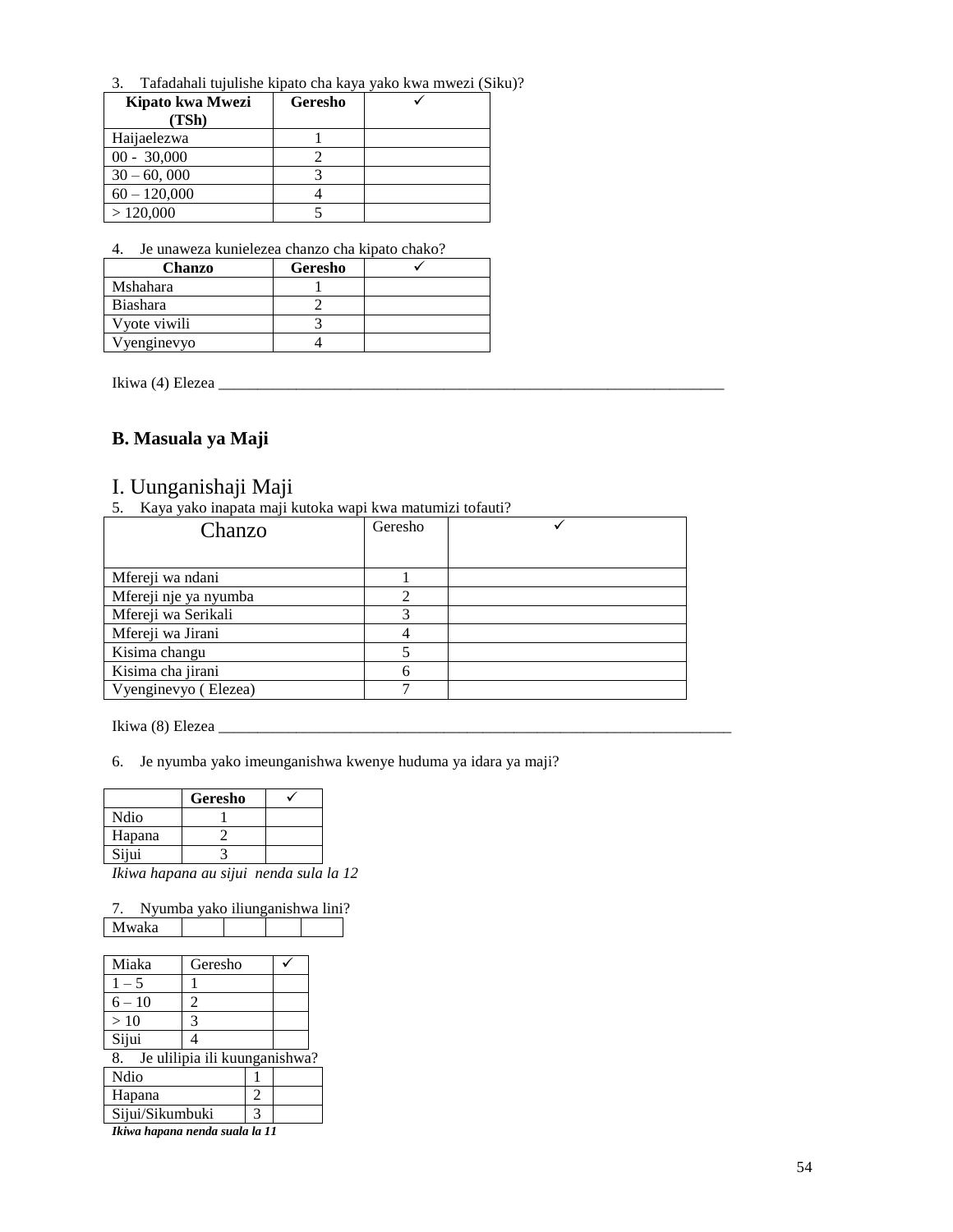9. Ikiwa ndio, Ulilipia kiasi gani?  $\mathbf{I}$  $\mathbf{I}$ 

| Kima cha Malipo | Geresho |  |
|-----------------|---------|--|
|                 |         |  |
| < 1000          |         |  |
| $1001 - 3000$   |         |  |
| $3001 - 5000$   |         |  |
| > 5000          |         |  |
| Sijui/Sikumbuki |         |  |
|                 |         |  |

10. Je ulimlipa nani?

| Taasisi ya Serikali         |  |
|-----------------------------|--|
| Mtu Binafsi                 |  |
| Sina hakika/Sikumbuki/Sijui |  |

11. Ikiwa hapana Je uliunganishaje?

#### II. Masuala ya Utumiaji

12. Kati ya matumizi yafuatayo ni lipi unalipa umuhimu sana?

| <b>Matumizi</b>                     | Geresho |  |
|-------------------------------------|---------|--|
|                                     |         |  |
| Usafi wa mwili                      |         |  |
| Kufua                               |         |  |
| Usafi wa nyumba (Deki)              |         |  |
| Kupikia na Kunywa                   |         |  |
| Mengineyo                           |         |  |
| $\lim_{\Omega}$ (6) $\lim_{\Omega}$ |         |  |

\_\_\_\_\_\_\_\_\_\_\_\_\_\_\_\_\_\_\_\_\_\_\_\_\_\_\_\_\_\_\_\_\_\_\_\_\_\_\_\_\_\_\_\_\_\_\_\_\_\_\_\_\_\_\_\_\_\_\_\_\_\_\_\_\_\_

\_\_\_\_\_\_\_\_\_\_\_\_\_\_\_\_\_\_\_\_\_\_\_\_\_\_\_\_\_\_\_\_\_\_\_\_\_\_\_\_\_\_\_\_\_\_\_\_\_\_\_\_\_\_\_\_\_\_\_\_\_\_\_\_\_\_\_\_\_\_\_\_\_\_\_\_\_\_\_\_\_\_\_\_\_\_\_\_\_\_

\_\_\_\_\_\_\_\_\_\_\_\_\_\_\_\_\_\_\_\_\_\_\_\_\_\_\_\_\_\_\_\_\_\_\_\_\_\_\_\_\_\_\_\_\_\_\_\_\_\_\_\_\_\_\_\_\_\_\_\_\_\_\_\_\_\_\_\_\_\_\_\_\_\_\_\_\_\_\_\_\_\_\_

Ikiwa (6) Eleza:

|  | 13. Kila siku unatumia kiasi gani cha maji? |  |  |
|--|---------------------------------------------|--|--|
|  |                                             |  |  |

| <b>Matumizi</b>        | Geresho | Idadi Ndoo |
|------------------------|---------|------------|
| Usafi wa mwili         |         |            |
| Kufua                  |         |            |
| Usafi wa nyumba (Deki) |         |            |
| Kupikia na Kunywa      |         |            |
| Matumizi mengine       |         |            |
| Jumla                  | n       |            |

| Jumla Lita  | Geresho |
|-------------|---------|
| < 100       |         |
| $100 - 200$ |         |
| $201 - 300$ |         |
| > 300       |         |

# IV. Masuali ya Kuhifadhi

14. Je kaya yako huwa inahifadhi maji?

Ndio 1

Hapana 2

Ikiwa hapana nenda suala la 26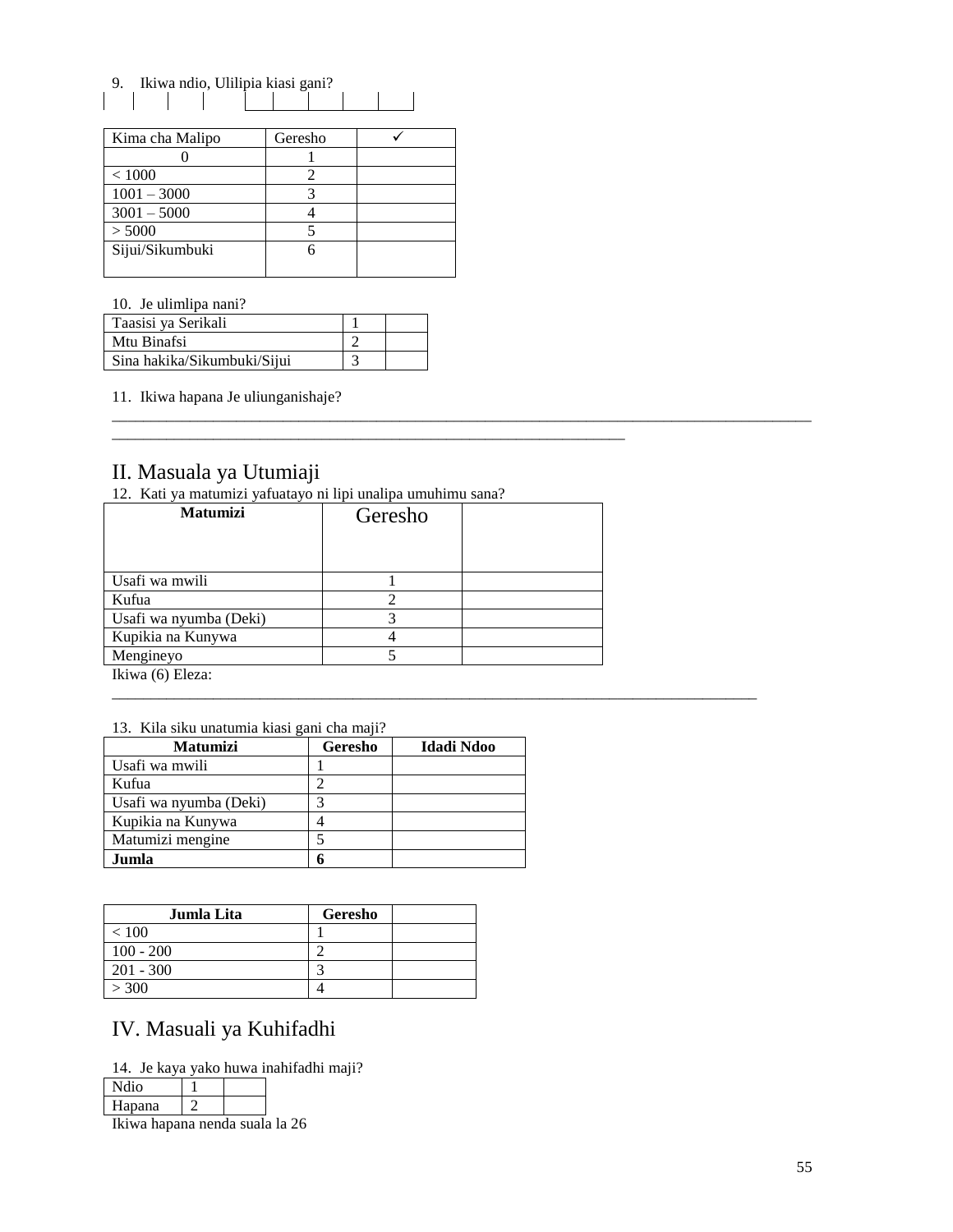#### 15. Kwanini mnahifadhi maji?

| Sababu                                          | Geresho |  |
|-------------------------------------------------|---------|--|
|                                                 |         |  |
| Hakuna jawabu                                   |         |  |
| Maji hayatoki kwenye mfereji                    |         |  |
| Maji hayatoki kwa uhakika (yanatoka kwa vipindi |         |  |
| Akiba kwa wakati wa upungufu                    |         |  |
| Nyumbani hamna mfereji                          |         |  |
| Sababu nyenginezo                               |         |  |

#### 16. Je ni vipi unahifadhi maji?

| Aina         | Geresho |  |
|--------------|---------|--|
| Hodhi        |         |  |
| Tangi la juu |         |  |
| Ndoo/Madumu  |         |  |
| Pipa         |         |  |
| /yenginevyo  |         |  |

#### 17. Ujazo wa chombo/sehemu ya kuhifadhia maji?

| Ujazo                | Geresho | Lita |
|----------------------|---------|------|
| $000 - 200$ litres   |         |      |
| $200 - 500$ litres   |         |      |
| $500 - 1000$ litres  |         |      |
| $1000 - 2000$ litres |         |      |
| $2000 - 4000$ litres |         |      |
| $>4000$ litres       |         |      |

18. Je unajazaje chombo chako cha kuhifadhia maji?

| Niia       | Geresho |  |
|------------|---------|--|
| Pampu      |         |  |
| Kwa mikono |         |  |
| Nyenginezo |         |  |

Ikiwa (3) Elezea

\_\_\_\_\_\_\_\_\_\_\_\_\_\_

19. Ikiwa unatumia pampu. Ni mara ngapi kwa wiki unapandisha maji? (fikiri kwa kiasi cha mwezi mmoja uliopita)

\_\_\_\_\_\_\_\_\_\_\_\_\_\_\_\_\_\_\_\_\_\_\_\_\_\_\_\_\_\_\_\_\_\_\_\_\_\_\_\_\_\_\_\_\_\_\_\_\_\_\_\_\_\_\_\_\_\_\_\_\_\_\_\_\_\_\_\_\_\_\_\_\_\_\_\_\_\_\_\_\_\_\_\_\_\_\_\_\_\_ \_\_\_\_\_\_\_\_\_\_\_\_\_\_\_\_\_\_\_\_\_\_\_\_\_\_\_\_\_\_\_\_\_\_\_\_\_\_\_\_\_\_\_\_\_\_\_\_\_\_\_\_\_\_\_\_\_\_\_\_\_\_\_\_\_\_\_\_\_\_\_\_\_\_\_\_\_\_\_\_\_\_\_\_\_\_\_\_\_\_

| Mara kwa wiki | Geresho |  |
|---------------|---------|--|
| Siku moja     |         |  |
| Siku mbili    |         |  |
| Siku tatu     |         |  |
| Tatu nne      |         |  |
| Siku tano     |         |  |
| Siku sita     |         |  |
| Siku saba     |         |  |

20. Pampu uliinununua kwa kiasi gani?

| Bei               | Geresho |  |
|-------------------|---------|--|
| < 10,000          |         |  |
| $10,000 - 20,000$ |         |  |
| $21,000 - 30,000$ |         |  |
| $31,000 - 40,000$ |         |  |
| >40,000           |         |  |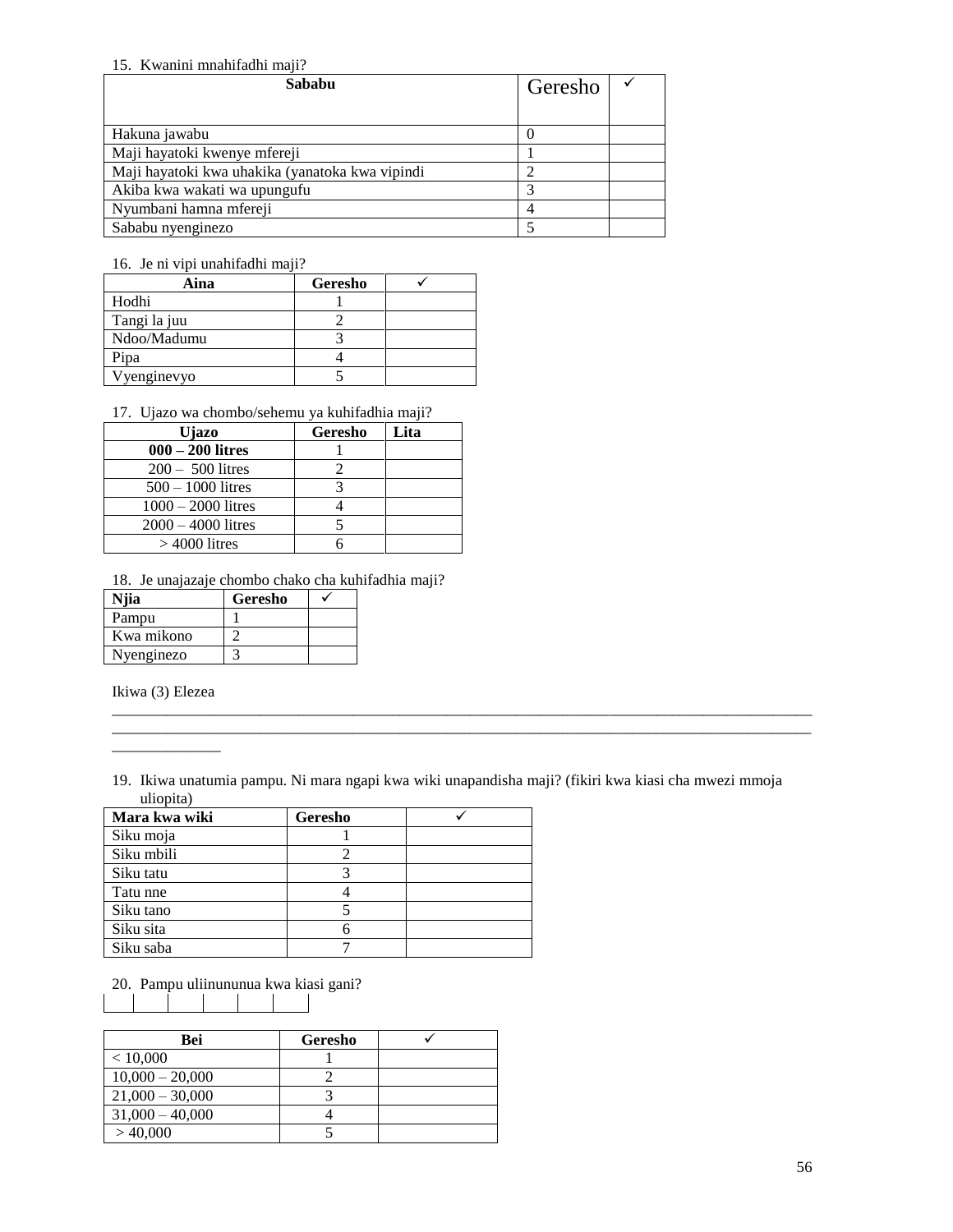21. Je ilikugharimu kiasi gani kununua vifaa vyengine na kuifunga pampu?

| Gharama            | Geresho |  |
|--------------------|---------|--|
| < 10,000           |         |  |
| $10,000 - 40,000$  |         |  |
| $41,000 - 80,000$  |         |  |
| $81,000 - 120,000$ |         |  |
| >120,000           |         |  |

22. Je maji unayopandisha yanatoka wapi?

| <b>Chanzo</b> | Geresho |  |
|---------------|---------|--|
| Kisimani      |         |  |
| Kwenye Bomba  |         |  |
| Hodhi         |         |  |
| Kwengineko    |         |  |

Kama (4) Elezea

 $\overline{\phantom{a}}$ 

### V. Upatikanaji wa Maji

| 23. Je kuna matatizo ya upatikanaji wa maji ambayo umekumbana nayo? |  |
|---------------------------------------------------------------------|--|
|                                                                     |  |

\_\_\_\_\_\_\_\_\_\_\_\_\_\_\_\_\_\_\_\_\_\_\_\_\_\_\_\_\_\_\_\_\_\_\_\_\_\_\_\_\_\_\_\_\_\_\_\_\_\_\_\_\_\_\_\_\_\_\_\_\_\_\_\_\_\_\_\_\_\_\_\_\_\_\_\_\_\_\_\_\_\_

\_\_\_\_\_\_\_\_\_\_\_\_\_\_\_\_\_\_\_\_\_\_\_\_\_\_\_\_\_\_\_\_\_\_\_\_\_\_\_\_\_\_\_\_\_\_\_\_\_\_\_\_\_\_\_\_\_\_\_\_\_\_\_\_\_\_\_\_\_\_\_\_\_\_\_\_\_\_\_\_\_\_\_\_\_\_\_\_\_\_

| 25. Je kuna matatizo ya upatikanaji wa maji ambayo umekuli |         |  |
|------------------------------------------------------------|---------|--|
| <b>Tatizo</b>                                              | Geresho |  |
| Maji hayatoki kabisa                                       |         |  |
| Maji yanatoka kwa vipindi                                  |         |  |
| Hakuna matatizo                                            |         |  |
| Mengineyo                                                  |         |  |
|                                                            |         |  |

*Ikiwa hayatoki kabisa au hakuna matatizo nenda suala la 30*

#### 24. Je maji yanatoka siku ngapi kwa wiki?

| Siku kwa wiki | Geresho |  |
|---------------|---------|--|
| Siku 1        |         |  |
| Siku 2        | 2       |  |
| Siku 3        |         |  |
| Siku 4        |         |  |
| Siku 5        |         |  |
| Siku 6        |         |  |
| Siku 7        |         |  |

25. Je yanapotoka huwa ni kwa saa ngapi kwa siku?

| Saa kwa siku  | Geresho |  |
|---------------|---------|--|
| $0-5$ hrs     |         |  |
| $5 - 10$ hrs  |         |  |
| $10 - 15$ hrs |         |  |
| $15 - 24$ hrs |         |  |

26. Wakati maji hayatoki unapata wapi huduma ya maji?

| Chanzo              | Geresho |  |
|---------------------|---------|--|
| Mfereji wa Serikali |         |  |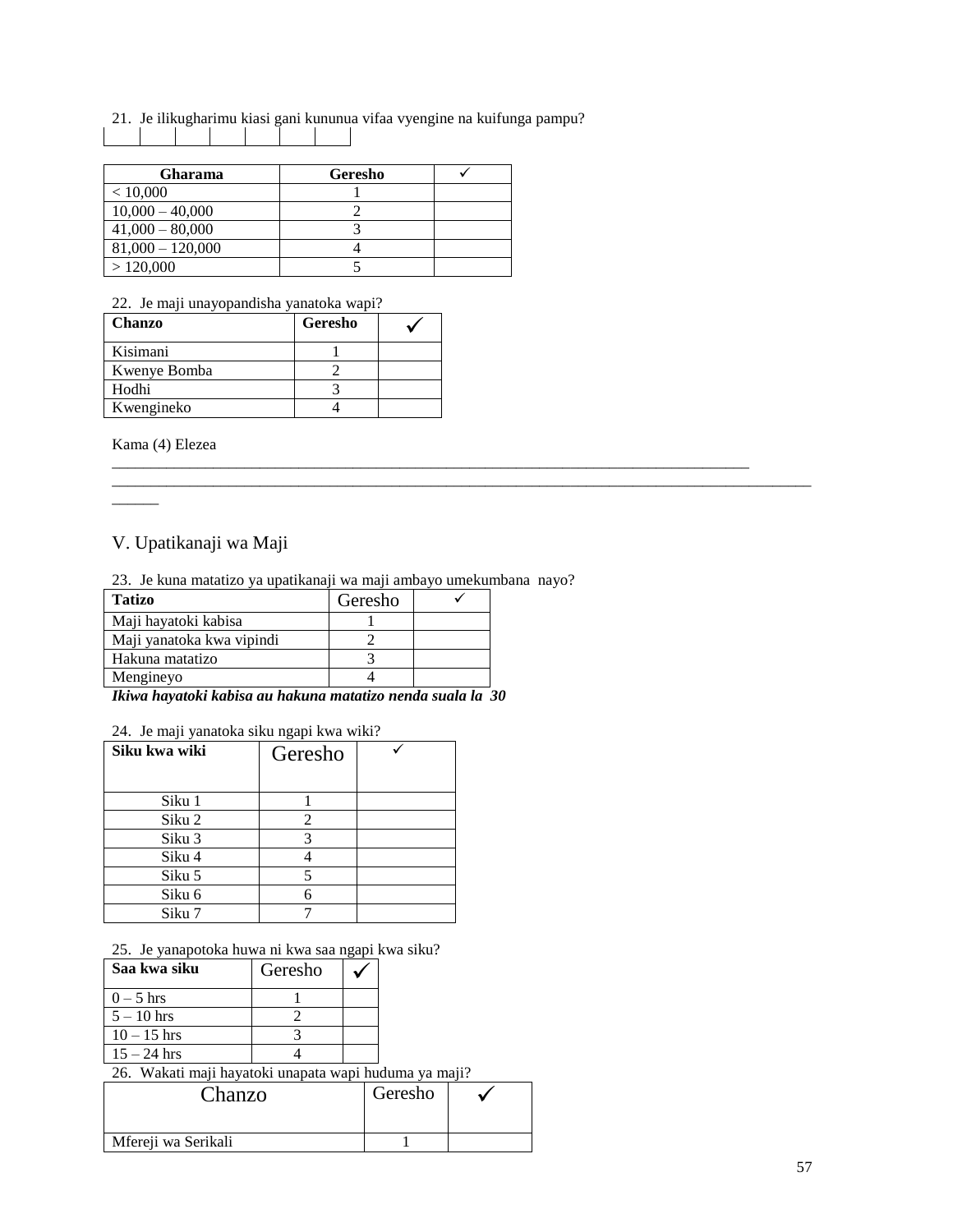| Mfereji wa Jirani    |  |
|----------------------|--|
| Kisima changu        |  |
| Kisima cha jirani    |  |
| Vyenginevyo (Elezea) |  |

27. Je chanzo hiki kiko umbali gani?

| <b>Masafa</b> | Geresho |  |
|---------------|---------|--|
| $0 - 1$ km    |         |  |
| $1-2$ km      |         |  |
| $2 - 3 km$    |         |  |
| $>$ 3 km      |         |  |

28. Unatumia muda gani kwa shuguli za kuchota maji kila siku?

|          | Geresho | Muda (saa) |
|----------|---------|------------|
| Kwenda   |         |            |
| Kusubiri |         |            |
| Kurudi   |         |            |
| Jumla    |         |            |

| Jumla       | Geresho |  |
|-------------|---------|--|
| $<$ 1 hrs   |         |  |
| $1-2$ hrs   |         |  |
| $2 - 3$ hrs |         |  |
|             |         |  |

29. Yanapotokezea matatizo ya maji ni nani ambae kwa kawaida hufanya kazi ya kuchota maji?

| Mchota Maji            | Geresho |  |
|------------------------|---------|--|
| Wanaume                |         |  |
| Wanawake               |         |  |
| Watoto                 |         |  |
| Yeyote/Wote            |         |  |
| Muuza maji (Mzegazega) |         |  |

#### III. Malipo

30. Je unafikiri ni sawa kulipia huduma ya maji?

| lanana |  |
|--------|--|

31. Je umewahi kulipia au kununua huduma ya maji katika maisha yako?

|              | Geresho |  |
|--------------|---------|--|
| Ndio kulipia |         |  |
| Ndio Kununua |         |  |
| Hapana       |         |  |

#### 32. Kama umewahi kulipia au kununua. Je ulimlipa nani?

|                        | Geresh |  |
|------------------------|--------|--|
|                        |        |  |
| Taasisi ya serikali    |        |  |
| Wauza Maji (Mzegazega) |        |  |
| Wengineo (Elezea)      |        |  |

33. Ikiwa umewahi kulipia au kununua. Ulitumia kiasi gani cha fedha?

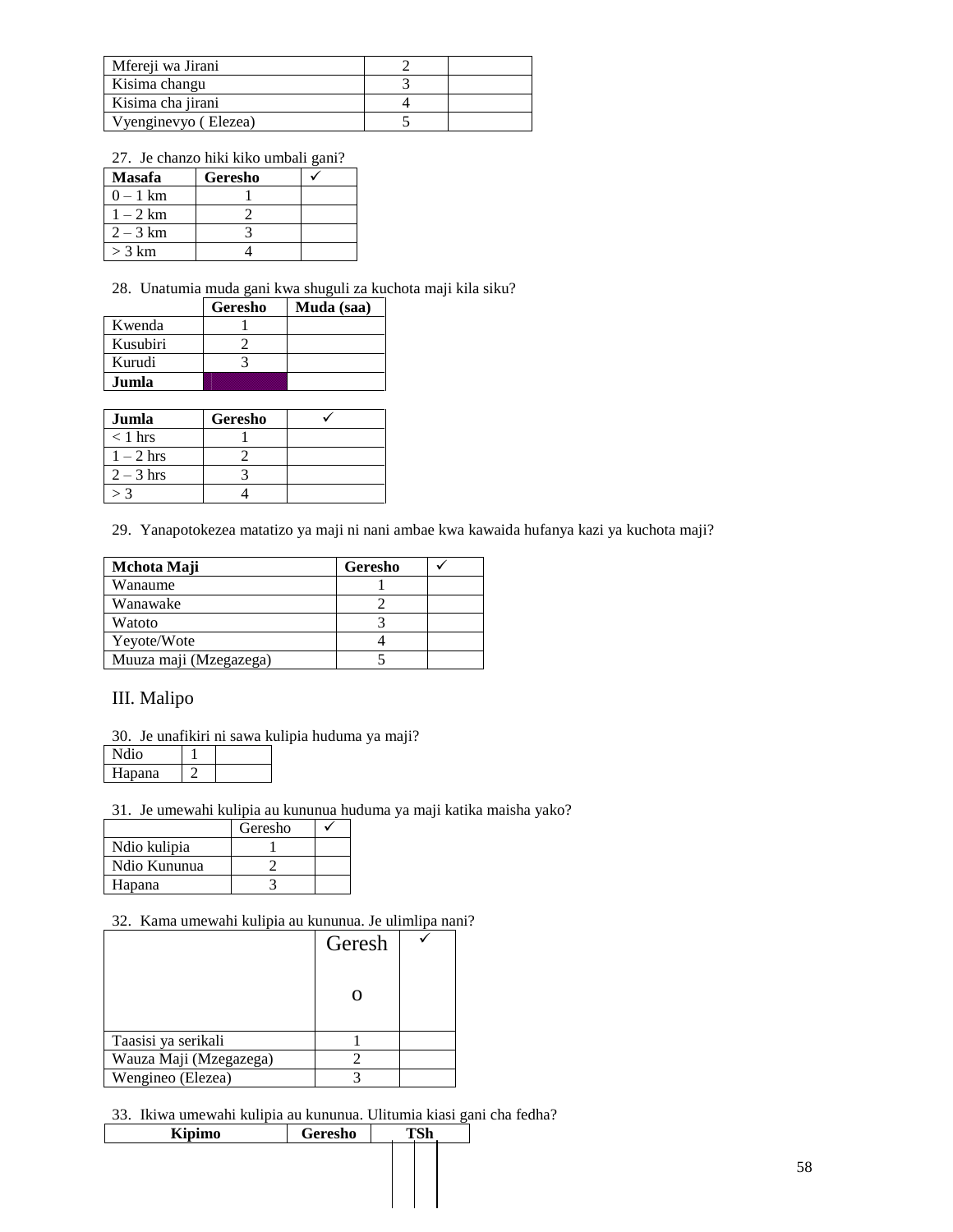| Kwa Ndoo (20 lts) |  |
|-------------------|--|
| Kwa siku          |  |
| Kwa Mwezi         |  |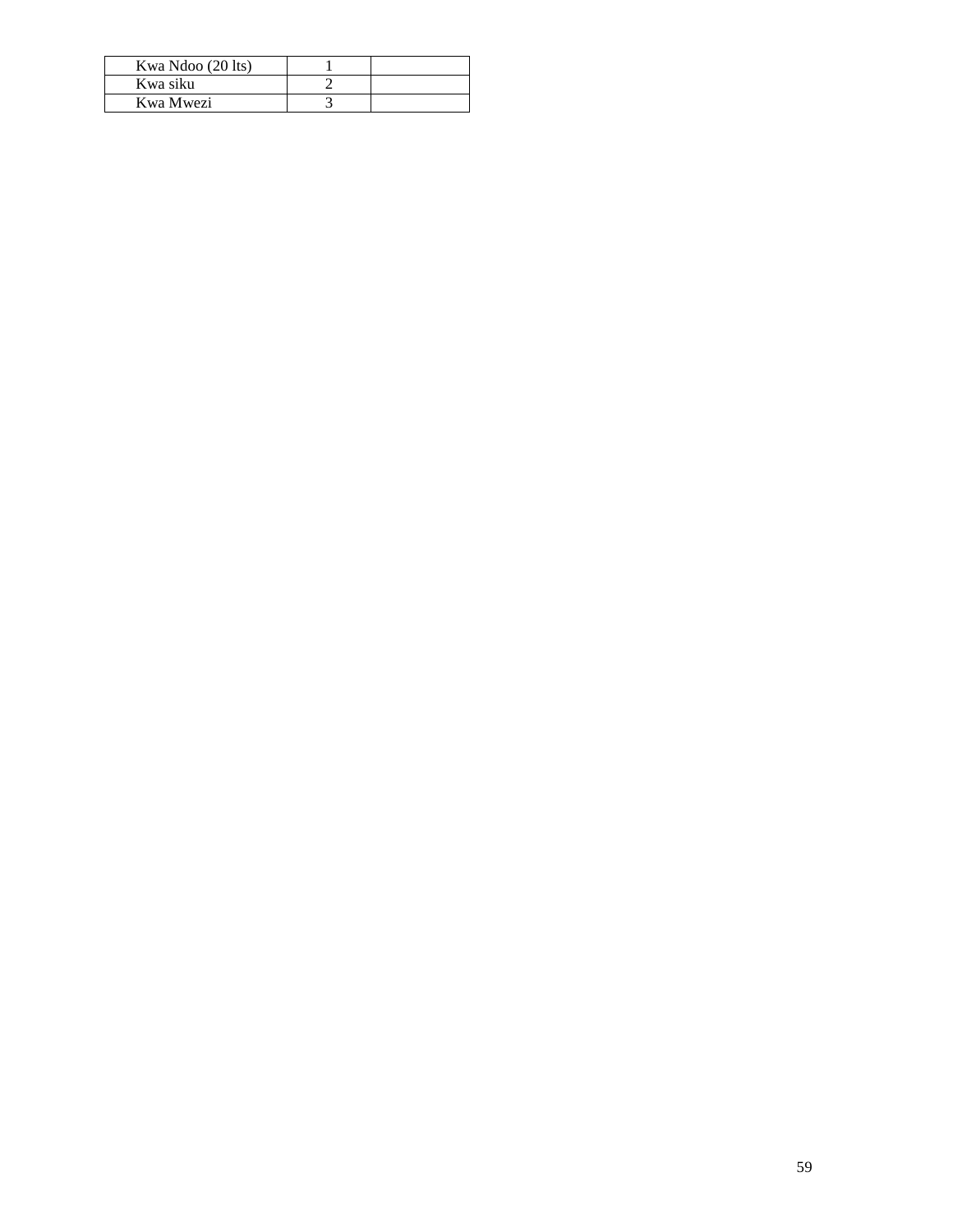34. Je kwa sasa hivi unalipia au unanunua huduma ya maji?

|              | Geresho |  |
|--------------|---------|--|
| Ndio kulipia |         |  |
| Ndio Kununua |         |  |
| Hapana       |         |  |

#### 35. Kama unalipia au unanunua. Je unamlipa nani?

|                        | Geresh |  |
|------------------------|--------|--|
|                        |        |  |
| Taasisi ya serikali    |        |  |
| Wauza Maji (Mzegazega) |        |  |
| Wengineo (Elezea)      |        |  |

#### 36. Ikiwa unalipia au unanunua. Unatumia kiasi gani cha fedha?

| Kipimo            | TSh           | Geresho        |  |
|-------------------|---------------|----------------|--|
| Kwa Ndoo (20 lts) | $1 - 100$     |                |  |
|                   | $101 - 200$   | $\overline{2}$ |  |
|                   | > 200         | 3              |  |
|                   |               |                |  |
| Kwa siku          | < 1000        | 1              |  |
|                   | $1000 - 2000$ | 2              |  |
|                   | $2001 - 3000$ | 3              |  |
|                   | $3000 - 4000$ | 4              |  |
|                   | $4001 - 5000$ | 5              |  |
|                   | > 5000        | 6              |  |
|                   |               |                |  |
| Kwa Mwezi         | ${}< 1000$    | 1              |  |
|                   | $1000 - 2000$ | 2              |  |
|                   | $2001 - 3000$ | 3              |  |
|                   | $3000 - 4000$ | 4              |  |
|                   | $4001 - 5000$ | 5              |  |
|                   | > 5000        | 6              |  |

37. Katika hali ya sasa ya upatikanaji maji, Ukotayari kulipia huduma hii?

| <b>Ndio</b> |  |
|-------------|--|
| Hapana      |  |

38. Ikiwa ndio. Uko tayari kulipa kiasi gani kwa mwezi (Kiwango cha juu)?

| Kiwango       | Geresho |  |
|---------------|---------|--|
| < 1000        |         |  |
| $1000 - 2000$ |         |  |
| $2001 - 3000$ |         |  |
| $3001 - 4000$ |         |  |
| $4001 - 5000$ |         |  |
| > 5000        |         |  |

39. Je uko tayari kulipia huduma ya maji ikiwa huduma zitarekebishwa na maji yakawa yanatoka masaa 24?

Ndio 1 Hapana 2

*Ikiwa hapana nenda sula la 38*